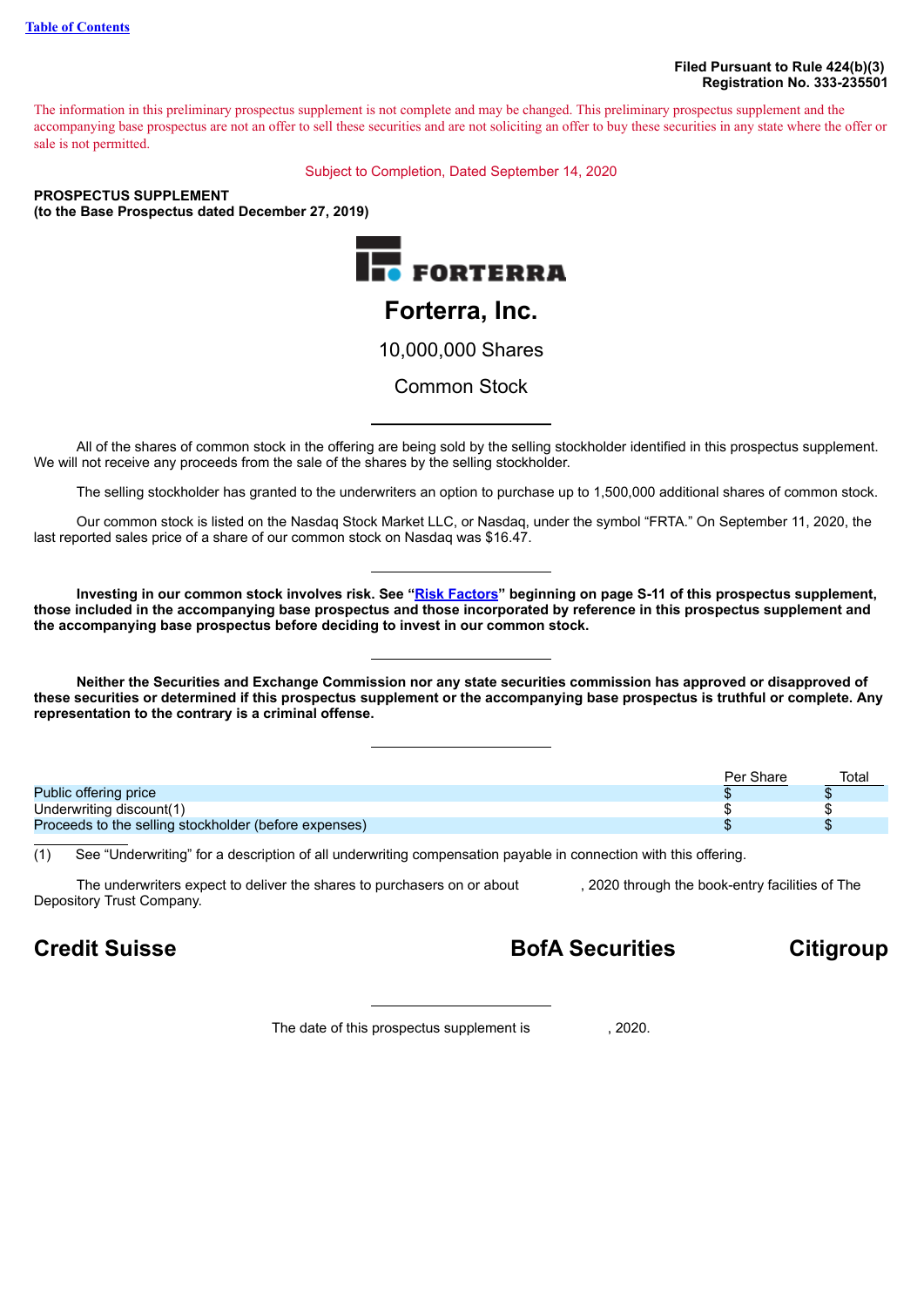You should rely only on the information contained or incorporated by reference in this prospectus. We have not authorized anyone to provide information different from that contained or incorporated by reference in this prospectus. The selling stockholder is offering to sell, and seeking offers to buy, shares of common stock only in jurisdictions where offers and sales are permitted. The information contained or incorporated by reference in this prospectus is accurate only as of the date of this prospectus supplement and the accompanying base prospectus, regardless of the time of delivery of this prospectus **supplement and the accompanying base prospectus or of any sale of our common stock.**

### **TABLE OF CONTENTS**

<span id="page-1-0"></span>

|                                                                       | Page   |
|-----------------------------------------------------------------------|--------|
| <b>PROSPECTUS SUPPLEMENT</b>                                          |        |
| ABOUT THIS PROSPECTUS SUPPLEMENT AND THE ACCOMPANYING BASE PROSPECTUS | $S-1$  |
| PROSPECTUS SUPPLEMENT SUMMARY                                         | $S-2$  |
| THE OFFERING                                                          | $S-10$ |
| <b>RISK FACTORS</b>                                                   | $S-11$ |
| <b>USE OF PROCEEDS</b>                                                | $S-17$ |
| <b>SELLING STOCKHOLDER</b>                                            | $S-18$ |
| CERTAIN U.S. FEDERAL INCOME TAX CONSIDERATIONS FOR NON-U.S. HOLDERS   | $S-19$ |
| <b>UNDERWRITING</b>                                                   | $S-23$ |
| <b>LEGAL MATTERS</b>                                                  | $S-28$ |
| <b>EXPERTS</b>                                                        | $S-28$ |
| <b>PROSPECTUS</b>                                                     |        |
| <b>ABOUT THIS PROSPECTUS</b>                                          |        |
| CAUTIONARY STATEMENT REGARDING FORWARD-LOOKING STATEMENTS             |        |
| WHERE YOU CAN FIND MORE INFORMATION                                   | 4      |
| <b>INCORPORATION OF CERTAIN INFORMATION BY REFERENCE</b>              | 5      |
| <b>PROSPECTUS SUMMARY</b>                                             | 6      |
| <b>RISK FACTORS</b>                                                   | 8      |
| <b>USE OF PROCEEDS</b>                                                | 9      |
| <b>DESCRIPTION OF CAPITAL STOCK</b>                                   | 10     |
| <b>SELLING STOCKHOLDER</b>                                            | 15     |
| <b>PLAN OF DISTRIBUTION</b>                                           | 16     |
| <b>LEGAL MATTERS</b>                                                  | 19     |
| <b>EXPERTS</b>                                                        | 20     |
|                                                                       |        |

S-i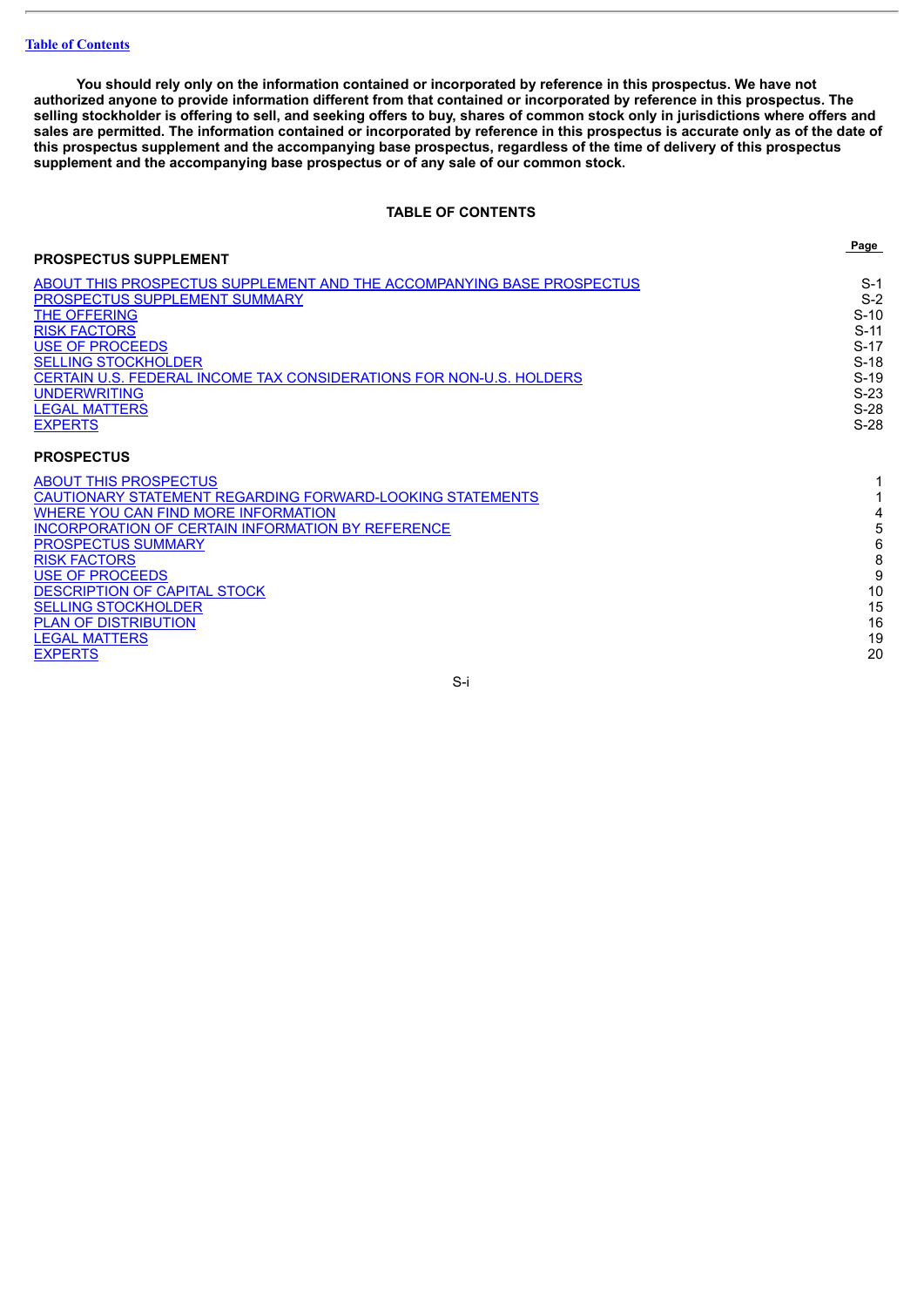### **ABOUT THIS PROSPECTUS SUPPLEMENT AND THE ACCOMPANYING BASE PROSPECTUS**

<span id="page-2-0"></span>This document is in two parts. The first part is this prospectus supplement, which describes the specific terms of this offering of common stock and also adds to and updates information contained in the accompanying base prospectus and the documents incorporated by reference. The second part, the base prospectus, gives more general information, some of which may not apply to this offering. Generally, when we refer only to the "prospectus," we are referring to both parts combined, and when we refer to the "accompanying base prospectus," we are referring to the base prospectus only.

This prospectus supplement, the accompanying base prospectus and the documents incorporated into each by reference include important information about us, the selling stockholder, the shares of common stock being offered hereby and other information you should consider before investing in our common stock. You should read the prospectus, including the additional information described under the heading "Where You Can Find More Information" in the accompanying base prospectus, before investing in our common stock.

If any information varies between this prospectus supplement and the accompanying base prospectus, you should rely on the information in this prospectus supplement. Terms used in this prospectus supplement that are otherwise not defined in this prospectus supplement will have the meanings given to them in the accompanying base prospectus.

We have authorized only the information contained or incorporated by reference in this prospectus supplement, the accompanying base prospectus and any free writing prospectus prepared by or on behalf of us or to which we have specifically referred you. We have not authorized anyone to provide you with information that is different. We take no responsibility for, and can provide no assurance as to the reliability of, any information that others may give you. You should not assume that the information contained in this prospectus supplement or the accompanying base prospectus is accurate as of any date other than the date on the front of the applicable document. or that any information we have incorporated by reference in this prospectus is accurate as of any date other than the date of the document incorporated by reference regardless of the time of delivery of this prospectus supplement and the accompanying base prospectus or any sale of shares. Our business, financial condition, results of operations and prospects may have changed since those dates. The selling stockholder is offering to sell, and seeking offers to buy, shares of common stock only in jurisdictions where offers and sales are permitted.

As used in this prospectus supplement, unless the context otherwise indicates, references to "our," "we," "us," the "Company," "Forterra," "FRTA" and "our business" refer to Forterra, Inc. together with its consolidated subsidiaries. As used in this prospectus supplement, unless the context otherwise indicates, references to "Lone Star" refer to Lone Star Fund IX (U.S.), L.P. along with its affiliates and associates (excluding us and other companies that it or they own as a result of their investment activities).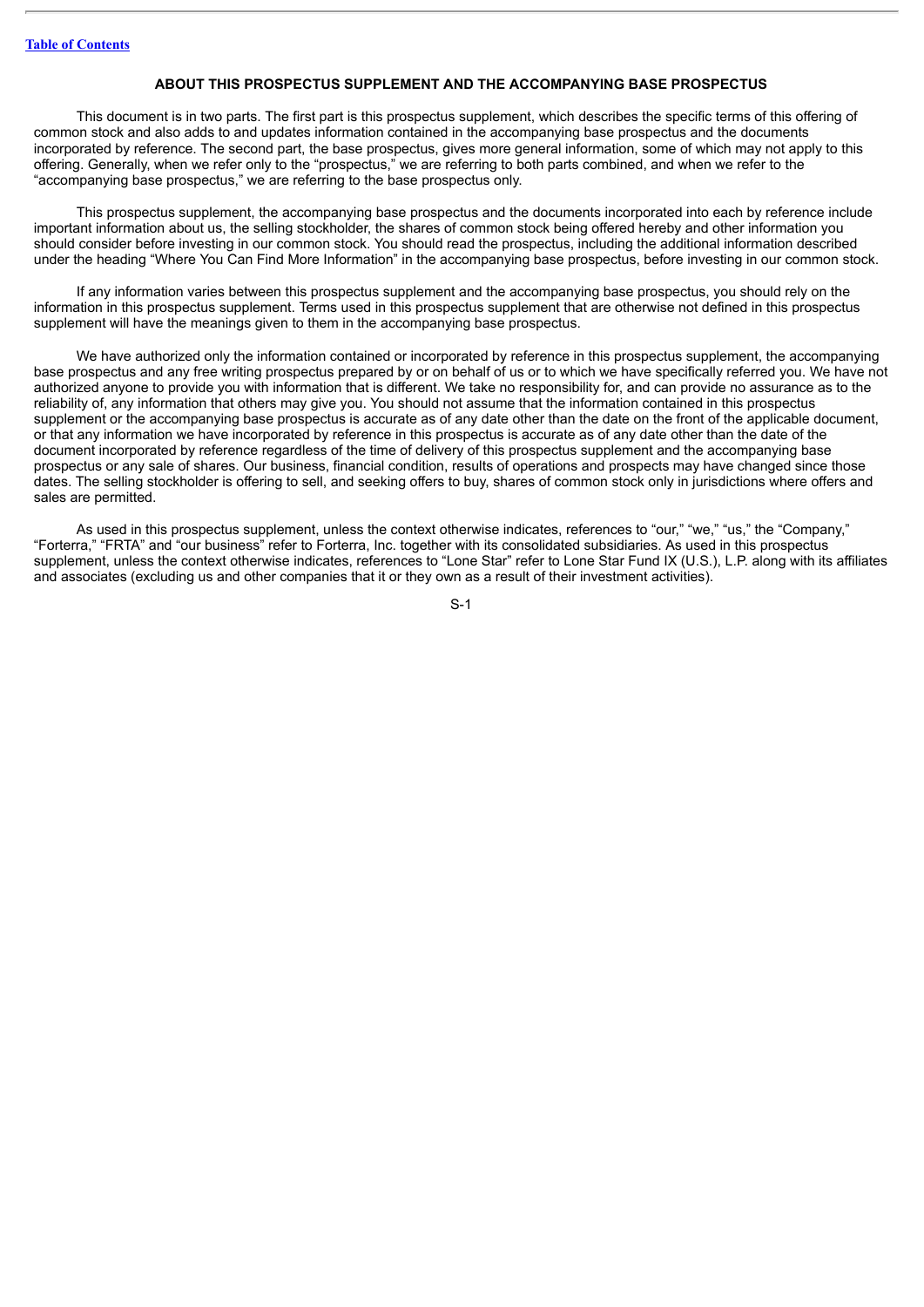### **PROSPECTUS SUPPLEMENT SUMMARY**

<span id="page-3-0"></span>This summary highlights information contained elsewhere or incorporated by reference in this prospectus and does not contain all of the information that you should consider in making your investment decision. Before investing in our common stock, you should carefully read this entire prospectus, including our consolidated financial statements and the related notes incorporated by reference herein. You should also consider the matters described under the sections titled "Risk Factors" and "Management's Discussion and Analysis of Financial Condition and Results of Operations," included elsewhere in this prospectus and incorporated herein by *reference, as applicable.*

### **General**

We are a manufacturer of concrete pipe and precast products and ductile iron pipe in the United States and Eastern Canada for a variety of essential water-related infrastructure applications. Our products and services are used in the construction, maintenance, repair and replacement of water drainage, distribution and transmission systems.

Our manufacturing and distribution network allows us to serve most major markets in the United States and Eastern Canada. We operate more than 70 active manufacturing facilities with capacity that allows us to serve our customers' needs.

We manufacture both water drainage pipe and precast structures (used primarily for storm water and drainage applications) and water transmission and distribution pipe (used primarily to transport potable water and as a component of wastewater systems) and believe our complementary product portfolio is well positioned to serve both (i) the storm water and wastewater infrastructure market and (ii) the potable water transmission and distribution market. We serve a diverse set of end markets, including infrastructure, residential and non-residential construction, which allows us to benefit from both secular and cyclical growth across each of these end-markets. The infrastructure, residential and non-residential end markets in the United States and Eastern Canada have different growth drivers and operating dynamics, and the cyclical performance of these markets has historically been staggered during different stages of the broader economic cycle serving to mitigate the cyclical impact of any one single market on our business. In addition, given the nature of water as a basic necessity, municipalities generally repair and replace their existing water and wastewater infrastructure.

Our operational strategy is focused on our five improvement pillars:

- *Health and Safety*—Prioritizing the health and safety of our employees above anything else; our most productive facilities should be our safest
- *Plant-level Operational Discipline*—Making daily improvements using our manufacturing/process know-how to drive efficiencies with disciplined financial investment
- *Enhanced Commercial Capabilities*—Investing in our sales force to expand capabilities and better inform our customers of our compelling value proposition
- *Working Capital Efficiency*—Having the right levels of inventory in the right places at the right times and aligning our accounts receivable and accounts payable cycles
- *G&A Effectiveness*—Delivering deeper information faster and at a lower cost so operators can make better business decisions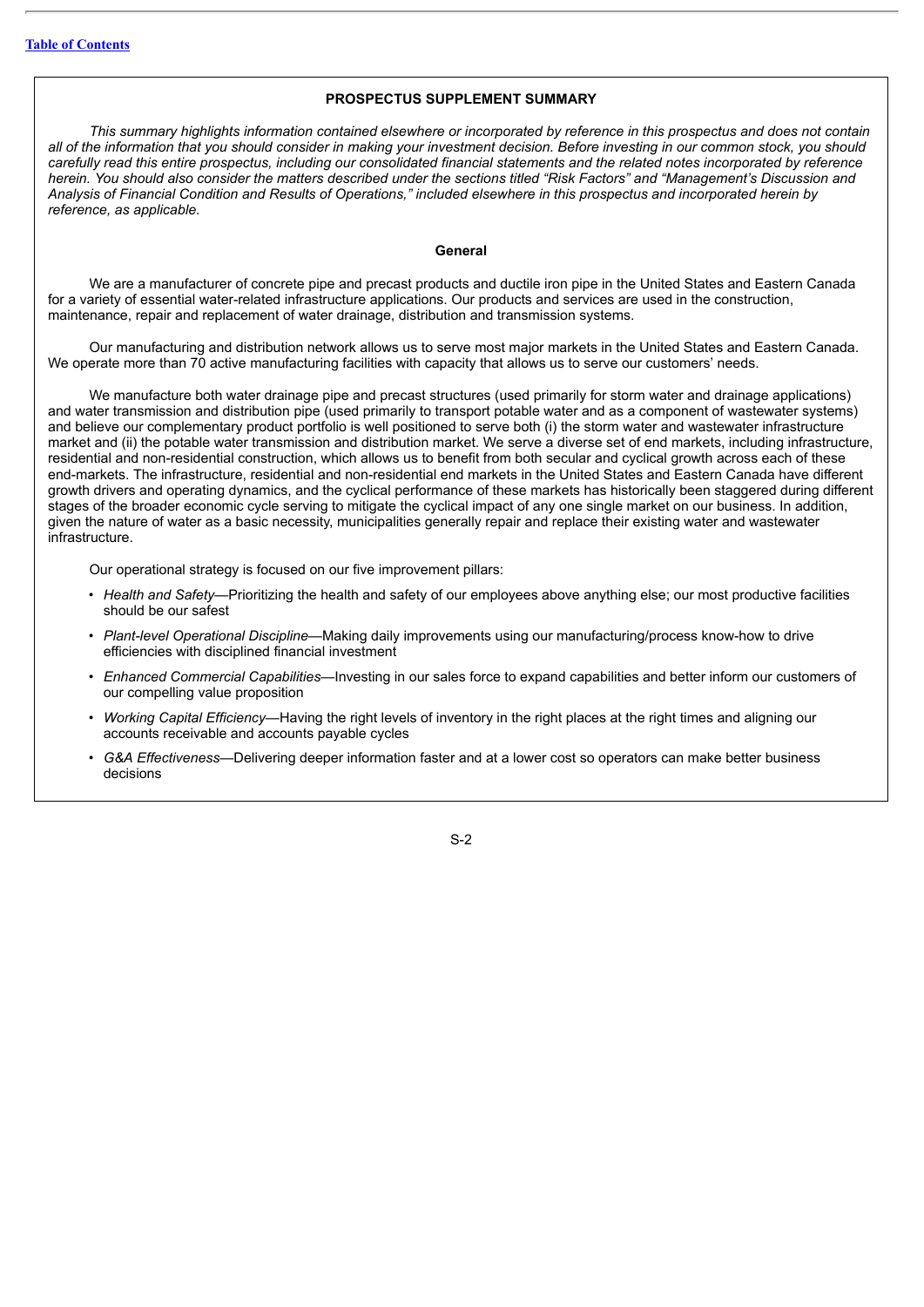Our solid execution on these five pillars has produced, and we believe will continue to produce, the earnings and cash flows to continue to reduce our net leverage ratio to our stated mid-term target of of 3.0x to 3.5x earnings. We periodically evaluate our existing business and acquisition opportunities to complement our organic growth or enhance our scale, geographic footprint and product portfolio while simultaneously considering and making strategic divestitures or changes in our manufacturing footprint to optimize our portfolio. See Item 1, "Business" in the 2019 10-K, and Note 3. Acquisitions and divestitures to our consolidated financial statements included in the 2019 10-K for a more detailed discussion of our recent acquisitions and divestitures.

### **Our Segments**

*Drainage Pipe & Products*. We are the largest producer of concrete drainage pipe and precast products by sales volume in the United States and Eastern Canada. We operate more than 55 active manufacturing facilities across multiple states and a Canadian province. These facilities provide us with a local presence and the necessary proximity to our customers to minimize delivery times and distribution costs to the markets we serve.

We believe our product offering creates value for our customers as it eliminates the need to engage multiple suppliers of storm water and wastewater-related products for a single project, enabling them to maximize efficiency and meet more aggressive timetables. We also have the ability to custom-build products to complex specifications and regulations.

Drainage pipe has residential, non-residential and infrastructure applications. It is primarily used for storm water applications, such as storm drains for roads and highways, and for residential and non-residential site developments. In addition, drainage pipe is used for sanitary sewers, low-pressure sewer force mains, tunneled systems, treatment plant piping and utility tunnels.

*Water Pipe & Products.* We are the largest producer of ductile iron pipe, or DIP, by sales volume in the United States, and we produce concrete pressure pipe in Eastern Canada. Utilizing the U.S. Pipe and Forterra Pressure Pipe Canada brands, we manufacture a number of products used for the transmission of potable water and wastewater in pipe diameters typically ranging from three to 64 inches.

Our product breadth and depth and our technical service capabilities address a range of our customers' water transmission and distribution needs. Our primary manufacturing facilities are located across the United States, with swing capacity available to support increased production levels as appropriate to satisfy increased demand.

*Corporate and Other.* Corporate, general and administrative expenses are not allocated to our revenue-generating segments, such as certain shared services, executive and other administrative functions.

### **Our Competitive Strengths**

*Pure-play Water Infrastructure Manufacturer Positioned to Benefit from Strong Demand Dynamics.* Our exposure to both water and highway infrastructure in the U.S. positions us well to benefit from continued government funding, as well as expected private investment growth in both markets. While federal and local governments have historically allocated substantial amounts of capital to infrastructure, significant capital investment is still required to address current and future water and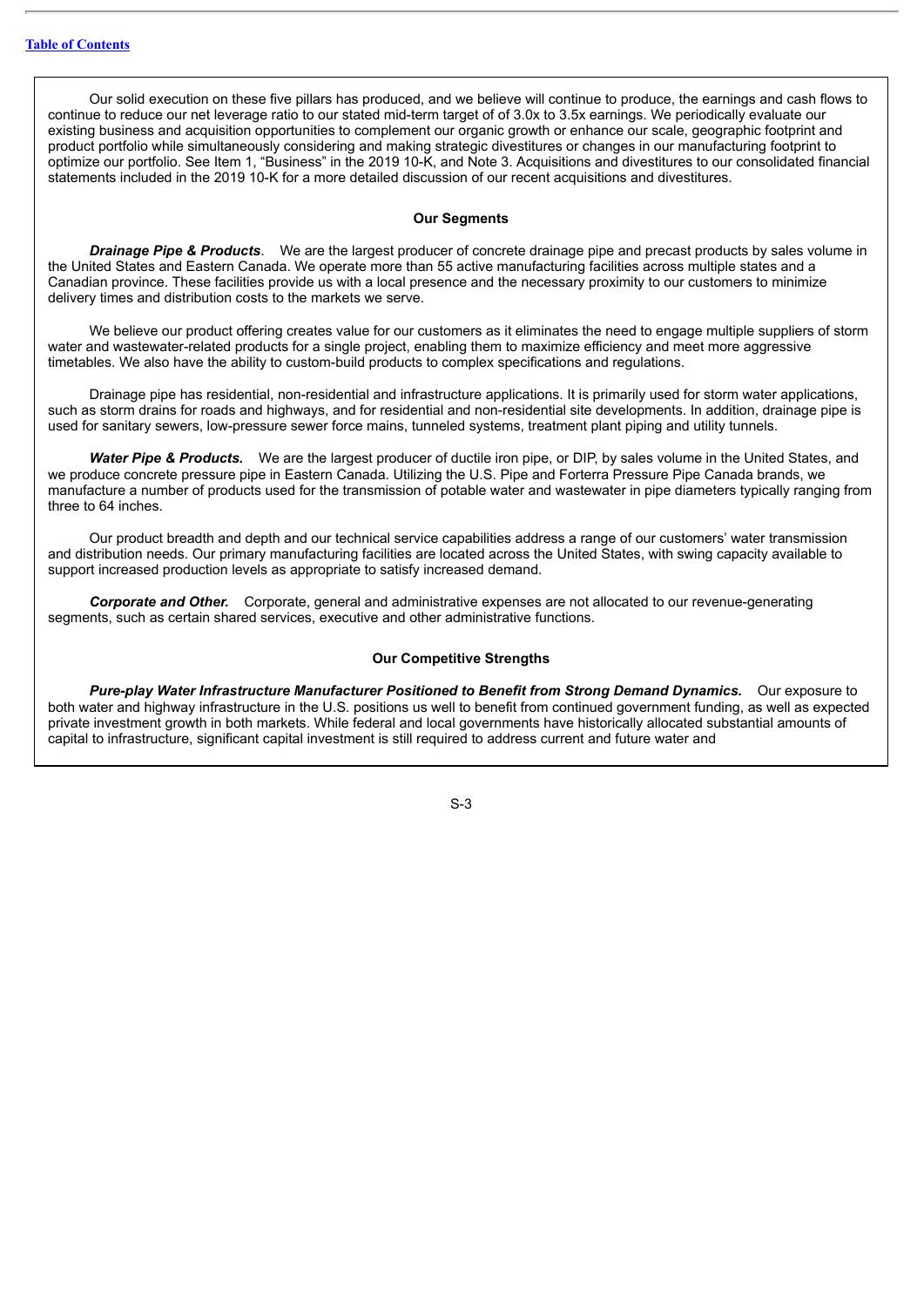highway infrastructure needs. According to the U.S. Environmental Protection Agency, over \$700 billion is needed for water infrastructure improvements. Meanwhile, the American Society of Civil Engineers estimates a need for more than \$800 billion of highway and bridge capital investment. With this compelling case for funding, the need for federal and local governments infrastructure investment will not subside, and we believe local municipalities will turn to trusted providers who understand their needs to fully tackle the issues, positioning us to benefit from these strong demand dynamics.

Leading Market Position with Unmatched Scale and Manufacturing Footprint. We believe we are the #1 producer of both reinforced concrete pipe and DIP in the United States by sales volume. Our national presence allows us to compete in *both the nationwide water pipe industry and in the highly localized drainage industry.*

In Water, where we compete primarily against U.S. pipe manufacturers, our coast-to-coast presence enables us to efficiently ship our products to customers across the country and provide better service via shorter lead times.

In Drainage, where shipping radiuses are typically 150-350 miles, we compete primarily against smaller local and regional competitors. More than 90% of our Drainage revenues are generated in markets where we have a number one or number two position based on revenues. In addition to this localized presence, our expansive network creates technical, manufacturing and procurement advantages over local competitors which allows us to bring national solutions to local challenges, enhancing our ability to win business in competitive processes. These enhanced capabilities also position us well to influence and respond to end-user product specifications. Our precast products compete against cast-in-place concrete structures which require more labor and longer lead times than our precast offerings. We believe this provides us a strategic advantage with contractors who value just-in-time delivery and the ability to meet project schedules (particularly during inclement weather).

*Deep, Long Standing Channel Relationships with Local and National Customers.* We have strong, long-term relationships with customers across our markets. We have built these entrenched relationships through our unmatched product breadth and depth across our platform, and our dedication to putting our customers' needs first. In our Water segment, our go-to market strategy is to primarily utilize waterworks distributors rather than sell direct to contractors. Our portfolio of DIP and complementary products and services, combined with our long track record of focusing on customer service, allow us to address a broad range of our customers' water transmission and distribution needs, thereby strengthening relationships with market leading distributors. In our Drainage segment, our go-to market strategy is to sell direct to contractors. We rely on our trust-based relationships with contractors across local markets and with local transportation and specifying authorities, particularly in our largest Drainage markets, including California, Colorado, Florida, Iowa, Minnesota and Texas. Across both businesses, we have created a nationally aligned commercial philosophy and strategy, while providing the necessary flexibility to address local tactical issues.

*New Management Just Beginning Transformative Changes.* Our new management is in the early innings of commercial strategy and operational improvements that we expect will continue to improve financial performance. While never compromising safety, we are focused on making daily improvements in our plant-level operations, using our manufacturing and process know-how to drive efficiencies with disciplined financial investment. In addition, we are investing in our sales force to expand capabilities to better inform our customers of the compelling value proposition in our product offering. We intend to remain diligent in our inventory management and align our accounts receivable and accounts payable cycles to improve our working capital efficiency. Lastly, we are taking a long-term view across our organization to improve our systems to ensure we are productive and efficient. We expect these and other initiatives will increase discretionary cash flow that we will use to further

 $S-A$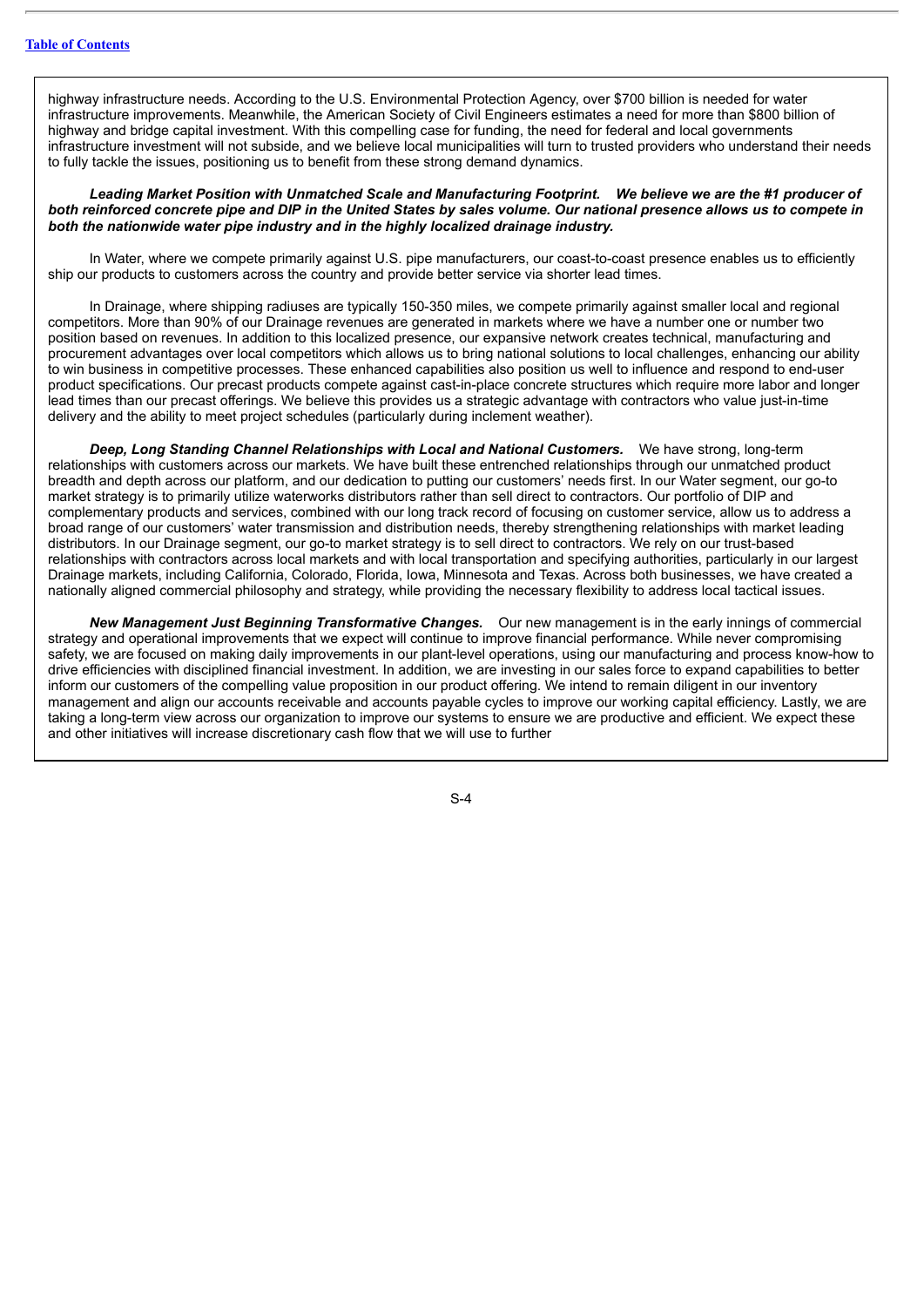reduce our debt. While we are in the initial stages of these new initiatives, we believe they are the proper foundation to expand our unit margins, produce the cash needed to deleverage our balance sheet and provide a solid base for long-term value creation.

*Energized and Experienced Management Team.* Our new management team brings a proven turnaround track record of operational discipline and commercial capabilities from various industries. Karl Watson (CEO) and Charlie Brown (CFO) have a combined 50+ years of experience from the manufacturing and construction materials industry, with Mr. Watson having a track record of executing on a strategic turnaround playbook. The broader management team has the expertise and focus needed to set us up for continued success.

### **Our Business Strategy**

*Capitalize on Favorable, Multi-Pronged Industry Growth Dynamics.* Spending on both water and highway infrastructure in the United States has not kept pace with GDP growth. We believe that this underinvestment has created demand that continues to increase the need for additional spending and modernized infrastructure. We provide essential products and services in these two critical areas of focus—water and highway infrastructure—both of which are necessary to sustaining our economy and standard of living. We have additional manufacturing capacity, available in both business segments, which provides room to capitalize on this anticipated demand.

*Capture Growth Through Diverse Suite of Products and Localized Market Strategy.* Our comprehensive suite of products helps customers address water conservation and flood prevention needs via infrastructure upgrades. Our coast-to-coast network of locations increases our proximity to customers, thereby helping to minimize delivery time and distribution costs. We have developed a long track record with contractors and distributors across many of our markets that has created strong relationships with many of our customers.

*Drive Margin Improvement Through Operational and Commercial Excellence.* We have taken a number of steps to improve our commercial discipline, operating efficiency and team member development. We are focused on growing our unit profit margin in both our Drainage and Water segments and are continuously working to align our pricing strategy with the value we deliver. In addition, we are dedicated to empowering and investing in our team members, as well as our equipment, to improve quality and productivity through implementation of lean and other continuous improvement initiatives. These initiatives, while still being phased in, are already creating financial success and building momentum, with gross profit growing by 21% and 29% and gross profit margin improving by 280 basis points and 350 basis points in 2019 and the first half of 2020, respectively, as compared to the prior year periods.

*Continued Product Innovation and Growth in Technical Expertise to Optimize Product Mix and Capitalize on Market Opportunities.* We seek to explore new applications for our existing product portfolio and strive to develop new products and solutions to stay ahead of our customers' needs. We are also focused on investing in our talented salesforce, enabling them to continue building relationships as trusted business partners to our customers as well as focus on educating the end users regarding the benefits of our products compared to alternative materials. We expect to continue research and development and other efforts to expand our positions in attractive products and markets. BioClean, our innovative business that provides solutions to manage storm water pollutant discharges, serves as a prime example of our dedication to leveraging our technical capabilities to acquire or develop relevant adjacent categories to provide our customers with a more fulsome product offering.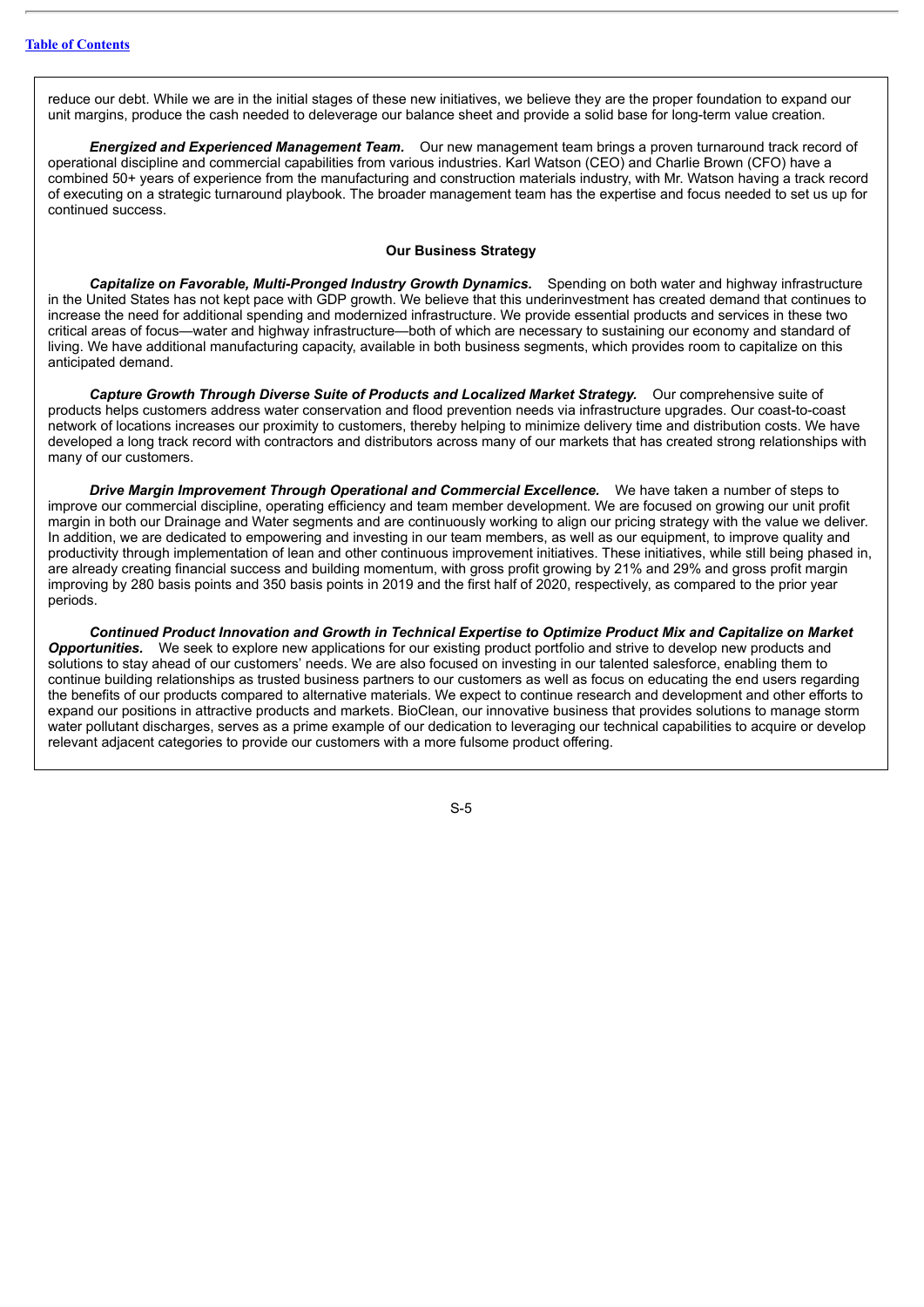*Capital Allocation Strategy Focused on Debt Reduction and Strengthened Balance Sheet.* We are focused on improving our working capital efficiency, including better inventory management and better alignment of our accounts receivable and accounts payable cycles. In addition, we intend to continue dedicating most of our available cash flow to further reduce our debt. In 2019, earnings momentum coupled with improvements in working capital and cash flow, allowed us to voluntarily prepay \$87 million of long-term debt. Since 2018, we have reduced our leverage ratio by nearly 3.0x and have targeted 3.0x to 3.5x net leverage in the mid-term. We will continue to direct free cash flow to reducing debt, providing us with greater financial flexibility and positioning us for long-term, sustainable growth. We remain committed to continuing these initiatives to deleverage our balance sheet in the near-term.

*Demonstrated and Growing Commitment to ESG.* We are increasing our focus on Environmental, Social and Governance, or ESG, initiatives to ensure that our Company as well as our products and solutions promote a commitment to these important areas of investor concern. With respect to the environment, our products and solutions help communities safely and efficiently manage storm water, wastewater and potable water. For example, uncontrolled storm water runoff has a number of negative effects on the environment and communities, such as increased flooding and pollution, and our Bio Clean business is developing innovative and sustainable systems to fight this problem and effectively detain, retain and treat the water before it runs into our rivers and lakes. Our products are also essential to repairing aging water pipe infrastructure, which is key to the safety and health of all people. Our focus on ESG is also evident in our manufacturing processes, particularly in our Water segment, which reuses hundreds of thousands of tons of scrap metal each year that might otherwise end up in landfills. Regarding social initiatives, we continue to focus on the health and safety of our employees as evidenced by our improved year-over-year safety record as well as our commitment to providing a clean and healthy workplace during the COVID-19 pandemic. We also strive to increase the diversity of our employee teams, including at the executive level where now half of the team is ethnically or gender diverse. We have implemented and are continuing to implement better corporate governance practices as well, including board leadership with a separate Chair and Chief Executive Officer and an independent Lead Director as well as compensation programs with increased focus on performance-based equity compensation and meaningful equity ownership requirements at the executive level.

The foregoing summary of our business is not complete. For a more detailed discussion of our business, please see Item 1, "Business" in the 2019 10-K and our other filings with the Securities and Exchange Commission, or the SEC, which are incorporated herein by reference.

### **Our Industry and Core End Markets**

We serve a range of infrastructure-related end markets. Based on the source of funding, we classify these construction markets into infrastructure/municipal, residential and non-residential.

### *Infrastructure*

Infrastructure represents spending by federal, state, and local governments for the construction and repair of streets, highways, storm and sanitary sewers, as well as the construction and repair of water lines for the delivery of potable water, which are often supported by multi-year federal and state legislation and programs. It also includes local municipalities water infrastructure spending associated with the construction, repair and replacement of water transportation and distribution systems. Spending on these items is driven by federal, state and municipal funding for both new build and repair projects. In addition to availability of funding at the federal, state and municipal levels, these programs are impacted by other factors, including demographic and population shifts and the ability of contractors to obtain skilled labor.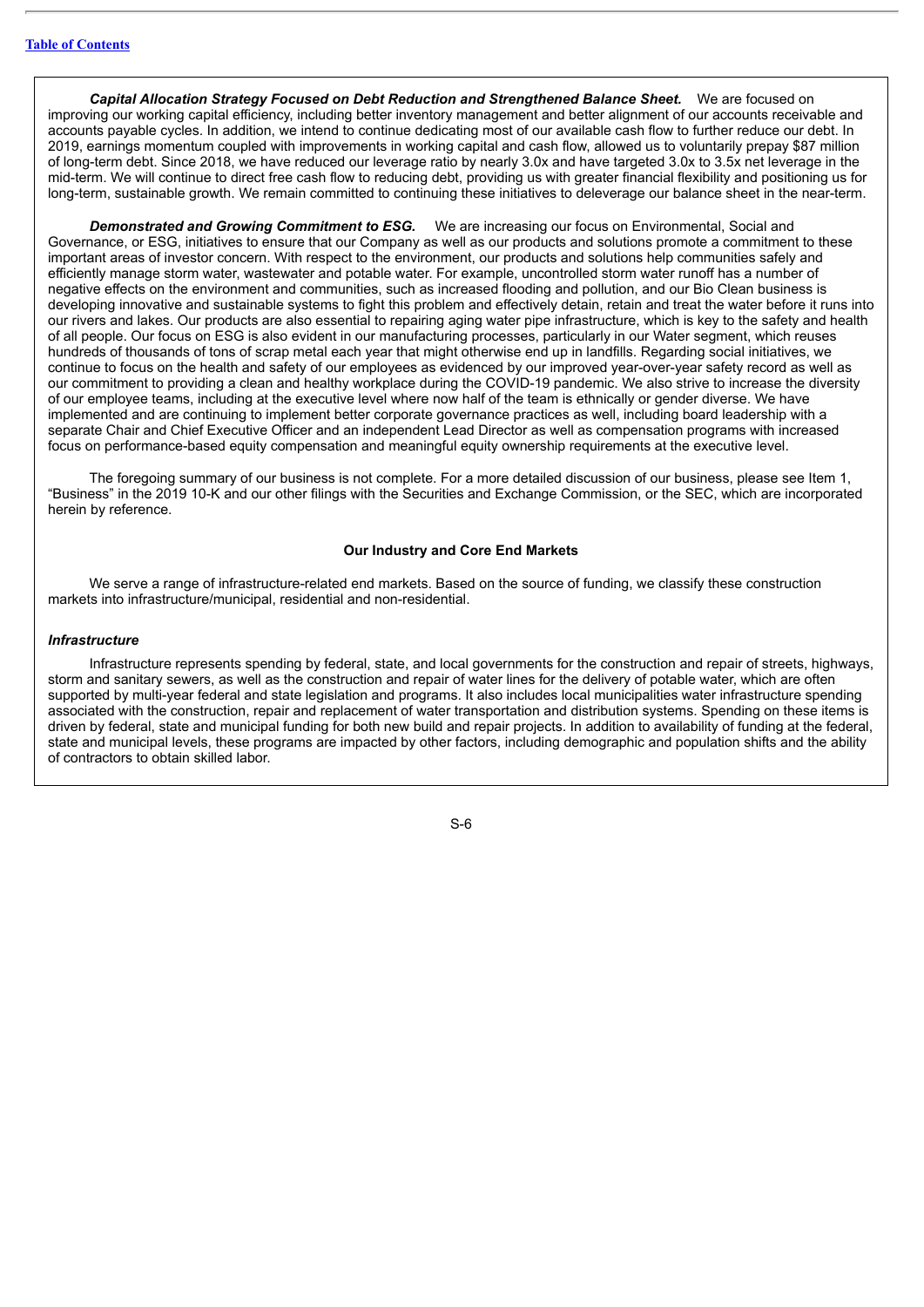A large proportion of U.S. water infrastructure is approaching, or has already reached, the end of its useful life. According to The American Society of Civil Engineers, or ASCE, many drinking water pipes in the U.S. were laid from 1900 to 1950. Today, aging pipelines contribute to the estimated 240,000 water main breaks per year in the U.S., wasting over two trillion gallons of treated drinking water. Additionally, lead pipes and fixtures, which were commonly installed through the mid-20th century, are still in service in some cities. The American Water Works Association estimated that the need for buried drinking water infrastructure in the U.S. through 2050 totals nearly \$1.7 trillion, about 54% of which is needed for replacement of existing infrastructure and the balance being necessary to accommodate population growth and migration over that period. ASCE gave the U.S. wastewater infrastructure a grade of D+ and, in 2017, estimated that 56 million new users would be connected to centralized treatment systems over the next 15 years requiring at least \$271 billion to meet current and future demands and to upgrade existing infrastructure. Likewise, the ASCE grades the U.S. surface transportation (roads, bridges, and transit) infrastructure D/C+/D- and has identified over \$1 trillion in additional spending needed to repair and upgrade existing structures as well as construction of new facilities to accommodate growth through 2025. As the leader in our respective markets serving the water related infrastructure industry, we believe we are well positioned to benefit from this much needed spending to repair and upgrade U.S. infrastructure.



### **Public Spending on Transportation and Water Infrastructure, 1956 to 2017**

a un noment basis and not voyer<br>vaniti and rail, aviation, water to<br>val livelnuster (labor and rivers)

### *Residential Construction*

Residential construction includes single family homes and multi-family units such as apartments and condominiums. In this end market, our products are primarily used during the new lot development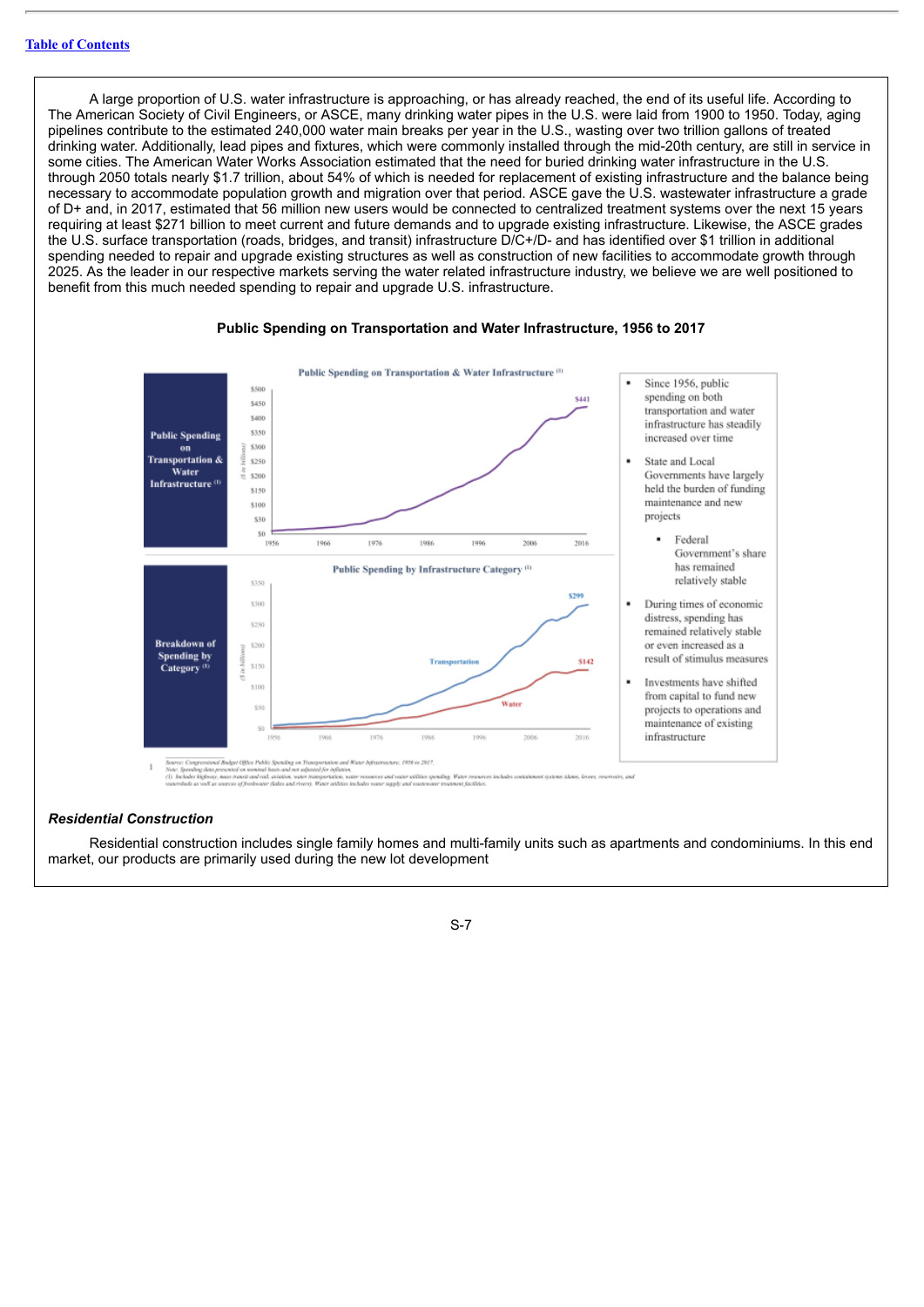phase of construction. New residential housing starts provide a strong leading indicator of increased activity in the residential construction market for water transmission, wastewater and drainage systems.

Demand for residential construction is influenced by demographic and population shifts, mortgage interest rates, and the ability of builders to obtain skilled labor. U.S. residential new construction peaked in 2006 before experiencing a downturn from 2007 to 2011. Since 2011, the recovery of residential new construction has translated into increased demand for our products and we believe we are well-positioned to capitalize as and to the extent this trend continues. According to the U.S. Census Bureau and the U.S. Department of Housing and Urban Development, in 2019, total annual housing starts in the United States increased to 1.3 million, an increase of 3.2% above 2018 housing starts and well below the long-term average of 1.43 million. Since 1974, annual additions to the housing supply exceeded household growth by an average of 30% to accommodate replacement of older units, demand for second homes, geographic shifts in the population, and a normal amount of vacancies. However, for most of the last decade, housing production has barely kept pace with household formation. We believe this indicates there is significant pent up demand for housing and that the market will see continued growth. The Joint Center for Housing Studies of Harvard University estimates annual construction should now be on the order of 1.5 million units, or about 210,000 higher than in 2019.

### *Non-Residential Construction*

Non-residential construction includes all privately financed construction other than residential structures. Revenues in this end-market are driven largely by new United States non-residential construction, for which demand is generally driven by job growth, vacancy rates, private infrastructure needs and demographic trends. Our products in this end market tend to be utilized primarily in shopping centers and similar types of suburban development as opposed to development of large office buildings, and we believe that the demand for suburban development should be stable to growing over the short to medium term. The supply of non-residential construction projects is also affected by the availability and cost of funding.

### **Our History**

Our business originally represented the building products business of HeidelbergCement AG in the United States and Eastern Canada. On March 13, 2015, through an indirect wholly owned subsidiary, Lone Star acquired the building products business of HeidelbergCement AG in the United States and Eastern Canada, or the Acquisition. We are a holding company incorporated in Delaware in 2016. We are controlled by Lone Star and have a relatively short operating history as a stand-alone company. See Note 1, Organization and description of the business, in the notes to our consolidated financial statements included in our Annual Report on Form 10-K for the year-ended December 31, 2019.

### **Recent Developments**

On July 16, 2020, certain subsidiaries of Forterra completed the issuance and sale of \$500.0 million aggregate principal amount of senior secured notes due July 15, 2025. The notes have a fixed annual interest rate of 6.50%, which will be paid semiannually on January 15 and July 15 of each year. We used the net proceeds from this offering to repay \$492.5 million of the principal amount outstanding under our senior secured term loan at par, plus accrued interest. On June 17, 2020, we also amended the Revolver to increase the capacity from \$300 million to \$350 million and extend the maturity from 2021 to 2025. For additional information regarding the terms of the notes and the related indenture and the amendment to the Revolver, see our Current Reports on Form 8-K filed with the SEC on July 17, 2020 and June 18, 2020, respectively, and incorporated herein by reference.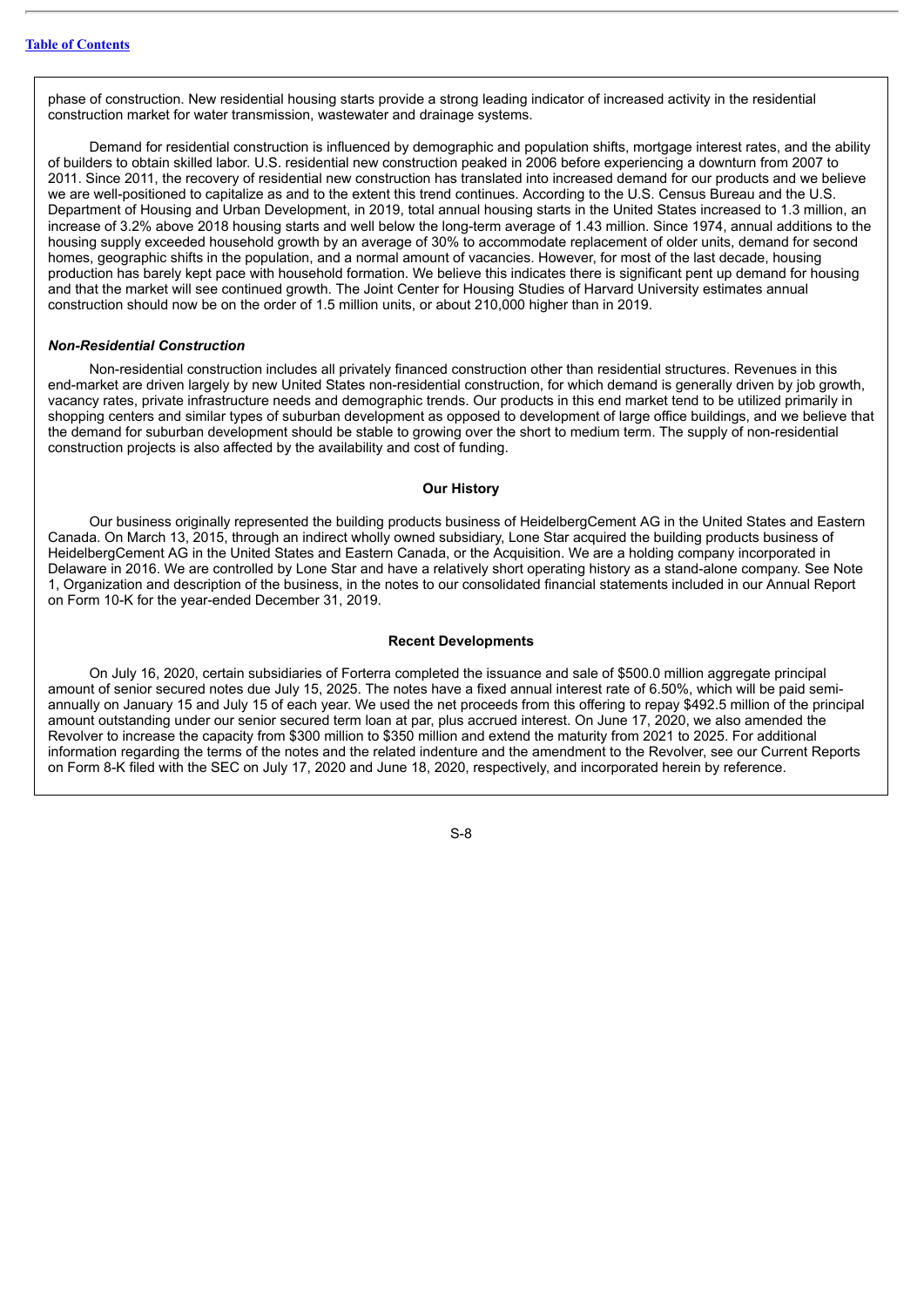On September 10, 2020, the Company announced that a neutral accounting arbitrator determined that the Company did not owe any amount to HeidelbergCement, A.G. with respect to the pending arbitration proceeding related to an earnout provision in the purchase agreement relating to the 2015 acquisition of certain businesses now owned by the Company from Heidelberg.

On September 11, 2020, the Company delivered notice to the administrative agent for its senior term loan regarding the voluntary prepayment of an aggregate of \$100.0 million outstanding under the senior term loan to be made on September 17, 2020. Following this prepayment and the settlement of another \$16.0 million the Company has contracted to repurchase, the Company will have voluntarily prepaid approximately \$139.2 million under the senior term loan in 2020 and the outstanding balance will be approximately \$485.4 million.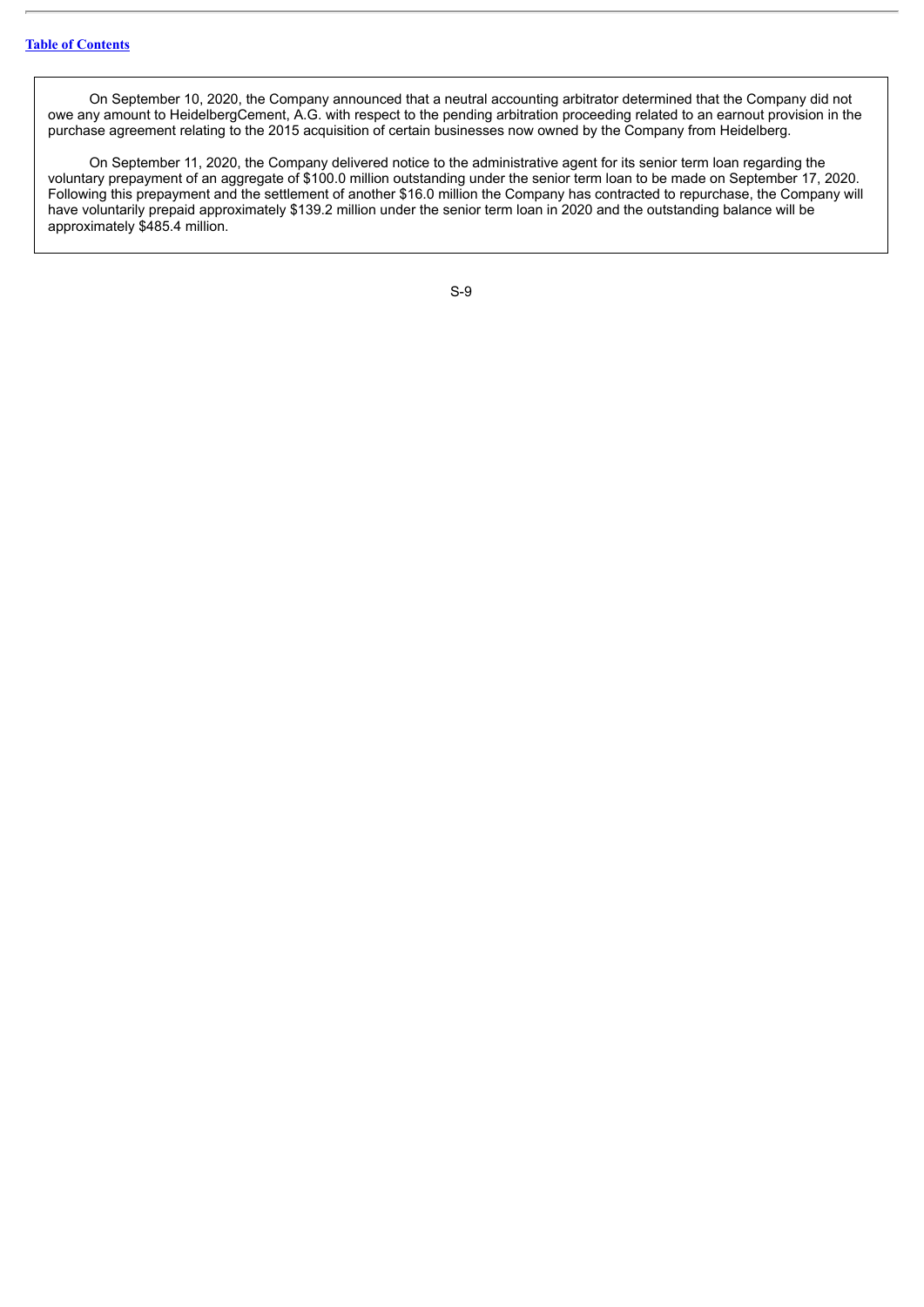### **THE OFFERING**

<span id="page-11-0"></span>Common stock offered by the selling stockholder

Common stock outstanding immediately before and after this offering 65,445,680 shares

Nasdaq symbol **Nasdaq** symbol **Accord 2018** The Second 2019 11:30 The Second 2019 12:30 The Second 2019 12:30 The Second 2019 12:30 The Second 2019 12:30 The Second 2019 12:30 The Second 2019 12:30 The Second 2019 12:30 Th

10,000,000 shares

Option to purchase additional shares The selling stockholder has also granted the underwriters an option for a period of 30 days to purchase up to an additional 1,500,000 shares of common stock.

Use of proceeds The selling stockholder will receive all net proceeds from the sale of the shares of common stock to be sold in this offering, and we will not receive any of the proceeds. See "Use of Proceeds," "Selling Stockholder."

Risk factors Investment in our common stock involves substantial risks. You should read this prospectus and any document incorporated by reference carefully, including the section entitled "Risk Factors" and the consolidated financial statements and the related notes to those statements included elsewhere in this prospectus and incorporated by reference herein before investing in our common stock.

Unless otherwise indicated, information in this prospectus supplement:

- is based upon 65,445,680 shares of common stock outstanding as of September 11, 2020;
- assumes no exercise of the underwriters' option to purchase up to an additional 1,500,000 shares of our common stock from the selling stockholder;
- assumes no exercise of options to purchase 3,291,711 shares of our common stock outstanding as of September 11, 2020, with a weighted average exercise price of \$6.48; and
- assumes no issuances of additional options to purchase shares of our common stock or other equity-based awards under our stock incentive plan.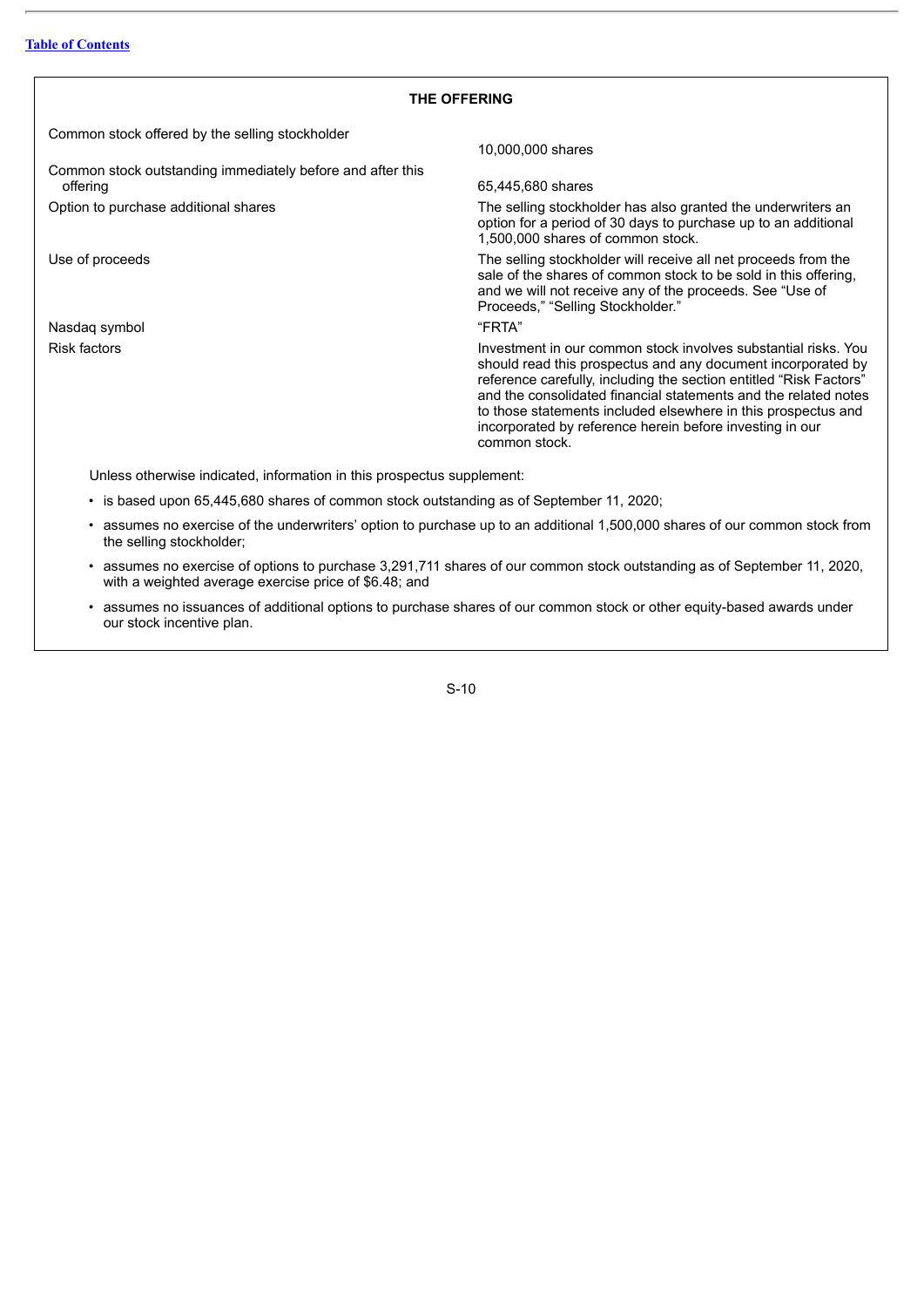### **RISK FACTORS**

<span id="page-12-0"></span>Investing in our common stock involves a high degree of risk. You should carefully consider the risks, uncertainties and other factors described in this prospectus, the 2019 10-K, our Quarterly Report on Form 10-Q for the three months ended June 30, 2020, or the Q2 Form 10-Q, and in the other documents which are incorporated by reference into this prospectus, as well as the risk factors and other information contained in or incorporated by reference into any related free writing prospectus. Further, the COVID-19 pandemic may amplify many of the risks discussed below and in the 2019 10-K to which we are subject and, given the unpredictable, unprecedented and fluid nature of the pandemic, it may materially and adversely affect us in ways that are not anticipated by or known to us or that we do not consider to present significant risk. If any of these risks were to occur, our business, affairs, prospects, assets, financial condition, results of operations and cash flows could be materially and adversely affected. If this occurs, the trading price of our securities could decline, and you could lose all or part of your investment. For more information about our SEC filings, please see "Where You Can Find More Information" in the accompanying base prospectus. Please also read carefully the section entitled "Cautionary Statement Regarding Forward-Looking Statements" in the accompanying base prospectus.

### **Risks Related to This Offering and Ownership of Our Common Stock**

### The offering price per share of our common stock offered by this prospectus supplement may not accurately reflect the value of *your investment.*

The offering price per share of our common stock offered by this prospectus was negotiated between Lone Star and the underwriters. Factors considered in determining the price of our common stock include:

- the history and prospects of companies whose principal business is the manufacturing and sale of pipe and precast products;
- market valuations of those companies;
- our capital structure;
- general conditions of the securities markets at the time of this offering; and
- other factors that Lone Star and the underwriters deemed relevant.

The offering price may not accurately reflect the value of our common stock and may not be realized upon any subsequent disposition of the shares.

### The trading price of our common stock has been and may in the future be volatile and could decline substantially.

The market price of our common stock may be highly volatile and subject to wide fluctuations.

Some of the factors that could negatively affect the market price of our common stock or result in significant fluctuations in price, regardless of our actual operating performance, include:

- actual or anticipated variations in our quarterly operating results;
- changes in market valuations of similar companies;
- changes in the markets in which we operate;
- additions or departures of key personnel;
- actions by stockholders, including the sale by Lone Star of any of its shares of our common stock;
- speculation in the press or investment community;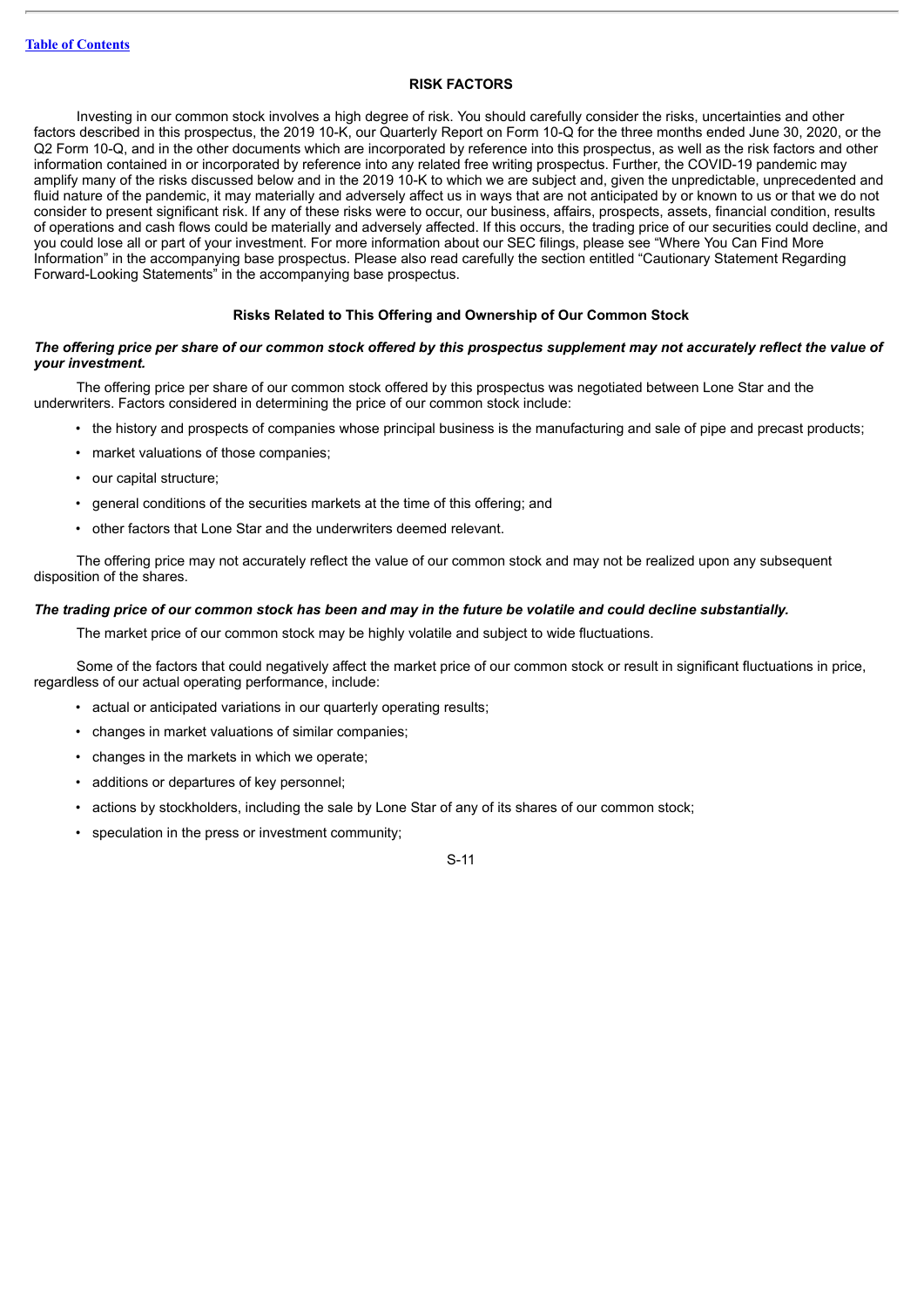- general market, economic and political conditions, including an economic slowdown;
- uncertainty regarding economic events, including in Europe in connection with the United Kingdom's departure from the European Union;
- changes in interest rates;
- our operating performance and the performance of other similar companies;
- our ability to accurately project future results and our ability to achieve those and other industry and analyst forecasts; and
- new legislation or other regulatory developments that adversely affect us, our markets or our industry.

Furthermore, at times, the stock market has experienced significant price and volume fluctuations. This volatility has had a significant impact on the market price of securities issued by many companies, including companies in our industry, and often occurs without regard to the operating performance of the affected companies. Therefore, factors that have little or nothing to do with us could cause the price of our common stock to fluctuate, and these fluctuations or any fluctuations related to our company could cause the market price of our common stock to decline materially.

### The coverage of our business or our common stock by securities or industry analysts or the absence thereof could adversely *affect our stock price and trading volume.*

The trading market for our common stock is influenced in part by the research and other reports that industry or securities analysts may publish about us or our business. We currently have, but may not be able to continue, research coverage by industry or financial analysts. If analysts do not continue coverage of us, the trading price and volume of our stock would likely be negatively impacted. Even if analyst coverage continues, if we fail to meet analyst expectations or one or more of the analysts who cover us downgrade our stock, or if analysts issue other unfavorable commentary or inaccurate research, our stock price would likely decline. If one or more of these analysts cease coverage of our company or fail to regularly publish reports on us, we could lose visibility in the financial markets, which in turn could cause our stock price or trading volume to decline.

### Lone Star may have conflicts of interest with other stockholders and may limit your ability to influence corporate matters.

Lone Star beneficially owns approximately 68.9% of our outstanding common stock, and following completion of this offering, is expected to beneficially own approximately 53.6% of our outstanding shares of common stock (or 51.4% if the underwriters fully exercise their option to purchase 1,500,000 additional shares). As a result of this concentration of stock ownership, Lone Star acting on its own has sufficient voting power to effectively control all matters submitted to our stockholders for approval, including director elections and proposed amendments to our bylaws or certificate of incorporation. Five of the nine members of our board of directors are employees or affiliates of Lone Star.

In addition, this concentration of ownership may delay or prevent a merger, consolidation or other business combination or change in control of our company and make some transactions that might otherwise give investors the opportunity to realize a premium over the then-prevailing market price of our common stock more difficult or impossible without the support of Lone Star. Because we have opted out of Section 203 of the Delaware General Corporation Law, or the DGCL, regulating certain business combinations with interested stockholders, Lone Star may transfer control of us to a third party by transferring its common stock without the approval of our board of directors or other stockholders, which may limit the price that investors are willing to pay in the future for shares of our common stock. The interests of Lone Star may not always coincide with our interests as a company or the interests of other stockholders. Accordingly, Lone Star could cause us to enter into transactions or agreements of which investors would not approve or make decisions with which investors would disagree. This concentration of ownership may also adversely affect our share price.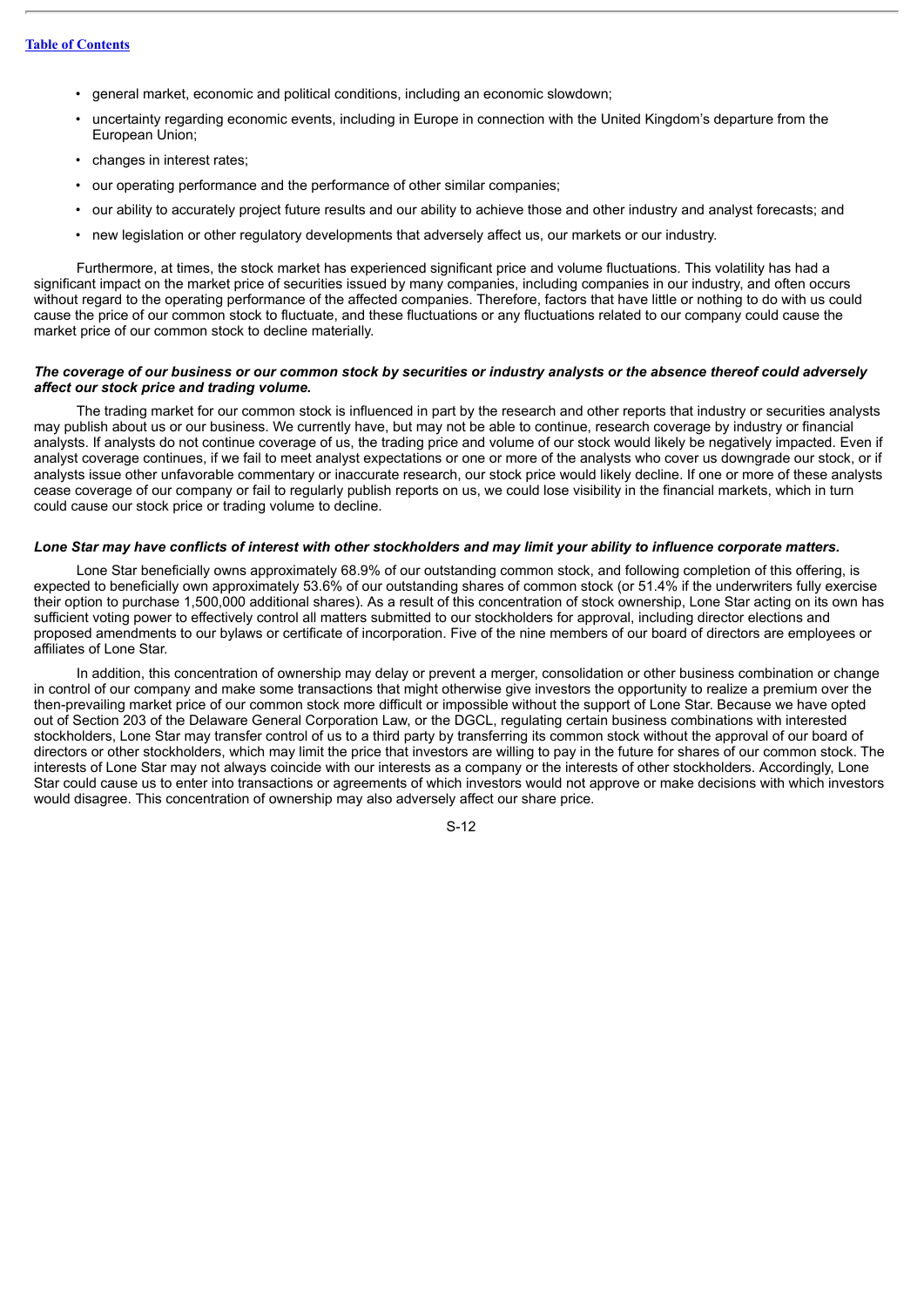Lone Star is in the business of making investments in companies and may from time to time acquire and hold interests in businesses that compete directly or indirectly with us, although it does not

currently hold any such interests. Lone Star may also pursue acquisition opportunities that may be complementary to our business, and as a result, those acquisition opportunities may not be available to us. In recognition that principals, members, directors, managers, partners, stockholders, officers, employees and other representatives of Lone Star and its affiliates and investment funds may serve as our directors or officers, our amended and restated certificate of incorporation provides, among other things, that none of Lone Star or any principal, member, director, manager, partner, stockholder, officer, employee or other representative of Lone Star has any duty to refrain from engaging directly or indirectly in the same or similar business activities or lines of business that we do. In the event that any of these persons or entities acquires knowledge of a potential transaction or matter which may be a corporate opportunity for itself and us, we will not have any expectancy in such corporate opportunity, and these persons and entities will not have any duty to communicate or offer such corporate opportunity to us and may pursue or acquire such corporate opportunity for themselves or direct such opportunity to another person. These potential conflicts of interest could have a material adverse effect on our business, financial condition and results of operations if, among other things, attractive corporate opportunities are allocated by Lone Star to themselves or their other affiliates.

Lone Star may also have conflicts of interest with the Company and other stockholders as a result of its status as a party to the tax receivable agreement. For example, the tax receivable agreement entered into with Lone Star at the time of our initial public offering gives us the right to terminate the tax receivable agreement with approval of a majority of our independent directors and with Lone Star's consent by making a payment equal to the present value of future payments under the tax receivable agreement (based on certain assumptions and deemed events in the agreement, including those relating to our and our subsidiaries' future taxable income). Lone Star may determine to withhold its consent to terminate the tax receivable agreement at a time when such a termination would be favorable to us and the other stockholders. Furthermore, the tax receivable agreement prohibits us from settling any tax audit without Lone Star's consent (not to be unreasonably withheld, conditioned or delayed) if the outcome of the audit is reasonably expected to affect Lone Star's rights under the tax receivable agreement. Therefore, Lone Star may determine to withhold consent to a settlement that reduces the payments Lone Star will receive under the tax receivable agreement, even though the settlement might be favorable to us and our stockholders.

### We are a "controlled company" within the meaning of Nasdag rules and, as a result, qualify for, and are relying on, exemptions *from certain corporate governance requirements.*

Lone Star controls a majority of the voting power of our outstanding common stock. As a result, we are a "controlled company" within the meaning of the Nasdaq corporate governance standards. Under the relevant Nasdaq rules, a company of which more than 50% of the voting power is held by a person or group is a "controlled company" and need not comply with certain requirements, including the requirement that a majority of the board of directors consist of independent directors and the requirements that the compensation and nominating and corporate governance committees be composed entirely of independent directors. We are utilizing these exemptions and, for so long as Lone Star controls a majority of the voting power of our outstanding common stock, we intend to continue to utilize these exemptions. As a result, among other things, we do not have a majority of independent directors and our compensation and nominating and corporate governance committees do not consist entirely of independent directors. Accordingly, investors will not have the same protections afforded to stockholders of companies that are subject to all of the applicable Nasdaq corporate governance requirements.

### *Future sales of our common stock in the public market could cause our stock price to fall.*

Lone Star beneficially owns approximately 68.9% of our outstanding shares of common stock, and following completion of this offering, is expected to beneficially own approximately 53.6% of our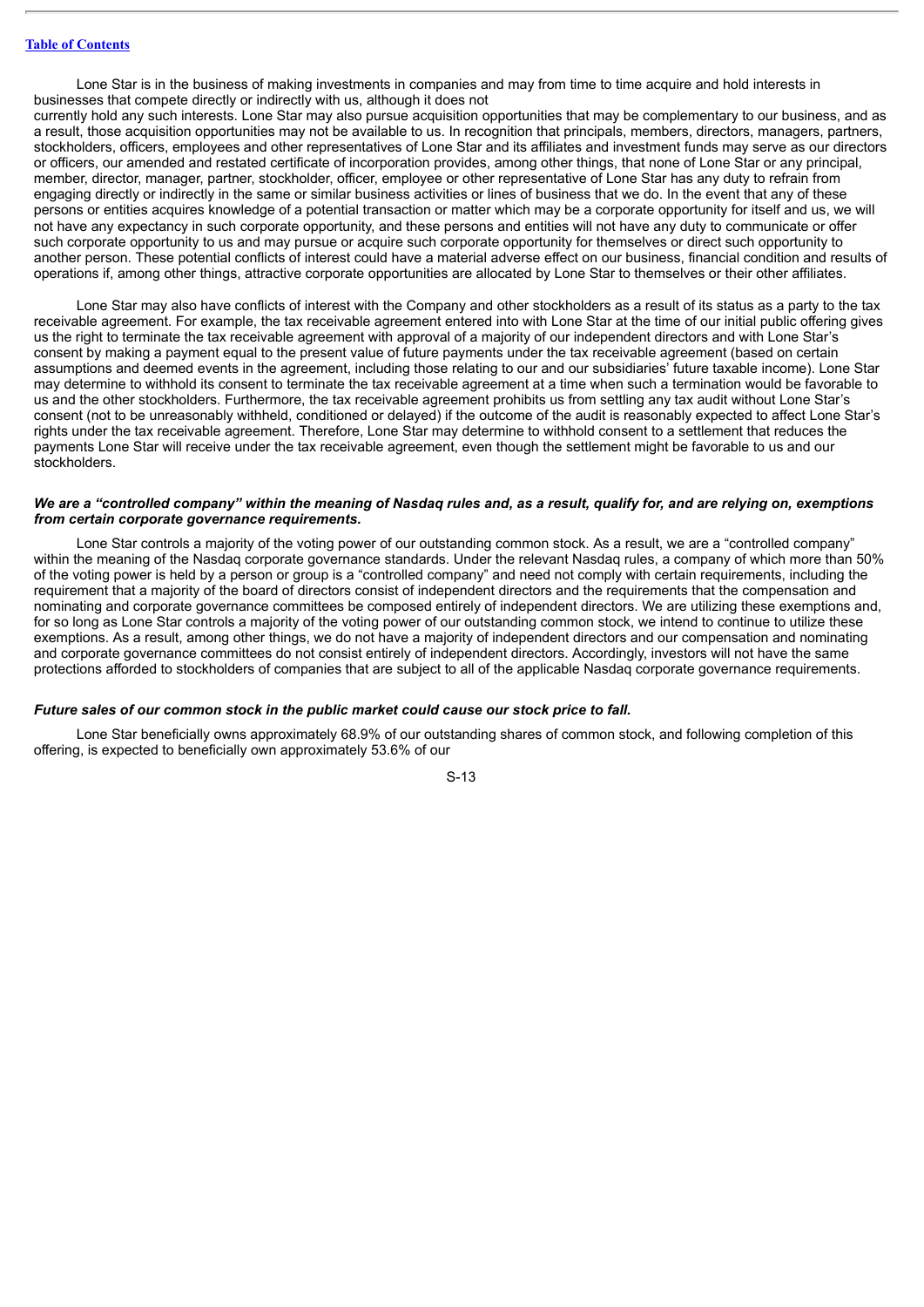### **Table of [Contents](#page-1-0)**

outstanding shares of common stock (or 51.4% if the underwriters fully exercise their option to purchase 1,500,000 additional shares). The shares held by Lone Star and all shares held by our affiliates are eligible for resale in the public market, subject to applicable securities laws, including the Securities Act of 1933, as amended, or the Securities Act. In December 2019 we registered the shares of common stock beneficially owned by Lone Star pursuant to the terms of a registration rights agreement and these shares are now generally freely tradeable in the public market, subject to applicable securities laws. Unless the shares owned by any of our other affiliates are registered under the Securities Act, these shares may only be resold into the public markets in accordance with the requirements of an exemption from registration or safe harbor, including Rule 144 and the volume limitations, manner of sale requirements and notice requirements thereof. Any sale by Lone Star or other affiliates or any perception in the public markets that such a transaction may occur could cause the market price of our common stock to decline materially.

### We have issued, and in the future we expect to issue, options, restricted stock and other forms of stock-based compensation, which have the potential to dilute stockholder value and cause the price of our common stock to decline.

We have issued, and in the future expect to issue, stock based awards, including stock options, restricted stock and other forms of stock-based compensation to our independent directors, officers and employees. If any options that we have issued or may issue are exercised, or any restricted stock or other awards that we have issued or may issue vests, and the shares of common stock are sold into the public market, the market price of our common stock may decline. In addition, the availability of shares of common stock for award under our equity incentive plan, or the grant of stock options, restricted stock or other forms of stock-based compensation, may adversely affect the market price of our common stock.

### *We have no present intention to pay dividends on our common stock.*

We have no present intention to pay dividends on our common stock. Any determination to pay dividends to holders of our common stock will be at the discretion of our board of directors and will depend upon many factors, including our financial condition, results of operations, projections, liquidity, earnings, legal requirements, restrictions in our credit facility and agreements governing any other indebtedness we may enter into and other factors that our board of directors deems relevant. Accordingly, holders of our common stock may need to sell their shares to realize a return on their investment and may not be able to sell their shares at or above the price they paid.

### *Our ability to raise capital in the future may be limited.*

Our business and operations may consume resources faster than we anticipate. In the future, we may need to raise additional funds through the issuance of new equity securities, debt or a combination of both. However, any sale or perception of a possible sale by Lone Star, and any related decline in the market price of our common stock, could impair our ability to raise capital. Separately, additional financing may not be available on favorable terms, or at all. If adequate funds are not available on acceptable terms, we may be unable to fund our capital requirements. If we issue new debt securities, the debt holders would have rights senior to common stockholders to make claims on our assets, and the terms of any debt could restrict our operations, including our ability to pay dividends on our common stock. If we issue additional equity securities, existing stockholders will experience dilution, and the new equity securities could have rights senior to those of our common stock. Because our decision to issue securities in any future offering will depend on market conditions and other factors beyond our control, we cannot predict or estimate the amount, timing or nature of our future offerings. Thus, our stockholders bear the risk of our future securities offerings reducing the market price of our common stock and diluting their interest.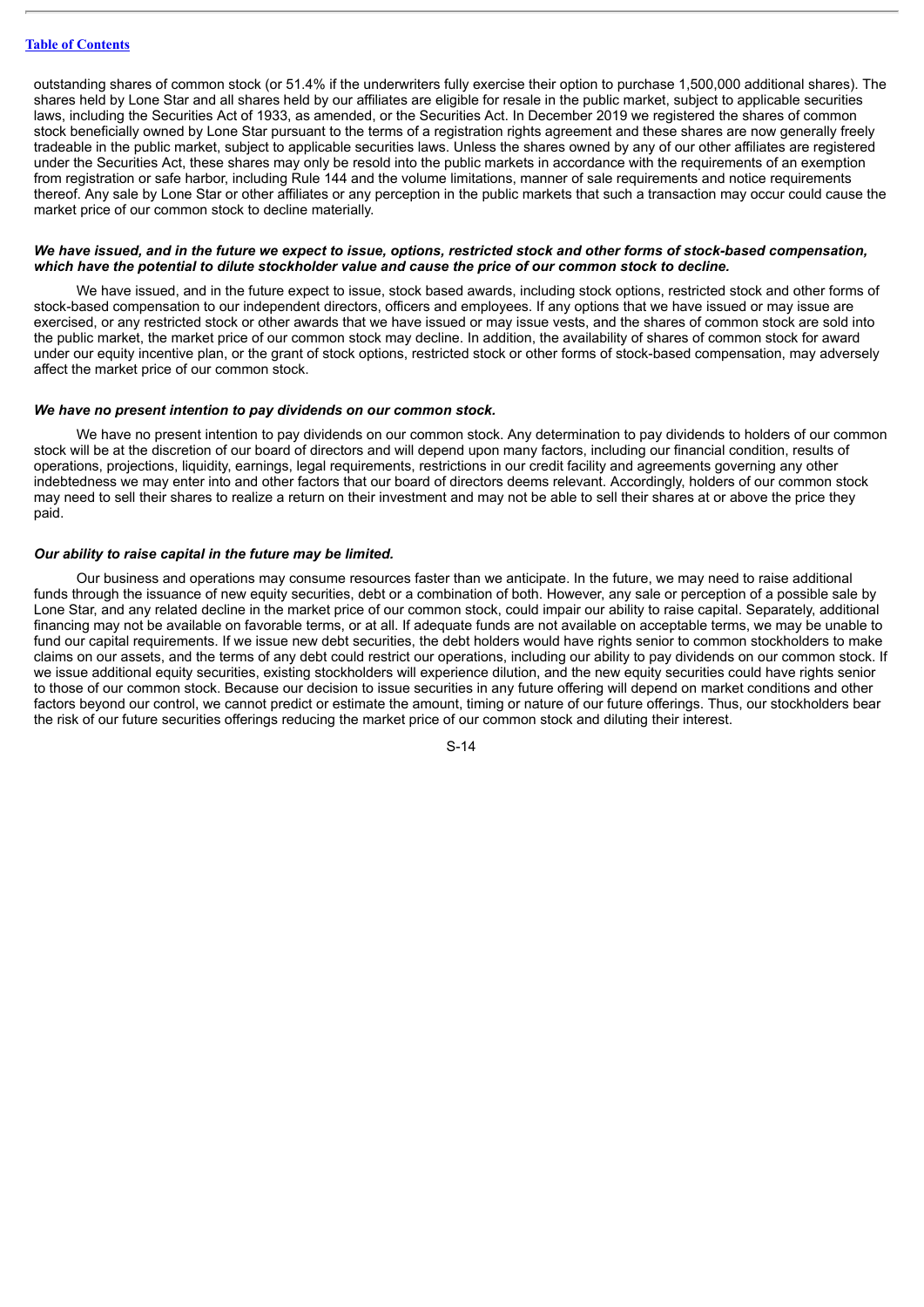### *We are a holding company and depend on the cash flow of our subsidiaries.*

We are a holding company with no material assets other than the equity interests of our subsidiaries. Our subsidiaries conduct substantially all of our operations and own substantially all of our assets and intellectual property. Consequently, our cash flow and our ability to meet our obligations and pay any future dividends to our stockholders depends upon the cash flow of our subsidiaries and their ability to make payments, directly or indirectly, to us in the form of dividends, distributions and other payments. Any inability on the part of our subsidiaries to make payments to us could have a material adverse effect on our business, financial condition and results of operations.

### Provisions of our amended and restated governing documents, Delaware law and other documents could discourage, delay or *prevent a merger or acquisition at a premium price.*

Provisions in our amended and restated certificate of incorporation and amended and restated bylaws may have the effect of delaying or preventing a change of control or changes in our management. For example, our amended and restated certificate of incorporation and amended and restated bylaws include provisions that:

- permit us to issue, without stockholder approval, preferred stock in one or more series and, with respect to each series, fix the number of shares constituting the series and the designation of the series, the voting powers, if any, of the shares of the series and the preferences and other special rights, if any, and any qualifications, limitations or restrictions, of the shares of the series;
- prevent stockholders from calling special meetings;
- restrict the ability of stockholders to act by written consent after such time as Lone Star owns less than a majority of our common stock;
- limit the ability of stockholders to amend our certificate of incorporation and bylaws;
- require advance notice for nominations for election to the board of directors and for stockholder proposals;
- do not permit cumulative voting in the election of our directors, which means that the holders of a majority of our common stock may elect all of the directors standing for election; and
- establish a classified board of directors with staggered three-year terms (which will be phased out over the next three annual meetings of stockholders).

These provisions may discourage, delay or prevent a merger or acquisition of our company, including a transaction in which the acquirer may offer a premium price for our common stock.

### Our amended and restated certificate of incorporation includes an exclusive forum clause, which could limit our stockholders' *ability to obtain a favorable judicial forum for disputes with us.*

Our amended and restated certificate of incorporation provides that, unless we consent in writing to the selection of an alternative forum, the sole and exclusive forum for any stockholder (including any beneficial owner) to bring (i) any derivative action or proceeding brought on our behalf, (ii) any action asserting a claim of breach of a fiduciary duty owed by any of our directors, officers, or employees to us or to our stockholders, (iii) any action asserting a claim arising pursuant to any provision of the DGCL, or our certificate of incorporation or bylaws, or (iv) any action asserting a claim governed by the internal affairs doctrine, will be a state court located within the State of Delaware (or, if no state court located within the State of Delaware has jurisdiction, the federal district court for the District of Delaware); in all cases subject to such court having personal jurisdiction over the indispensable parties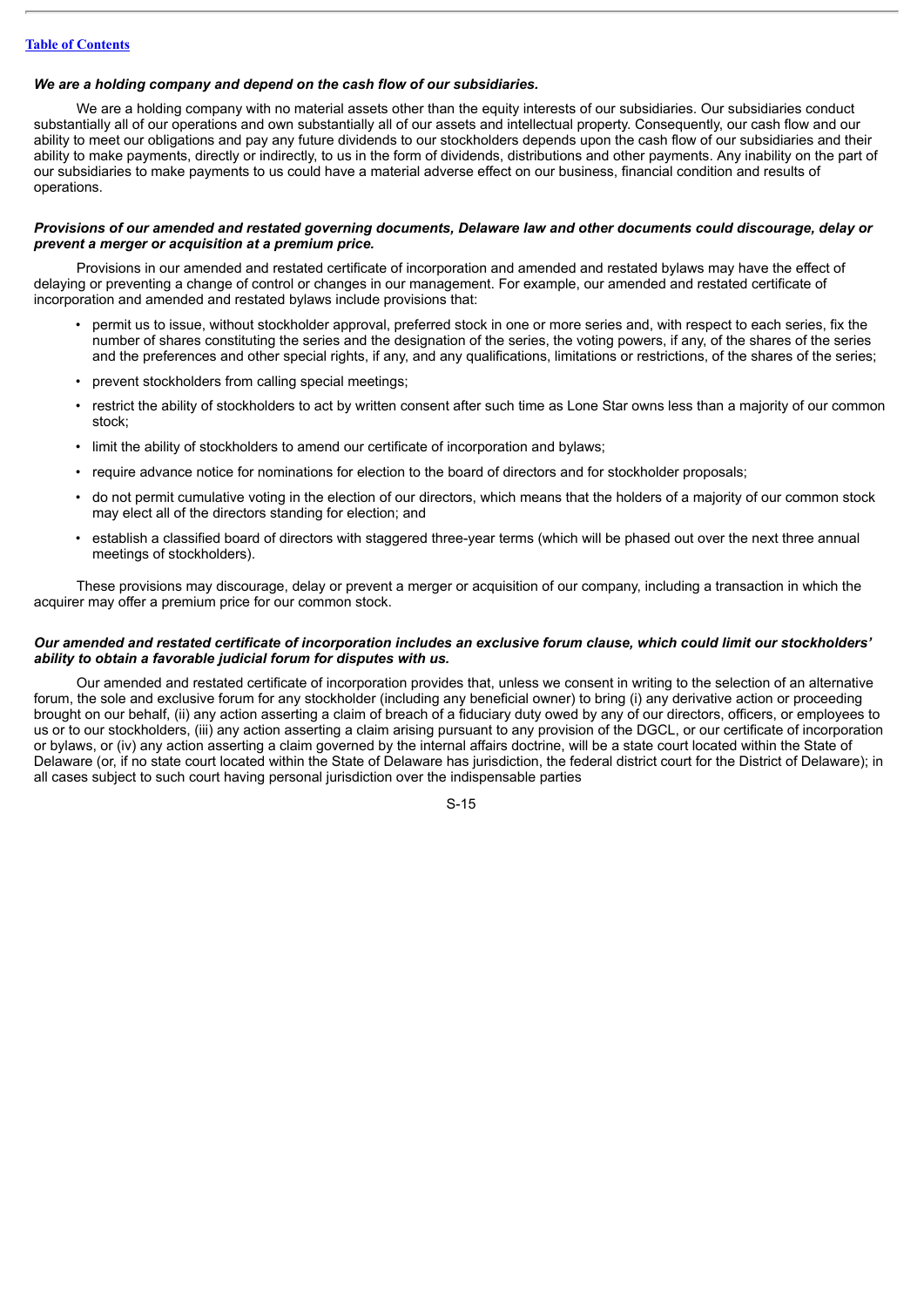### **Table of [Contents](#page-1-0)**

named as defendants. Any person or entity purchasing or otherwise acquiring any interest in shares of our capital stock is deemed to have notice of and consented to the foregoing provisions. The exclusive forum clause may limit our stockholders' ability to obtain a favorable judicial forum for disputes with us. It is also possible that, notwithstanding such exclusive forum clause, a court could rule that such a provision is inapplicable or unenforceable.

### Our internal control over financial reporting may not be effective, and our independent registered public accounting firm may not be able to certify as to their effectiveness, which could have a material adverse effect on our business and reputation.

As a public company, we are required to comply with the SEC's rules implementing Sections 302 and 404 of the Sarbanes-Oxley Act, which require management to certify financial and other information in our quarterly and annual reports and provide an annual management report on the effectiveness of our control over financial reporting. Our independent registered public accounting firm is also required to formally attest to the effectiveness of our internal control over financial reporting pursuant to Section 404.

Although we currently do not have any material weaknesses in our internal control over financial reporting, we have historically experienced such material weaknesses. To remediate our prior material weaknesses we have needed to undertake various actions, such as implementing additional internal controls and procedures and hiring additional accounting or internal audit staff, and we may need to do so in the future to maintain the effectiveness of our internal control over financial reporting and other controls. Testing and maintaining internal control can divert our management's attention from other matters that are important to the operation of our business. If we identify material weaknesses in our internal control over financial reporting or are unable to comply with the requirements of Section 404 of the Sarbanes-Oxley Act or assert that our internal control over financial reporting is effective, or if our independent registered public accounting firm is unable to express an opinion as to the effectiveness of our internal control over financial reporting, investors may lose confidence in the accuracy and completeness of our financial reports and the market price of our common stock could be negatively affected, and we could become subject to investigations by the SEC or other regulatory authorities, which could require additional financial and management resources.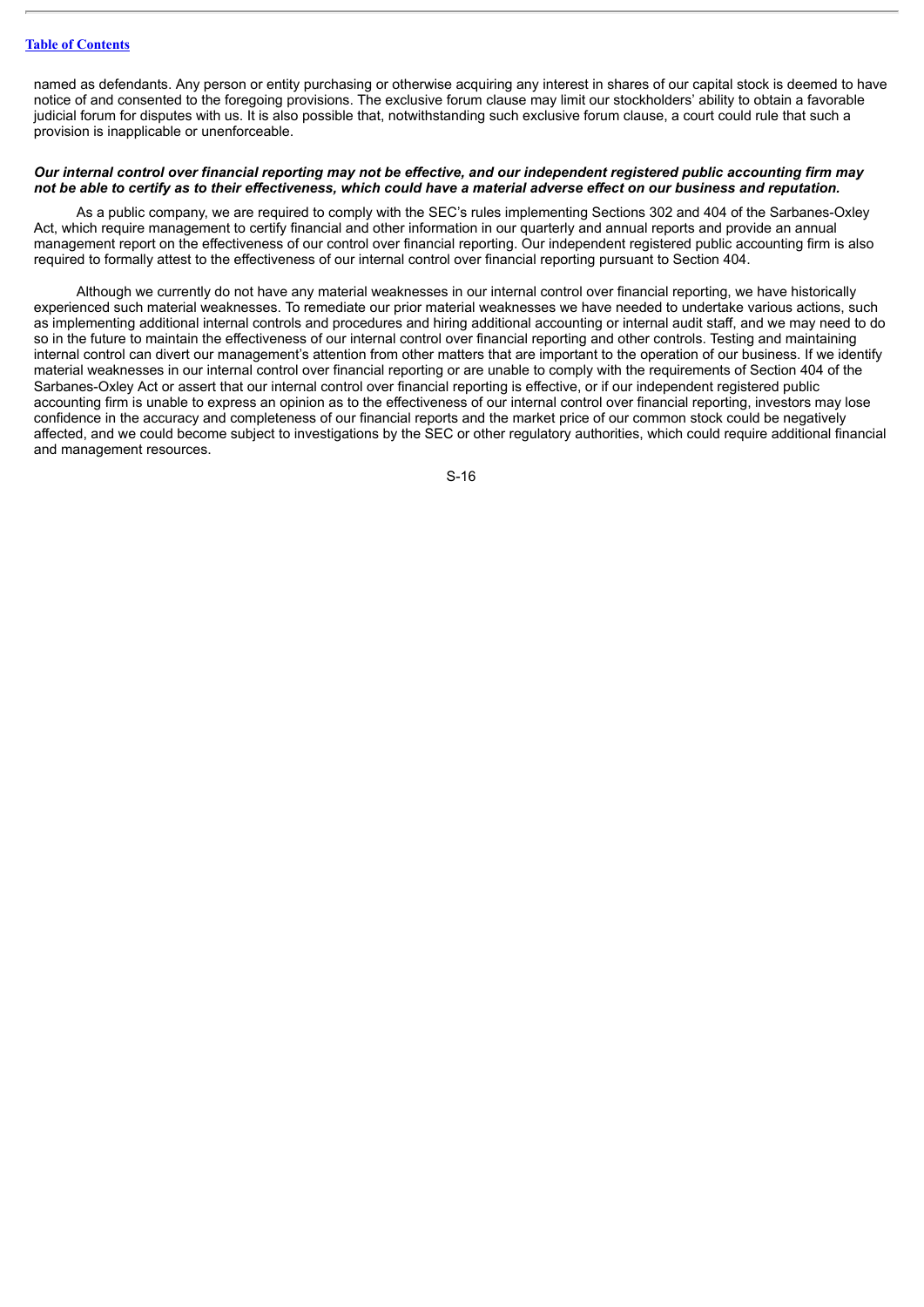### **USE OF PROCEEDS**

<span id="page-18-0"></span>The selling stockholder will receive all net proceeds from the sale of the shares of common stock offered by this prospectus supplement. We will not receive any of the proceeds from the sale of our common stock by the selling stockholder.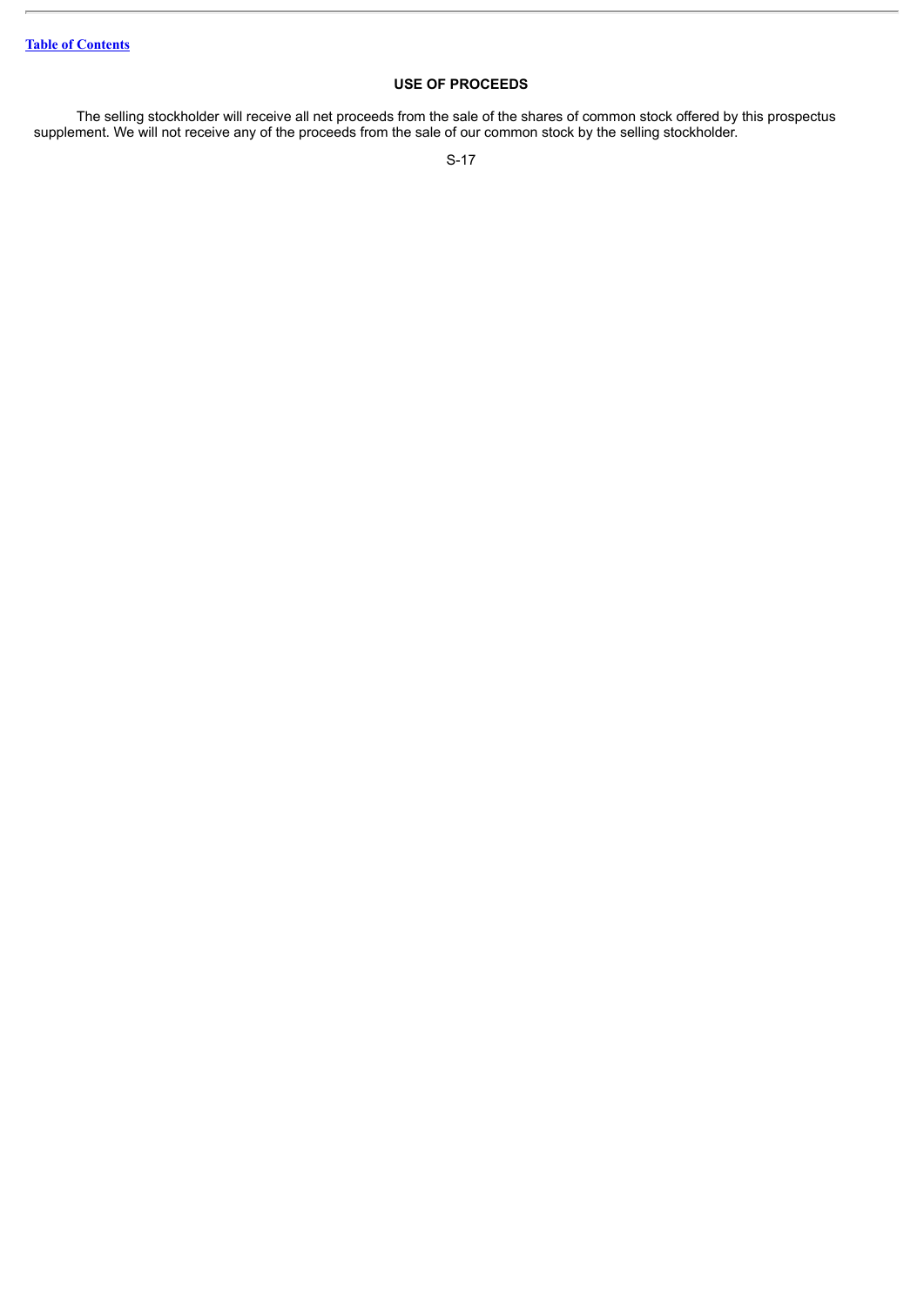### **SELLING STOCKHOLDER**

<span id="page-19-0"></span>The following table sets forth the name of the selling stockholder, the number of shares of our common stock and the percentage of our common stock beneficially owned by the selling stockholder prior to this offering, the number of shares that may be offered under this prospectus supplement by the selling stockholder, and the number of shares of our common stock and the percentage of our common stock to be beneficially owned by the selling stockholder after completion of this offering, with and without exercise of the underwriters' option to purchase 1,500,000 additional shares, in each case based on 65,445,680 shares of common stock outstanding as of September 11, 2020 and assuming that the 10,000,000 shares offered hereunder are sold as contemplated herein.

Beneficial ownership is determined under the rules of the SEC and generally includes voting or investment power over securities.

|                                 | <b>Shares Beneficially Owned</b><br><b>Prior to this Offering</b> |            | <b>Shares Beneficially Owned</b><br>After this Offering<br>Assuming No Exercise of<br>the Underwriters' Option |            | <b>Shares Beneficially Owned</b><br>After this Offering<br><b>Assuming Full Exercise of</b><br>the Underwriters' Option |            |
|---------------------------------|-------------------------------------------------------------------|------------|----------------------------------------------------------------------------------------------------------------|------------|-------------------------------------------------------------------------------------------------------------------------|------------|
| Name                            | Number                                                            | Percentage | Number                                                                                                         | Percentage | Number                                                                                                                  | Percentage |
| Forterra US Holdings, LLC(1)(2) | 45.107.250                                                        | 68.9%      | 35.107.250                                                                                                     | 53.6%      | 33.607.250                                                                                                              | 51.4%      |

- (1) Forterra US Holdings, LLC, a Delaware limited liability company, is wholly owned by LSF9 Stardust Holdings, L.P., a Bermuda exempted limited partnership, which is controlled by its general partner, LSF9 Stardust GP, LLC, a Delaware limited liability company, which is wholly owned by Lone Star Fund IX (U.S.), L.P., a Delaware limited partnership, which is controlled by its general partner, Lone Star Partners IX, L.P., a Bermuda exempted limited partnership, which is controlled by its general partner, Lone Star Management Co. IX, Ltd., a Bermuda limited exempted company, which is controlled by its sole owner (shareholder) John P. Grayken. The address for such persons is 2711 North Haskell Avenue, Suite 1700, Dallas, Texas 75204.
- (2) Each of Messrs. Richard "Chip" Cammerer, Jr., Rafael Colorado, Chad Lewis, Maureen Harrell and Chris Meyer is a member of our board of directors and own direct non-controlling interests in Forterra US Holdings, LLC, and therefore expressly disclaims any beneficial ownership of our common stock owned by Forterra US Holdings, LLC.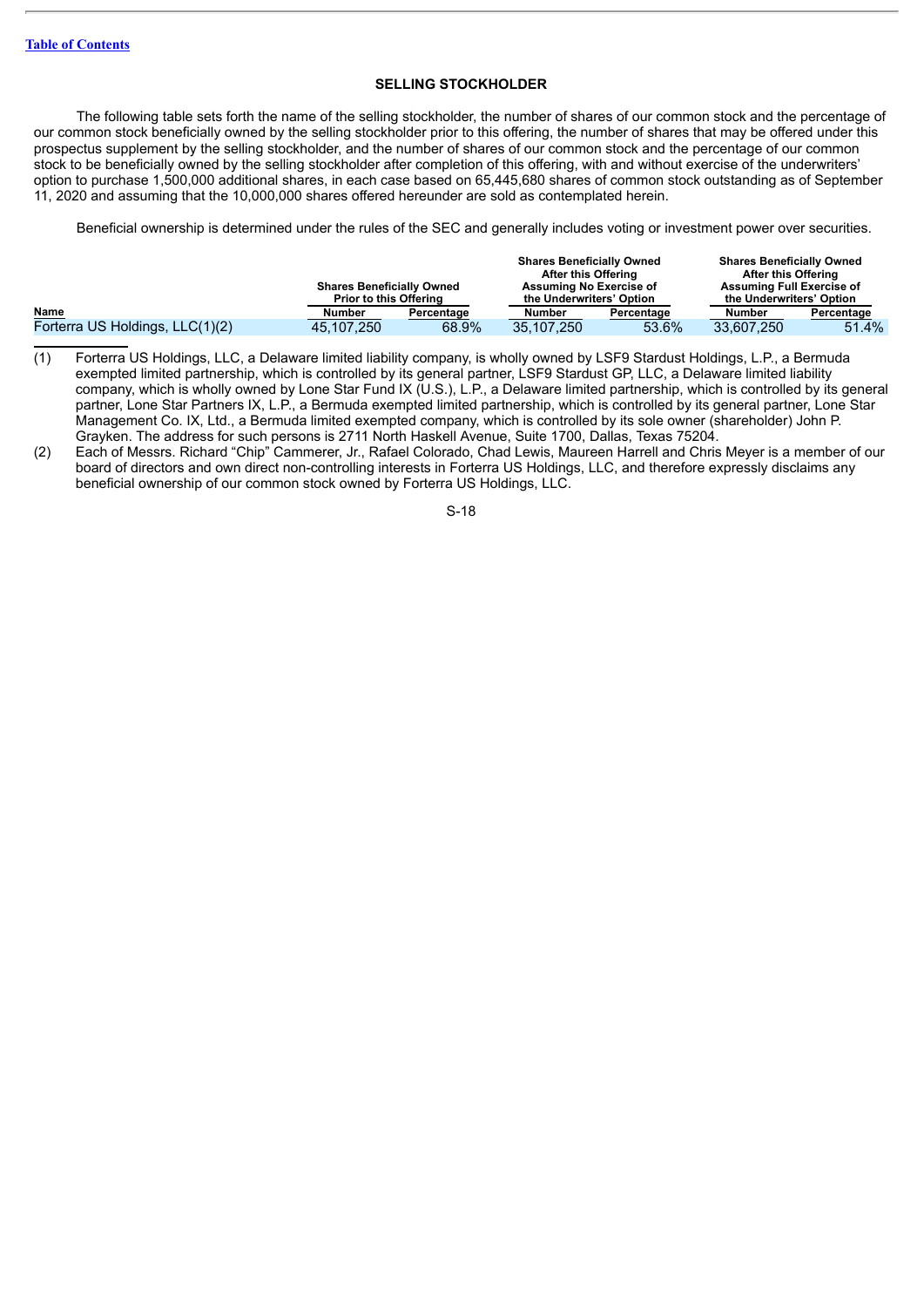### **CERTAIN U.S. FEDERAL INCOME TAX CONSIDERATIONS FOR NON-U.S. HOLDERS**

<span id="page-20-0"></span>The following is a summary of certain U.S. federal income tax considerations relating to the purchase, ownership and disposition of shares of our common stock by a non-U.S. holder (as defined below). This summary is based on the provisions of the Internal Revenue Code of 1986, as amended, or the Code, Treasury Regulations, administrative rulings and judicial decisions, all as in effect on the date hereof, and all of which are subject to change or differing interpretations, possibly with retroactive effect. We have not sought any ruling from the Internal Revenue Service, or the IRS, with respect to the statements made and the conclusions reached in the following summary, and there can be no assurance that the IRS or a court will agree with such statements and conclusions.

This summary is limited to beneficial owners of our common stock that purchased our common stock in this offering for cash and that hold such common stock as a capital asset within the meaning of Section 1221 of the Code (generally, property held for investment). This summary does not address all aspects of U.S. federal income taxation and does not deal with any U.S. federal tax consequences other than income taxes (such as estate and gift tax consequences), the Medicare contribution tax on net investment income or any state, local or non-U.S. tax consequences. In addition, this summary does not address all U.S. federal income tax considerations that may be applicable to a holder's particular circumstances or to holders that may be subject to special tax rules, such as, for example:

- brokers and dealers in securities, currencies or commodities, banks and financial institutions, regulated investment companies, real estate investment trusts, U.S. expatriates, tax-exempt entities, governmental organizations, qualified foreign pension funds (and entities all of the interests of which are held by a qualified foreign pension fund), traders in securities that elect to use a mark-to-market method of accounting for their securities, controlled foreign corporations, passive foreign investment companies or insurance companies;
- persons holding shares of our common stock as part of a hedging, integrated or conversion transaction or a straddle or persons deemed to sell shares of our common stock under the constructive sale provisions of the Code;
- persons that will hold our common stock in an individual retirement account, 401(k) plan or similar tax-favored account;
- partnerships or other pass-through entities for U.S. federal income tax purposes and investors in such entities;
- persons required to accelerate the recognition of any item of gross income with respect to our common stock as a result of such income being included in an applicable financial statement;
- persons that own or are deemed to own, actually or constructively, more than 5% of our common stock for U.S. federal income tax purposes; or
- persons subject to alternative minimum tax.

If an entity (or arrangement) classified as a partnership for U.S. federal income tax purposes holds shares of our common stock, the tax treatment of a partner in the partnership will generally depend upon the status of the partner, certain determinations made at the partner level and the activities of the partnership. If you are a partner of a partnership considering an investment in shares of our common stock, you should consult your tax advisor.

This summary of certain U.S. federal income tax considerations is for general information only and is not tax advice. You should consult your tax advisor with respect to the application of U.S. federal income tax laws to your particular situation as well as any tax considerations arising under other U.S. federal tax laws (such as the estate or gift tax laws), under the laws of **any state, local, non-U.S. or other taxing jurisdiction or under any applicable tax treaty.**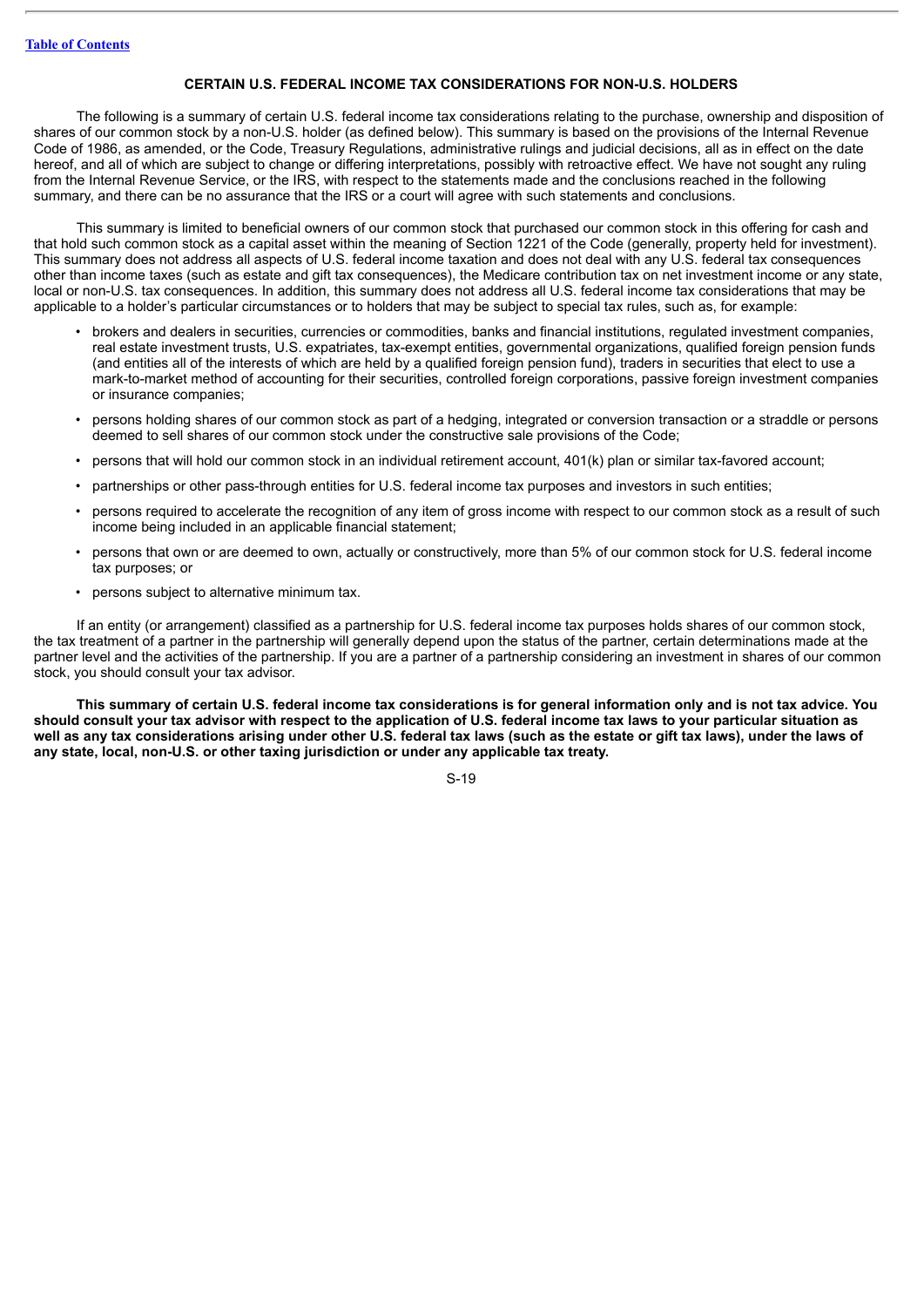### **Table of [Contents](#page-1-0)**

For purposes of this summary, a "U.S. holder" means a beneficial owner of shares of our common stock that is, for U.S. federal income tax purposes:

- an individual who is a citizen or resident of the United States;
- a corporation created or organized in or under the laws of the United States, any state thereof or the District of Columbia;
- an estate the income of which is subject to U.S. federal income taxation regardless of its source; or
- a trust if (1) it is subject to the primary supervision of a court within the United States and one or more U.S. persons have the authority to control all substantial decisions of the trust, or (2) it has a valid election in effect under applicable Treasury Regulations to be treated as a U.S. person.

The term "non-U.S. holder" means a beneficial owner of shares of our common stock that is, for U.S. federal income tax purposes, an individual, corporation, estate or trust that is not a U.S. holder.

### **Distributions**

Distributions on our common stock, if any, will constitute dividends for U.S. federal income tax purposes to the extent paid from our current or accumulated earnings and profits, as determined under U.S. federal income tax principles. To the extent those distributions exceed our current and accumulated earnings and profits, a distribution on a share of our common stock will be treated first as a non-taxable return of capital to the extent of the non-U.S. holder's tax basis in such share of our common stock, determined separately for each share, and thereafter as capital gain from the sale or exchange of such share. See "—Sale or Other Taxable Dispositions of our Common Stock."

Except as described in the next paragraph and subject to the discussions below of backup withholding and FATCA (as defined below), withholding of U.S. federal income tax at a 30% rate (or such lower rate as specified by an applicable income tax treaty) will generally apply to the gross amount of any dividends paid to a non-U.S. holder with respect to the shares of our common stock. To receive the benefit of a reduced treaty rate, a non-U.S. holder must furnish to the applicable withholding agent a validly executed IRS Form W-8BEN or W-8BEN-E (or suitable successor or substitute form) properly certifying such non-U.S. holder's qualification for the reduced rate (or, if shares of our common stock are held through certain foreign intermediaries, satisfy the relevant certification requirements of applicable Treasury Regulations). These forms may need to be periodically updated. Non-U.S. holders that do not timely provide the applicable withholding agent with the required certification, but that qualify for a reduced treaty rate, may obtain a refund of any excess amounts withheld by timely filing an appropriate claim for refund with the IRS. Non-U.S. holders should consult their tax advisors regarding their entitlement to benefits under an applicable income tax treaty and the manner of claiming the benefits of such treaty.

Unless an applicable income tax treaty provides otherwise, if a non-U.S. holder holds shares of our common stock in connection with the conduct of a trade or business in the United States, and dividends paid on the shares of our common stock are effectively connected with such non-U.S. holder's United States trade or business, the non-U.S. holder generally will be exempt from U.S. federal withholding tax if it furnishes to the applicable withholding agent a validly executed IRS Form W-8ECI (or suitable successor or substitute form). However, such dividends generally will be subject to U.S. federal income tax on a net income basis at the regular graduated U.S. federal income tax rates in the same manner as if such non-U.S. holder were a U.S. person for U.S. federal income tax purposes, and such non-U.S. holder will be required to file a U.S. federal income tax return. In addition, a non-U.S. holder that is a corporation for U.S. federal income tax purposes may be subject to a branch profits tax on its effectively connected earnings and profits (subject to adjustments) at a 30% rate or such lower rate as specified by an applicable income tax treaty.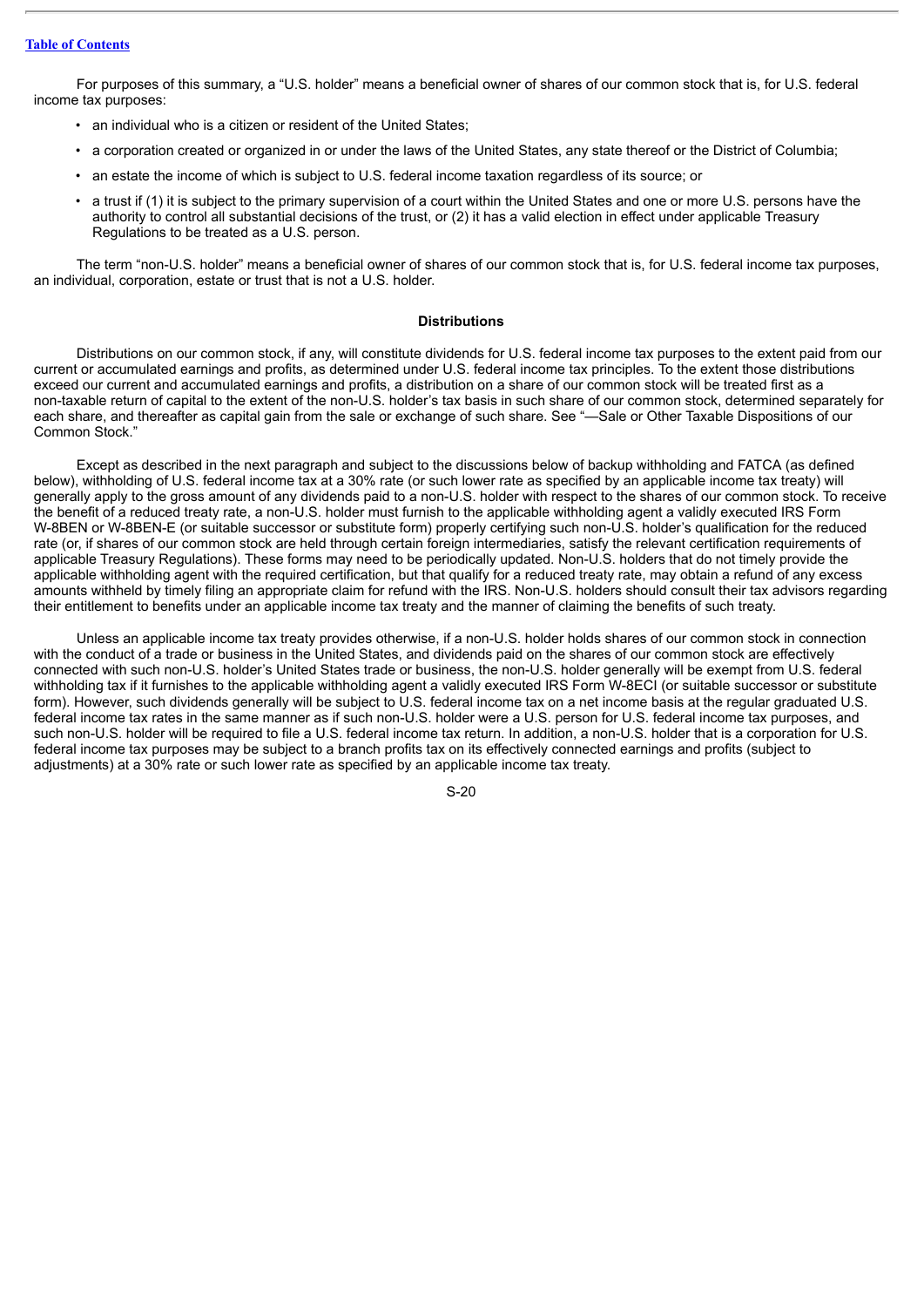### **Sale or Other Taxable Disposition of our Common Stock**

Subject to the discussions below regarding backup withholding and FATCA, any gain recognized by a non-U.S. holder upon the sale or other taxable disposition of shares of our common stock will not be subject to U.S. federal income tax or withholding tax with respect to such gain unless:

- that gain is effectively connected with the non-U.S. holder's conduct of a trade or business in the United States (and, if required by an applicable income tax treaty, is attributable to a permanent establishment maintained by the non-U.S. holder in the United States);
- the non-U.S. holder is an individual who is present in the United States for 183 days or more in the taxable year of that disposition, and certain other conditions are met; or
- we are or have been a "U.S. real property holding corporation" during the shorter of the five-year period preceding the disposition or the non-U.S. holder's holding period and certain other requirements are satisfied. We believe that we have not been and are not currently, and, although there can be no assurance, we do not anticipate becoming, a U.S. real property holding corporation for U.S. federal income tax purposes.

Unless an applicable income tax treaty provides otherwise, a non-U.S. holder described in the first bullet point above generally will be subject to U.S. federal income tax on any net gain derived from the sale or other taxable disposition at the regular graduated rates generally in the same manner as a U.S. person, and such non-U.S. holder will be required to file a U.S. federal income tax return. To claim the benefit of a treaty, a non-U.S. holder must properly submit to the applicable withholding agent a validly executed IRS Form W-8BEN or W-8BEN-E (or suitable successor or substitute form) properly certifying such non-U.S. holder's qualification for the treaty benefits (or, if shares of our common stock are held through certain foreign intermediaries, satisfy the relevant certification requirements of applicable Treasury Regulations). A non-U.S. holder that is a corporation for U.S. federal income tax purposes and is described in the first bullet point above may also be subject to a branch profits tax on its effectively connected earnings and profits (subject to adjustments) at a 30% rate, or such lower rate if so specified by an applicable income tax treaty.

An individual non-U.S. holder described in the second bullet point above will be subject to U.S. federal income tax at a 30% rate (or a lower applicable income tax treaty rate) on any gain derived from the taxable disposition, which may be offset by certain U.S. source capital losses (even though such holder is not considered a resident of the United States), provided such non-U.S. holder has timely filed U.S. federal income tax returns properly reporting such losses.

### **Information Reporting and Backup Withholding**

Generally, we must report to the IRS and to non-U.S. holders the amount of distributions paid on our common stock to the non-U.S. holder and the amount of tax, if any, withheld with respect to those payments. Copies of the information returns reporting such payments and any withholding may also be made available to the tax authorities in the country in which the non-U.S. holder resides or is organized under the provisions of an applicable income tax treaty.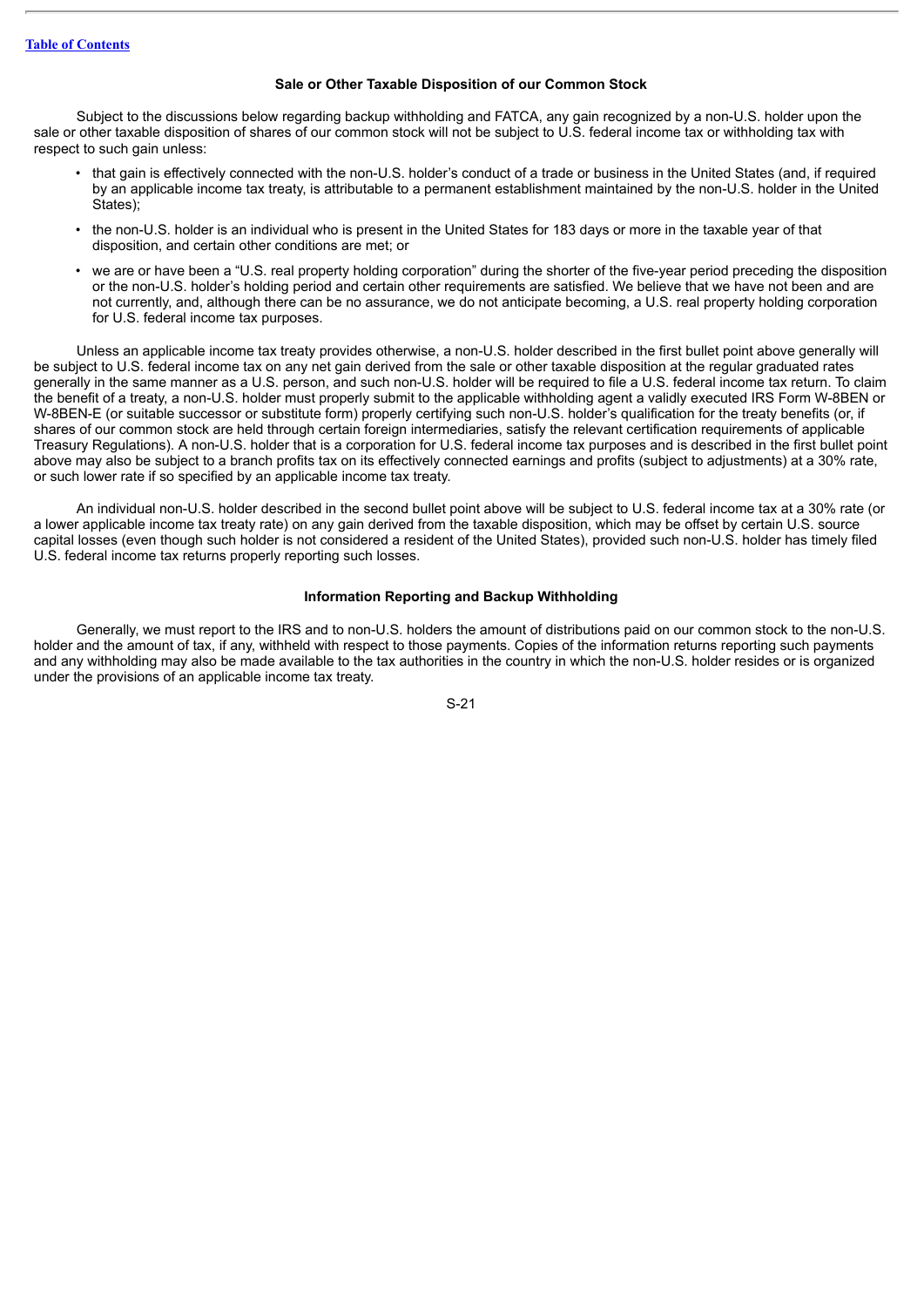In general, a non-U.S. holder will not be subject to backup withholding with respect to payments of dividends that we make to the non-U.S. holder if the non-U.S. holder certifies under penalty of perjury that it is not a U.S. person, generally by furnishing a validly executed IRS Form W-8 (such as an IRS Form W-8BEN, W-8BEN-E or W-8ECI), or the non-U.S. holder otherwise establishes an exemption. A non-U.S. holder generally will be subject to information reporting and backup withholding with respect to the proceeds of the sale or other taxable disposition of shares of our common stock within the United States or conducted through certain U.S.-related payors, unless the payor receives the certification described above or the non-U.S. holder otherwise establishes an exemption. Proceeds from the sale or other taxable disposition of shares of our common stock by a non-U.S. holder paid outside the United States and conducted through a non-U.S. office of a non-U.S. broker without specified connections to the United States generally will not be subject to information reporting or backup withholding.

Backup withholding is not an additional tax. Any amounts withheld under the backup withholding rules will be allowed as a refund or a credit against a non-U.S. holder's U.S. federal income tax liability provided the required information is timely furnished to the IRS.

### **Foreign Account Tax Compliance Act**

The Foreign Account Tax Compliance Act (which we refer to as "FATCA") provides that a 30% withholding tax will be imposed on certain payments (including dividends paid on our common stock) made to a foreign financial institution or non-financial foreign entity (each as specifically defined in the Code, and whether as a beneficial owner or intermediary) if such entity fails to satisfy certain disclosure, reporting and withholding rules or otherwise qualify for an exemption from these rules. FATCA generally requires that (i) in the case of a foreign financial institution, the entity identifies and provides information in respect of financial accounts with such entity held (directly or indirectly) by U.S. persons and U.S.-owned foreign entities and (ii) in the case of a non-financial foreign entity, the entity identifies and provides information in respect of substantial U.S. owners of such entity. If the payee is a foreign financial institution and is subject to the diligence and reporting requirements in clause (i) above, then pursuant to an agreement between it and the United States Treasury or an intergovernmental agreement between, generally, the jurisdiction in which it is resident or organized and the United States Treasury, it must, among other things, undertake to identify accounts held by certain U.S. persons or U.S.-owned foreign entities, annually report certain information about such accounts and withhold 30% on payments to non-compliant foreign financial institutions and certain other account holders.

Pursuant to proposed regulations, the United States Treasury has eliminated the requirements under FATCA of withholding on gross proceeds from the sale or other taxable disposition of relevant financial instruments, including our common stock. The United States Treasury has indicated that taxpayers may rely on these proposed regulations until such regulations are revoked or final regulations are issued.

Investors should consult their tax advisors regarding FATCA and the regulations thereunder.

The preceding discussion of certain U.S. federal income tax consequences is for general information only and is not tax advice. Accordingly, each investor should consult its tax advisor as to particular tax consequences to it of purchasing, holding and disposing of shares of our common stock, including the applicability and effect of any U.S. federal, state, local or non-U.S. **tax laws any applicable tax treaty.**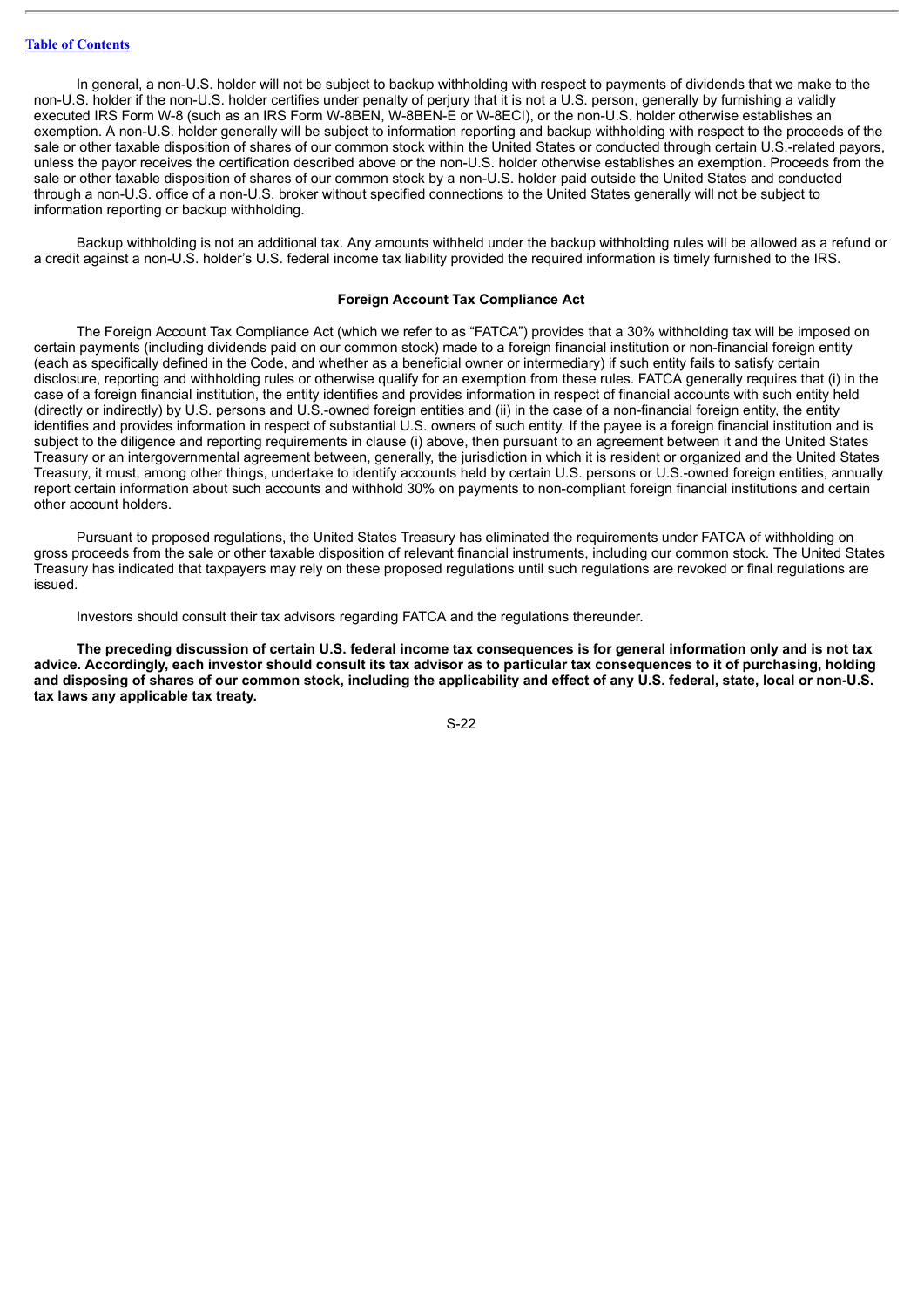### **UNDERWRITING**

<span id="page-24-0"></span>The Company, the selling stockholder and the underwriters named below have entered into an underwriting agreement with respect to the shares being offered. Subject to certain conditions, each underwriter has severally agreed to purchase the number of shares indicated in the following table. Credit Suisse Securities (USA) LLC, BofA Securities, Inc. and Citigroup Global Markets Inc. are the representatives of the underwriters.

| <b>Underwriters</b>                | Number of<br><b>Shares</b> |
|------------------------------------|----------------------------|
| Credit Suisse Securities (USA) LLC |                            |
| BofA Securities, Inc.              |                            |
| Citigroup Global Markets Inc.      |                            |
| Total                              | 10.000.000                 |

The underwriters are committed to take and pay for all of the shares being offered, if any are taken, other than the shares covered by the option described below unless and until this option is exercised.

The underwriters have an option to buy up to an additional 1,500,000 shares from the selling stockholder to cover sales by the underwriters of a greater number of shares than the total number set forth in the table above. They may exercise that option for 30 days. If any shares are purchased pursuant to this option, the underwriters will severally purchase shares in approximately the same proportion as set forth in the table above.

The following table shows the per share and total underwriting discounts and commissions to be paid to the underwriters by the selling stockholder. Such amounts are shown assuming both no exercise and full exercise of the underwriters' option to purchase 1,500,000 additional shares.

| Paid by the Selling Stockholder | Exercise<br>NL- | <b>Full Exercise</b> |
|---------------------------------|-----------------|----------------------|
| Per Share                       |                 |                      |
| Total                           |                 |                      |

Shares sold by the underwriters to the public will initially be offered at the initial public offering price set forth on the cover of this prospectus. Any shares sold by the underwriters to securities dealers may be sold at a discount of up to \$ per share from the initial public offering price. After the initial offering of the shares, the representatives may change the offering price and the other selling terms. The offering of the shares by the underwriters is subject to receipt and subject to the underwriters' right to reject any order in whole or in part.

The Company and the selling stockholder and certain other parties have agreed with the underwriters, subject to certain exceptions, not to dispose of or hedge any of their common stock or securities convertible into or exchangeable for shares of common stock during the period from the date of this prospectus continuing through the date 90 days after the date of this prospectus supplement except with the prior written consent of the representatives. This agreement does not apply to any existing employee benefit plans.

In connection with the offering, the underwriters may purchase and sell shares of common stock in the open market. These transactions may include short sales, stabilizing transactions and purchases to cover positions created by short sales. Short sales involve the sale by the underwriters of a greater number of shares than they are required to purchase in the offering, and a short position represents the amount of such sales that have not been covered by subsequent purchases. A "covered short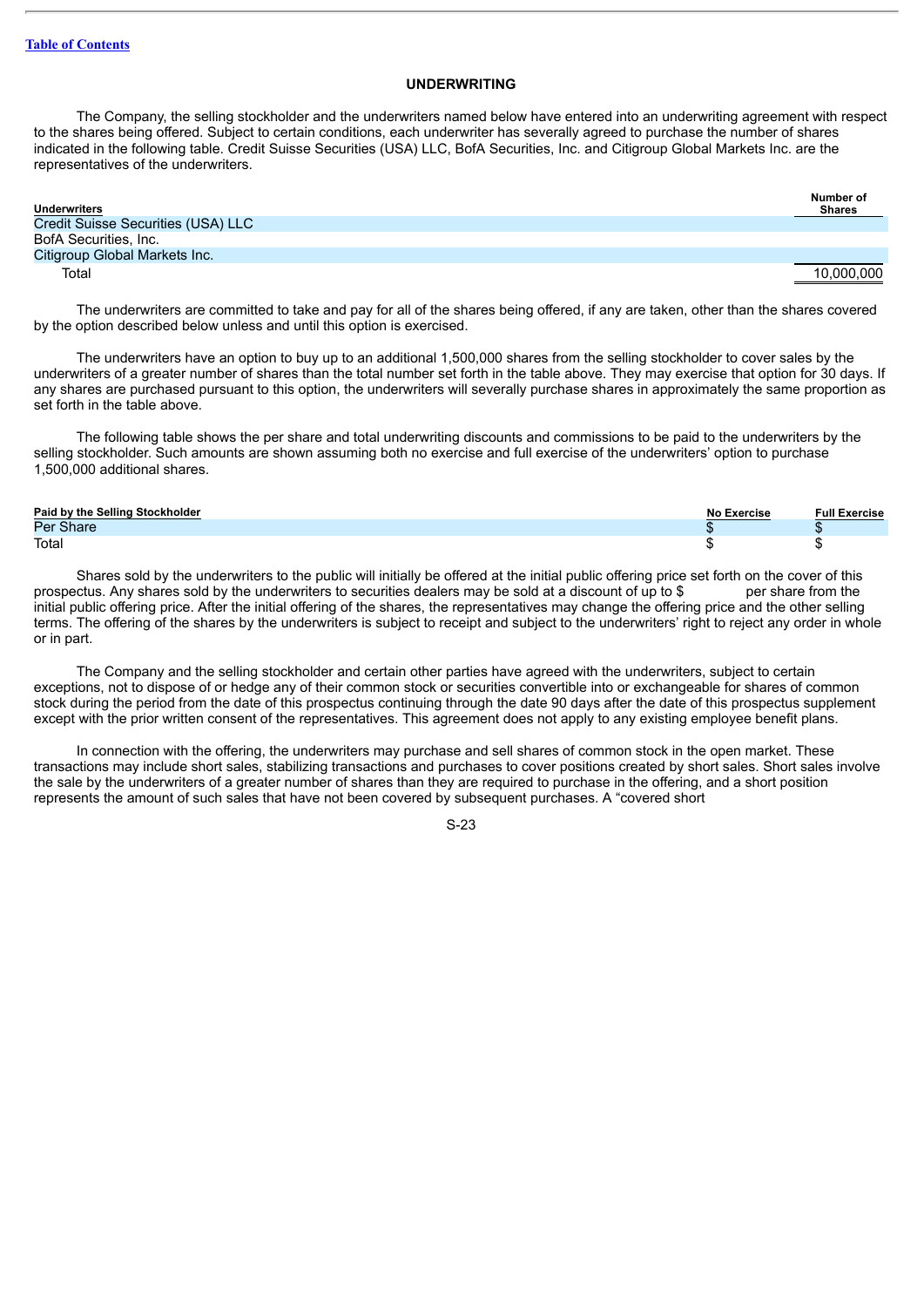position" is a short position that is not greater than the amount of additional shares for which the underwriters' option described above may be exercised. The underwriters may cover any covered short position by either exercising their option to purchase additional shares or purchasing shares in the open market. In determining the source of shares to cover the covered short position, the underwriters will consider, among other things, the price of shares available for purchase in the open market as compared to the price at which they may purchase additional shares pursuant to the option described above. "Naked" short sales are any short sales that create a short position greater than the amount of additional shares for which the option described above may be exercised. The underwriters must cover any such naked short position by purchasing shares in the open market. A naked short position is more likely to be created if the underwriters are concerned that there may be downward pressure on the price of the common stock in the open market after pricing that could adversely affect investors who purchase in the offering. Stabilizing transactions consist of various bids for or purchases of common stock made by the underwriters in the open market prior to the completion of the offering.

The underwriters may also impose a penalty bid. This occurs when a particular underwriter repays to the underwriters a portion of the underwriting discount received by it because the representatives have repurchased shares sold by or for the account of such underwriter in stabilizing or short covering transactions.

Purchases to cover a short position and stabilizing transactions, as well as other purchases by the underwriters for their own accounts, may have the effect of preventing or retarding a decline in the market price of the Company's stock, and together with the imposition of the penalty bid, may stabilize, maintain or otherwise affect the market price of the common stock. As a result, the price of the common stock may be higher than the price that otherwise might exist in the open market. The underwriters are not required to engage in these activities and may end any of these activities at any time. These transactions may be effected on Nasdaq, in the over-the-counter market or otherwise.

The Company may enter into derivative transactions with third parties, or sell securities not covered by this prospectus to third parties in privately negotiated transactions. In connection with those derivatives, the third parties may sell securities covered by this prospectus, including in short sale transactions. If so, the third party may use securities pledged by the Company or borrowed from the Company or others to settle those sales or to close out any related open borrowings of stock, and may use securities received from the Company in settlement of those derivatives to close out any related open borrowings of stock. The third party in such sale transactions will be an underwriter or will be identified in a post-effective amendment.

### *European Economic Area*

In relation to each Member State of the European Economic Area (each a "Member State"), no common shares (the "Shares") have been offered or will be offered pursuant to the offering to the public in that Member State prior to the publication of a prospectus in relation to the Shares which has been approved by the competent authority in that Member State or, where appropriate, approved in another Member State and notified to the competent authority in that Member State, all in accordance with the Prospectus Regulation), except that offers of Shares may be made to the public in that Member State at any time under the following exemptions under the Prospectus Regulation:

- (a) to any legal entity which is a qualified investor as defined under the Prospectus Regulation;
- (b) to fewer than 150 natural or legal persons (other than qualified investors as defined under the Prospectus Regulation), subject to obtaining the prior consent of the representatives for any such offer; or
- (c) in any other circumstances falling within Article 1(4) of the Prospectus Regulation, provided that no such offer of Shares shall require the Company or the representatives to publish a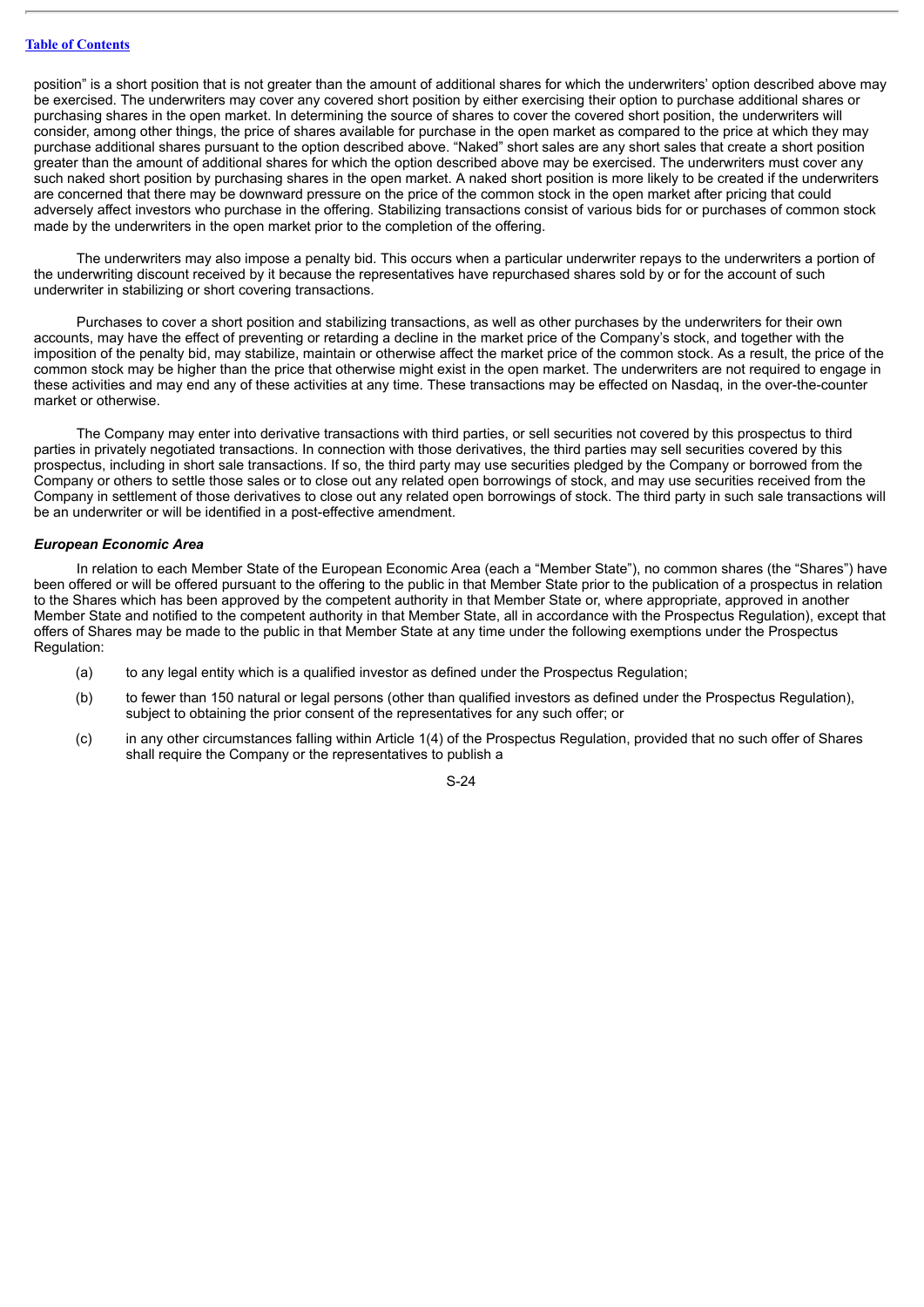prospectus pursuant to Article 3 of the Prospectus Regulation or supplement a prospectus pursuant to Article 23 of the Prospectus Regulation.

For the purposes of this provision, the expression an "offer to the public" in relation to any Shares in any Member State means the communication in any form and by any means of sufficient information on the terms of the offer and any Shares to be offered so as to enable an investor to decide to purchase or subscribe for any Shares, and the expression "Prospectus Regulation" means Regulation (EU) 2017/1129.

### *United Kingdom*

Each Underwriter has represented and agreed that:

- (a) it has only communicated or caused to be communicated and will only communicate or cause to be communicated an invitation or inducement to engage in investment activity (within the meaning of Section 21 of the Financial Services and Markets Act 2000 (FSMA)) received by it in connection with the issue or sale of the shares in circumstances in which Section 21(1) of the FSMA does not apply to the Company or the selling stockholder; and
- (b) it has complied and will comply with all applicable provisions of the FSMA with respect to anything done by it in relation to the shares in, from or otherwise involving the United Kingdom.

### *Canada*

The securities may be sold in Canada only to purchasers purchasing, or deemed to be purchasing, as principal that are accredited investors, as defined in National Instrument 45-106 Prospectus Exemptions or subsection 73.3(1) of the Securities Act (Ontario), and are permitted clients, as defined in National Instrument 31-103 Registration Requirements, Exemptions, and Ongoing Registrant Obligations. Any resale of the securities must be made in accordance with an exemption form, or in a transaction not subject to, the prospectus requirements of applicable securities laws.

Securities legislation in certain provinces or territories of Canada may provide a purchaser with remedies for rescission or damages if this offering memorandum (including any amendment thereto) contains a misrepresentation, provided that the remedies for rescission or damages are exercised by the purchaser within the time limit prescribed by the securities legislation of the purchaser's province or territory. The purchaser should refer to any applicable provisions of the securities legislation of the purchaser's province or territory of these rights or consult with a legal advisor.

Pursuant to section 3A.3 of National Instrument 33-105 Underwriting Conflicts (NI 33-105), the underwriters are not required to comply with the disclosure requirements of NI 33-105 regarding underwriter conflicts of interest in connection with this offering.

### *Hong Kong*

The shares may not be offered or sold in Hong Kong by means of any document other than (i) in circumstances which do not constitute an offer to the public within the meaning of the Companies (Winding Up and Miscellaneous Provisions) Ordinance (Cap. 32 of the Laws of Hong Kong) ("Companies (Winding Up and Miscellaneous Provisions) Ordinance") or which do not constitute an invitation to the public within the meaning of the Securities and Futures Ordinance (Cap. 571 of the Laws of Hong Kong) ("Securities and Futures Ordinance"), or (ii) to "professional investors" as defined in the Securities and Futures Ordinance and any rules made thereunder, or (iii) in other circumstances which do not result in the document being a "prospectus" as defined in the Companies (Winding Up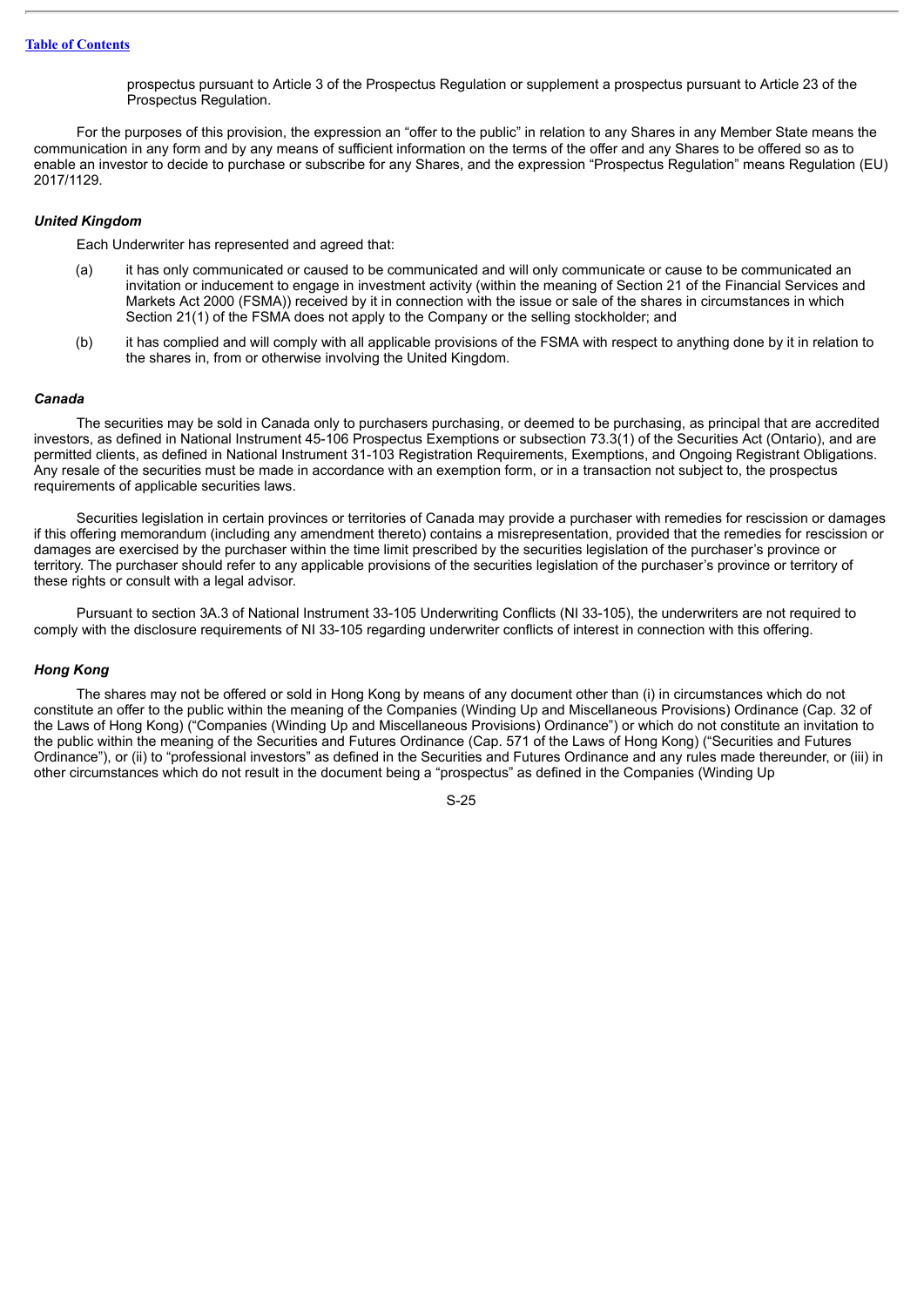and Miscellaneous Provisions) Ordinance, and no advertisement, invitation or document relating to the shares may be issued or may be in the possession of any person for the purpose of issue (in each case whether in Hong Kong or elsewhere), which is directed at, or the contents of which are likely to be accessed or read by, the public in Hong Kong (except if permitted to do so under the securities laws of Hong Kong) other than with respect to shares which are or are intended to be disposed of only to persons outside Hong Kong or only to "professional investors" in Hong Kong as defined in the Securities and Futures Ordinance and any rules made thereunder.

### *Singapore*

This prospectus has not been registered as a prospectus with the Monetary Authority of Singapore. Accordingly, this prospectus and any other document or material in connection with the offer or sale, or invitation for subscription or purchase, of the shares may not be circulated or distributed, nor may the shares be offered or sold, or be made the subject of an invitation for subscription or purchase, whether directly or indirectly, to persons in Singapore other than (i) to an institutional investor (as defined under Section 4A of the Securities and Futures Act, Chapter 289 of Singapore (the "SFA")) under Section 274 of the SFA, (ii) to a relevant person (as defined in Section 275(2) of the SFA) pursuant to Section 275(1) of the SFA, or any person pursuant to Section 275(1A) of the SFA, and in accordance with the conditions specified in Section 275 of the SFA or (iii) otherwise pursuant to, and in accordance with the conditions of, any other applicable provision of the SFA, in each case subject to conditions set forth in the SFA.

Where the shares are subscribed or purchased under Section 275 of the SFA by a relevant person which is a corporation (which is not an accredited investor (as defined in Section 4A of the SFA)) the sole business of which is to hold investments and the entire share capital of which is owned by one or more individuals, each of whom is an accredited investor, the securities (as defined in Section 239(1) of the SFA) of that corporation shall not be transferable for 6 months after that corporation has acquired the shares under Section 275 of the SFA except: (1) to an institutional investor under Section 274 of the SFA or to a relevant person (as defined in Section 275(2) of the SFA), (2) where such transfer arises from an offer in that corporation's securities pursuant to Section 275(1A) of the SFA, (3) where no consideration is or will be given for the transfer, (4) where the transfer is by operation of law, (5) as specified in Section 276(7) of the SFA, or (6) as specified in Regulation 32 of the Securities and Futures (Offers of Investments) (Shares and Debentures) Regulations 2005 of Singapore ("Regulation 32").

Where the shares are subscribed or purchased under Section 275 of the SFA by a relevant person which is a trust (where the trustee is not an accredited investor (as defined in Section 4A of the SFA)) whose sole purpose is to hold investments and each beneficiary of the trust is an accredited investor, the beneficiaries' rights and interest (howsoever described) in that trust shall not be transferable for 6 months after that trust has acquired the shares under Section 275 of the SFA except: (1) to an institutional investor under Section 274 of the SFA or to a relevant person (as defined in Section 275(2) of the SFA), (2) where such transfer arises from an offer that is made on terms that such rights or interest are acquired at a consideration of not less than S\$200,000 (or its equivalent in a foreign currency) for each transaction (whether such amount is to be paid for in cash or by exchange of securities or other assets), (3) where no consideration is or will be given for the transfer, (4) where the transfer is by operation of law, (5) as specified in Section 276(7) of the SFA, or (6) as specified in Regulation 32.

### *Japan*

The securities have not been and will not be registered under the Financial Instruments and Exchange Act of Japan (Act No. 25 of 1948, as amended), or the FIEA. The securities may not be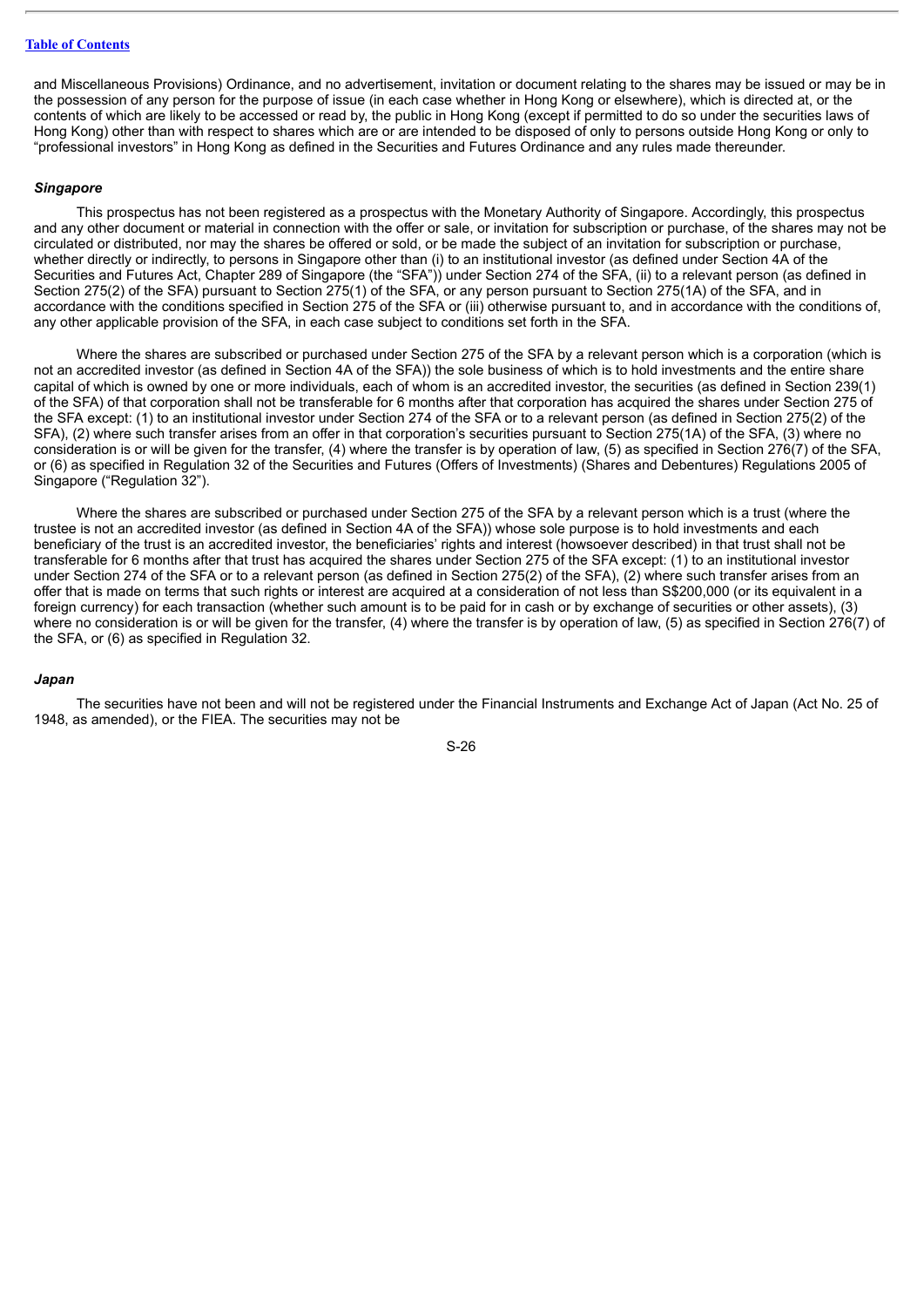### **Table of [Contents](#page-1-0)**

offered or sold, directly or indirectly, in Japan or to or for the benefit of any resident of Japan (including any person resident in Japan or any corporation or other entity organized under the laws of Japan) or to others for reoffering or resale, directly or indirectly, in Japan or to or for the benefit of any resident of Japan, except pursuant to an exemption from the registration requirements of the FIEA and otherwise in compliance with any relevant laws and regulations of Japan.

The Company estimates that its share of the total expenses of the offering, excluding underwriting discounts and commissions, will be approximately \$

The Company and the selling stockholder have agreed to indemnify the several underwriters against certain liabilities, including liabilities under the Securities Act.

The underwriters and their respective affiliates are full service financial institutions engaged in various activities, which may include sales and trading, commercial and investment banking, advisory, investment management, investment research, principal investment, hedging, market making, brokerage and other financial and non-financial activities and services. Certain of the underwriters and their respective affiliates have provided, and may in the future provide, a variety of these services to the Company and to persons and entities with relationships with the Company, for which they received or will receive customary fees and expenses.

In the ordinary course of their various business activities, the underwriters and their respective affiliates, officers, directors and employees may purchase, sell or hold a broad array of investments and actively trade securities, derivatives, loans, commodities, currencies, credit default swaps and other financial instruments for their own account and for the accounts of their customers, and such investment and trading activities may involve or relate to assets, securities and/or instruments of the Company (directly, as collateral securing other obligations or otherwise) and/or persons and entities with relationships with the Company. The underwriters and their respective affiliates may also communicate independent investment recommendations, market color or trading ideas and/or publish or express independent research views in respect of such assets, securities or instruments and may at any time hold, or recommend to clients that they should acquire, long and/or short positions in such assets, securities and instruments.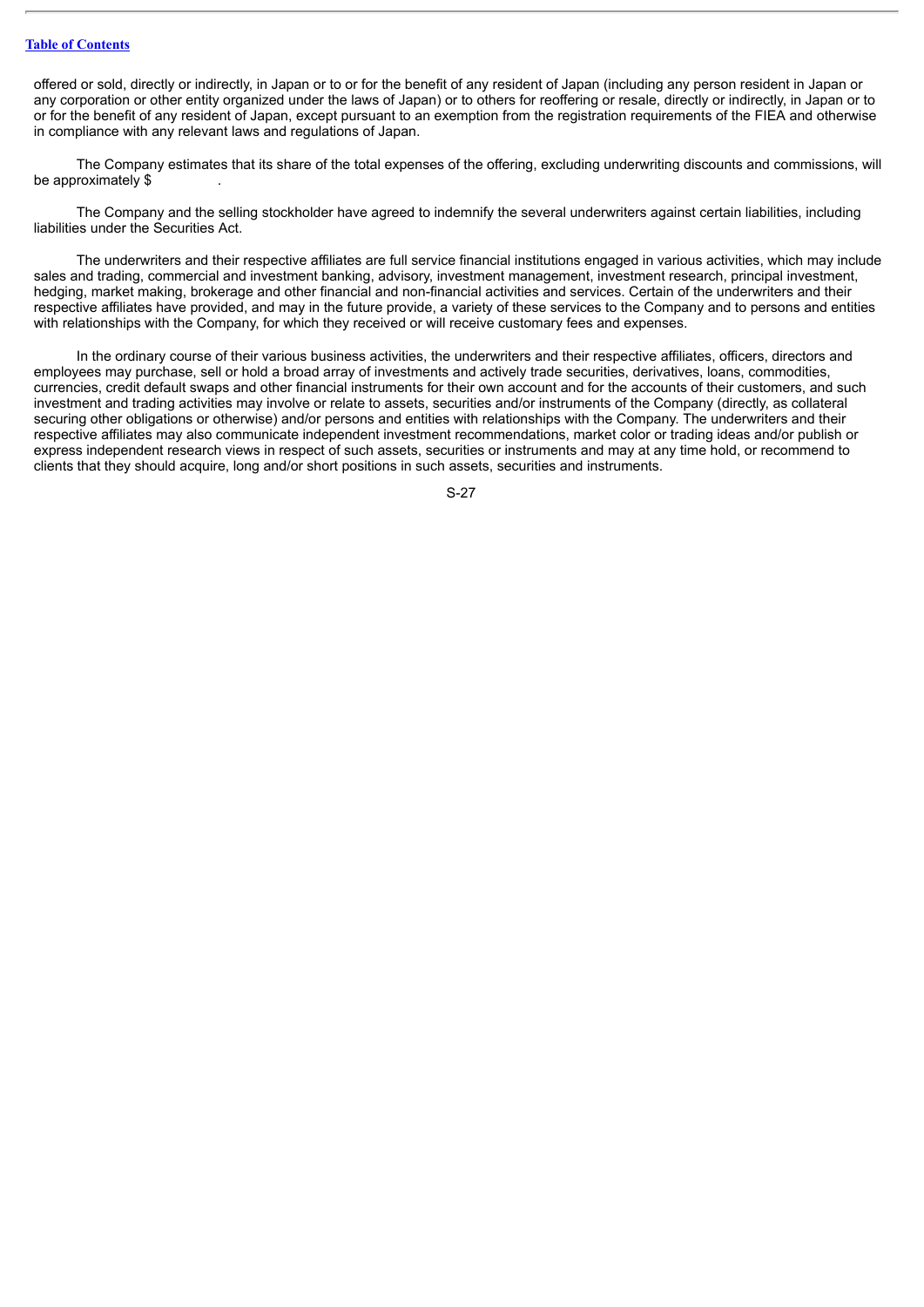### **LEGAL MATTERS**

<span id="page-29-0"></span>The validity of the shares of common stock offered hereby will be passed upon for us by Gibson, Dunn & Crutcher LLP. Certain legal matters in connection with the shares of common stock offered hereby will be passed upon for the underwriters by Cahill Gordon & Reindel LLP.

### **EXPERTS**

<span id="page-29-1"></span>The consolidated financial statements of Forterra, Inc. appearing in Forterra, Inc.'s Annual Report (Form 10-K) for the year ended December 31, 2019, and the effectiveness of Forterra, Inc.'s internal control over financial reporting as of December 31, 2019 have been audited by Ernst & Young, LLP, independent registered public accounting firm, as set forth in their reports thereon, included therein, and incorporated herein by reference. Such consolidated financial statements are incorporated herein by reference in reliance upon such reports given on the authority of such firm as experts in accounting and auditing.

The financial statements of Concrete Pipe & Precast, LLC as of December 31, 2019 and 2018, and for the three years ended December 31, 2019, included in Exhibit 99.1 of the Company's Annual Report on Form 10-K for the year ended December 31, 2019, have been so incorporated in this prospectus in reliance on the reports of Moss Adams LLP, independent auditor, given on the authority of said firm as experts in auditing and accounting.

```
S-28
```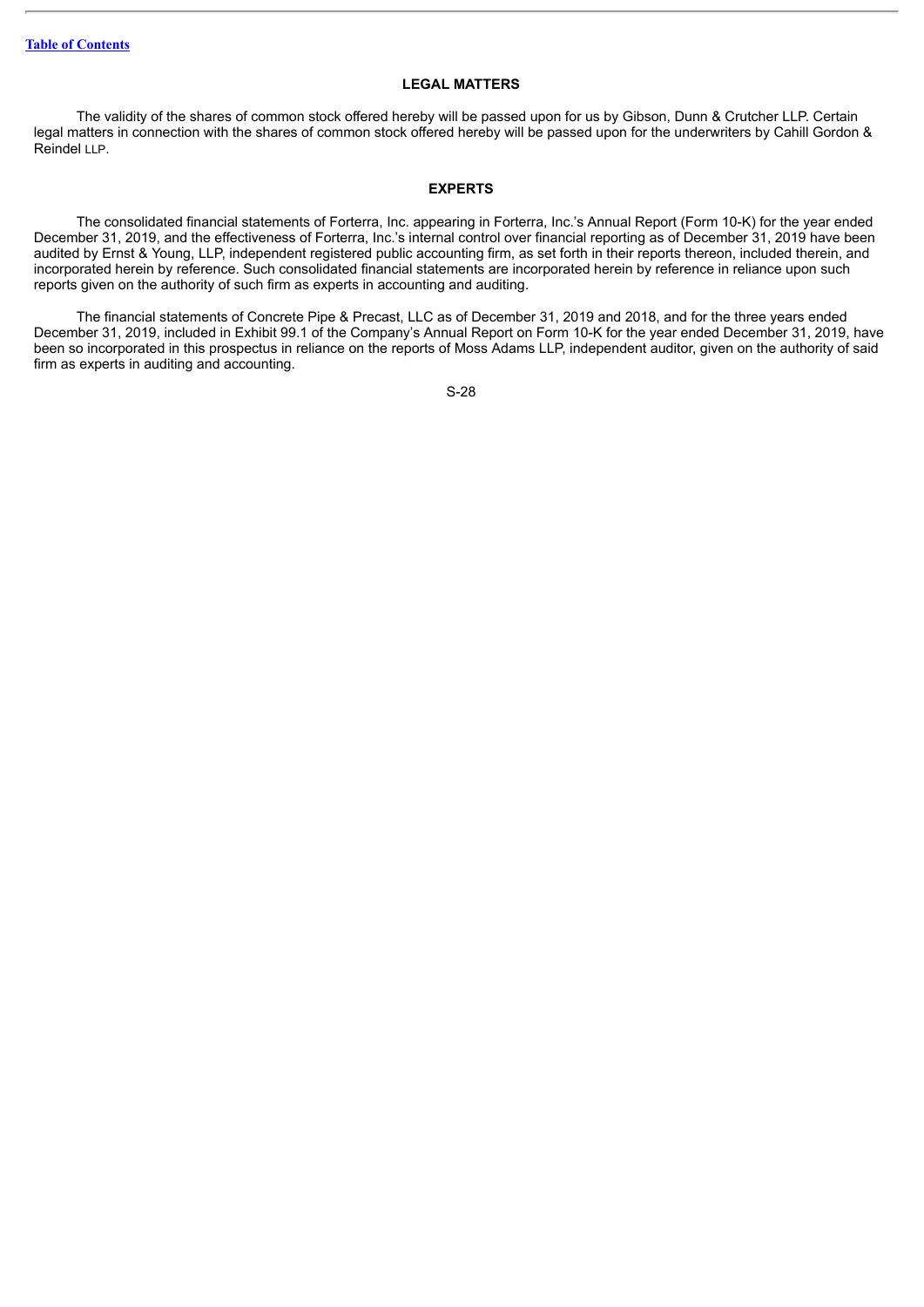

## **Common Stock**

The selling stockholder identified in this prospectus may offer and sell, from time to time, in one or more offerings, up to 45,107,250 shares of our common stock. You should carefully read this prospectus and any accompanying prospectus supplement before you decide to invest in any of these securities.

The distribution of the common stock by the selling stockholder may be effected from time to time by a variety of methods, including:

- in underwritten public offerings;
- in ordinary brokerage transactions on securities exchanges, including the Nasdaq Global Select Market;
- to or through brokers or dealers who may act as principal or agent; or
- in one or more negotiated transactions at prevailing market prices or negotiated prices.

The brokers or dealers through or to whom the shares of common stock may be sold may be deemed underwriters of the shares within the meaning of the Securities Act of 1933, as amended, in which event all brokerage commissions or discounts and other compensation received by those brokers or dealers may be deemed to be underwriting compensation. To the extent required, the names of any underwriters and applicable commissions or discounts and any other required information with respect to any particular sale will be set forth in an accompanying prospectus supplement. See "Plan of Distribution" for a further description of how the selling stockholder may dispose of the shares covered by this prospectus.

We are not selling any common stock under this prospectus and will not receive any of the proceeds from the sale of the common stock by the selling stockholder.

Our common stock is listed on the Nasdaq Global Select Market under the symbol "FRTA." We are a "smaller reporting company" under applicable Securities and Exchange Commission rules and are therefore subject to reduced public company reporting requirements. On December 12, 2019, the last reported sales price of a share of our common stock on the Nasdaq was \$10.57.

### **Investing in our common stock involves risk. Before making a decision to invest in our common stock, you should carefully consider the matters described under "[Risk Factors](#page-39-0)" beginning on page 8 of this prospectus.**

Neither the Securities and Exchange Commission nor any state securities commission has approved or disapproved of these securities or passed upon the adequacy or accuracy of this prospectus. Any representation to the contrary is a criminal offense.

**The date of this prospectus is December 27, 2019.**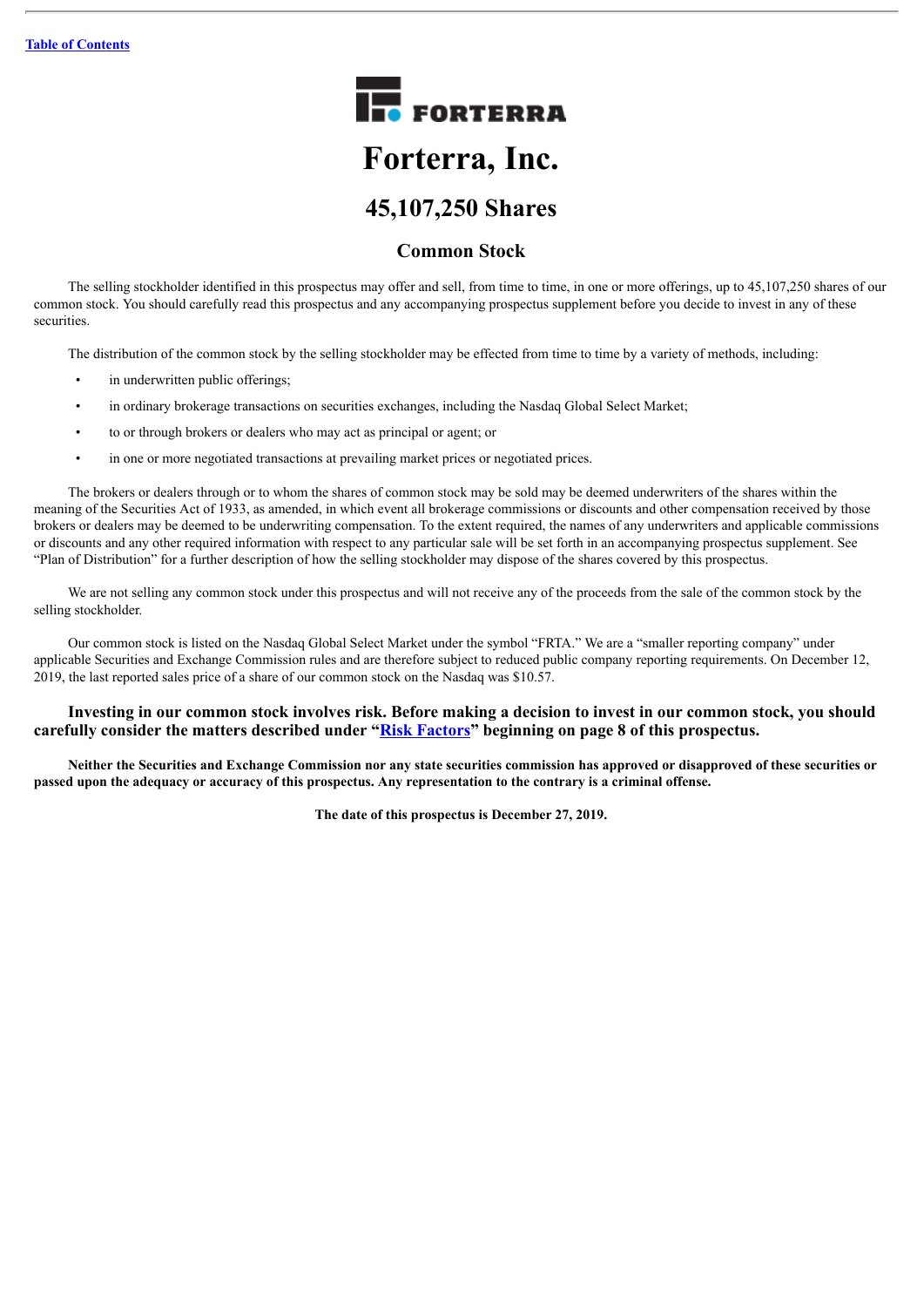$\overline{a}$ 

### **TABLE OF CONTENTS**

| <b>ABOUT THIS PROSPECTUS</b>                              |    |
|-----------------------------------------------------------|----|
| CAUTIONARY STATEMENT REGARDING FORWARD-LOOKING STATEMENTS |    |
| WHERE YOU CAN FIND MORE INFORMATION                       | 4  |
| <b>INCORPORATION OF CERTAIN INFORMATION BY REFERENCE</b>  |    |
| PROSPECTUS SUMMARY                                        | 6  |
| <b>RISK FACTORS</b>                                       | 8  |
| <b>USE OF PROCEEDS</b>                                    | 9  |
| <b>DESCRIPTION OF CAPITAL STOCK</b>                       | 10 |
| <b>SELLING STOCKHOLDER</b>                                | 15 |
| <b>PLAN OF DISTRIBUTION</b>                               | 16 |
| <b>LEGAL MATTERS</b>                                      | 19 |
| <b>EXPERTS</b>                                            | 20 |
|                                                           |    |

i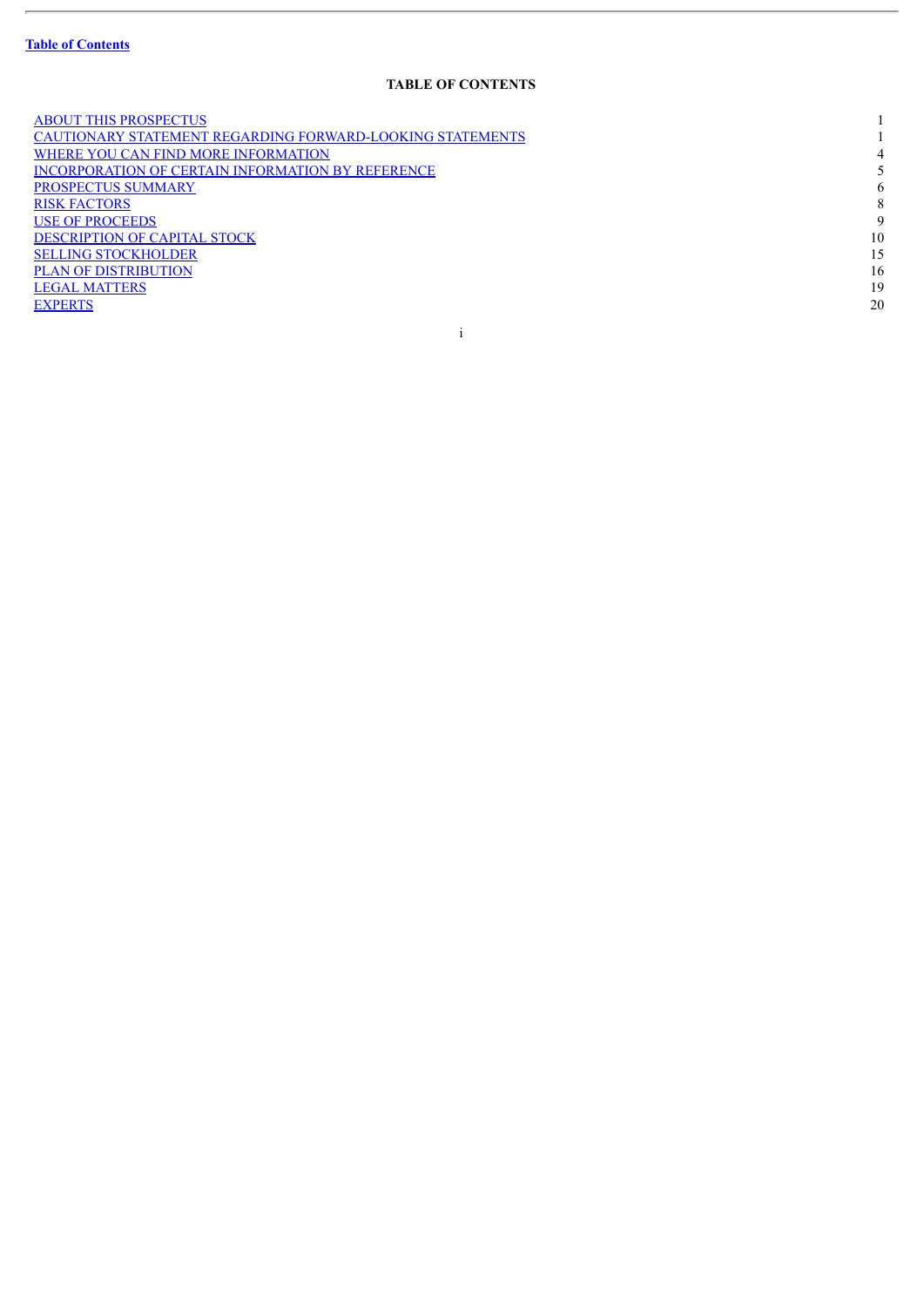### **ABOUT THIS PROSPECTUS**

<span id="page-32-0"></span>This prospectus is part of a registration statement that we filed with the Securities and Exchange Commission, or the SEC, using a "shelf" registration process. Under this shelf registration process, the selling stockholder may sell certain shares of our common stock in one or more offerings. When the selling stockholder sells shares of common stock under this shelf registration process, we may provide a prospectus supplement that will contain more specific information about the terms of such offering. The prospectus supplement may also add to, update or change any of the information contained in this prospectus. You should carefully read this prospectus and any accompanying prospectus supplement, as well as the information incorporated in this prospectus or any accompanying prospectus supplement by reference. See "Incorporation of Certain Information by Reference." Any information in any accompanying prospectus supplement or any subsequent material incorporated herein or therein by reference will supersede the information in this prospectus or any earlier prospectus supplement.

This prospectus contains summaries of certain provisions contained in some of the documents described herein, but reference is hereby made to the actual documents for complete information. All of the summaries are qualified in their entirety by reference to the actual documents. Copies of some of the documents referred to herein have been filed or will be filed or incorporated by reference as exhibits to the registration statement of which this prospectus is a part, and you may obtain copies of those documents as described below in the section entitled "Where You Can Find More Information."

You should rely only on the information provided in this prospectus or any prospectus supplement, including information incorporated by reference herein or therein, or any free writing prospectus that we have specifically referred you to. We have not authorized any other person to provide you with different information. If anyone provides you with different or inconsistent information, you should not rely on it. The selling stockholder will not make an offer to sell securities in any jurisdiction where the offer or sale is not permitted. You should not assume that the information in this prospectus, any accompanying prospectus supplement or any documents we incorporate by reference herein or therein is accurate as of any date other than the date of those documents. Our business, financial condition, results of operations and **prospects may have changed since those respective dates.**

No action is being taken in any jurisdiction outside the United States to permit a public offering of common stock or possession or distribution of this prospectus in that jurisdiction. Persons who come into possession of this prospectus in jurisdictions outside the United States are required to inform themselves about and to observe any restriction as to this offering and the distribution of this prospectus applicable to those jurisdictions.

As used in this prospectus and any accompanying prospectus supplement, unless the context otherwise indicates, references to "our." "we." "us." the "Company," "Forterra," "FRTA" and "our business" refer to Forterra, Inc. together with its consolidated subsidiaries. As used in this prospectus and any accompanying prospectus supplement, unless the context otherwise indicates, references to "Lone Star" refer to Lone Star Fund IX (U.S.), L.P. along with its affiliates and associates (excluding us and other companies that it or they own as a result of their investment activities).

### **CAUTIONARY STATEMENT REGARDING FORWARD-LOOKING STATEMENTS**

<span id="page-32-1"></span>This prospectus, any accompanying prospectus supplement and any document incorporated by reference herein or therein may include "forwardlooking statements," which reflect our current views about future events and financial results. We have made these statements in reliance on the safe harbor created by the Private Securities Litigation Reform Act of 1995 (set forth in Section 27A of the Securities Act of 1933, as amended, or the Securities Act, and Section 21E of the Securities Exchange Act of 1934, as amended, or the Exchange Act). These forward-looking statements relate to *matters such as our industry, business strategy, goals and*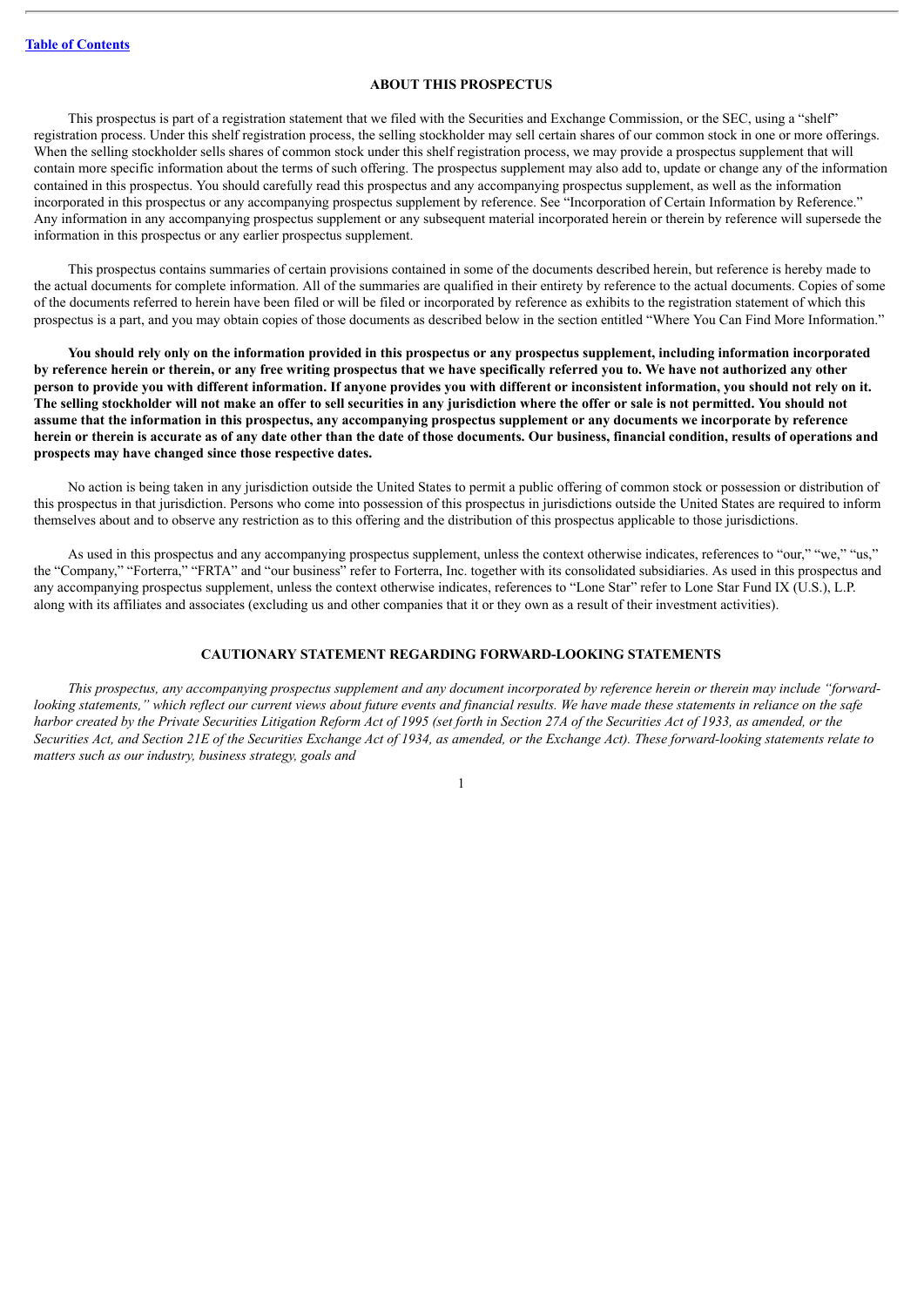### **Table of [Contents](#page-1-0)**

expectations concerning our market position, future operations, margins, profitability, capital expenditures, liquidity, capital resources and other financial and operating information. We have used the words "approximately," "anticipate," "assume," "believe," "contemplate," "continue," "could," "estimate," "expect," "future," "intend," "may," "plan," "potential," "predict," "project," "seek," "should," "target," "will" and similar terms and phrases to identify forward-looking statements. All of our forward-looking statements are subject to risks and uncertainties that may cause *actual results to dif er materially from those that we are expecting, including:*

- the level of construction activity, particularly in the residential construction and non-residential construction markets;
- government funding of infrastructure and related construction activities;
- the highly competitive nature of our industry and our ability to effectively compete;
- the availability and price of the raw materials we use in our business;
- our dependence on key customers and the absence of long-term agreements with these customers;
- the level of construction activity in Texas;
- disruption at one or more of our manufacturing facilities or in our supply chain;
- construction project delays and our inventory management;
- our ability to successfully integrate acquisitions;
- energy costs;
- labor disruptions and other union activity;
- a tightening of mortgage lending or mortgage financing requirements;
- the ability to implement our growth strategy;
- our current dispute with HeidelbergCement related to the payment of an earnout;
- compliance with environmental laws and regulations;
- changes in tax laws could adversely affect us;
- compliance with health and safety laws and regulations and other laws and regulations to which we and our products are subject;
- our dependence on key executives and key management personnel;
- our ability and that of our customers with which we work to retain and attract additional skilled and non-skilled technical or sales personnel;
- credit and non-payment risks of our customers;
- warranty and related claims;
- legal and regulatory claims;
- the seasonality of our business and its susceptibility to adverse weather;
- our contract backlog;
- our ability to maintain sufficient liquidity and ensure adequate financing or guarantees for large projects;
- delays or outages in our information technology systems and computer networks;
- security breaches in our information technology systems and other cybersecurity incidents; and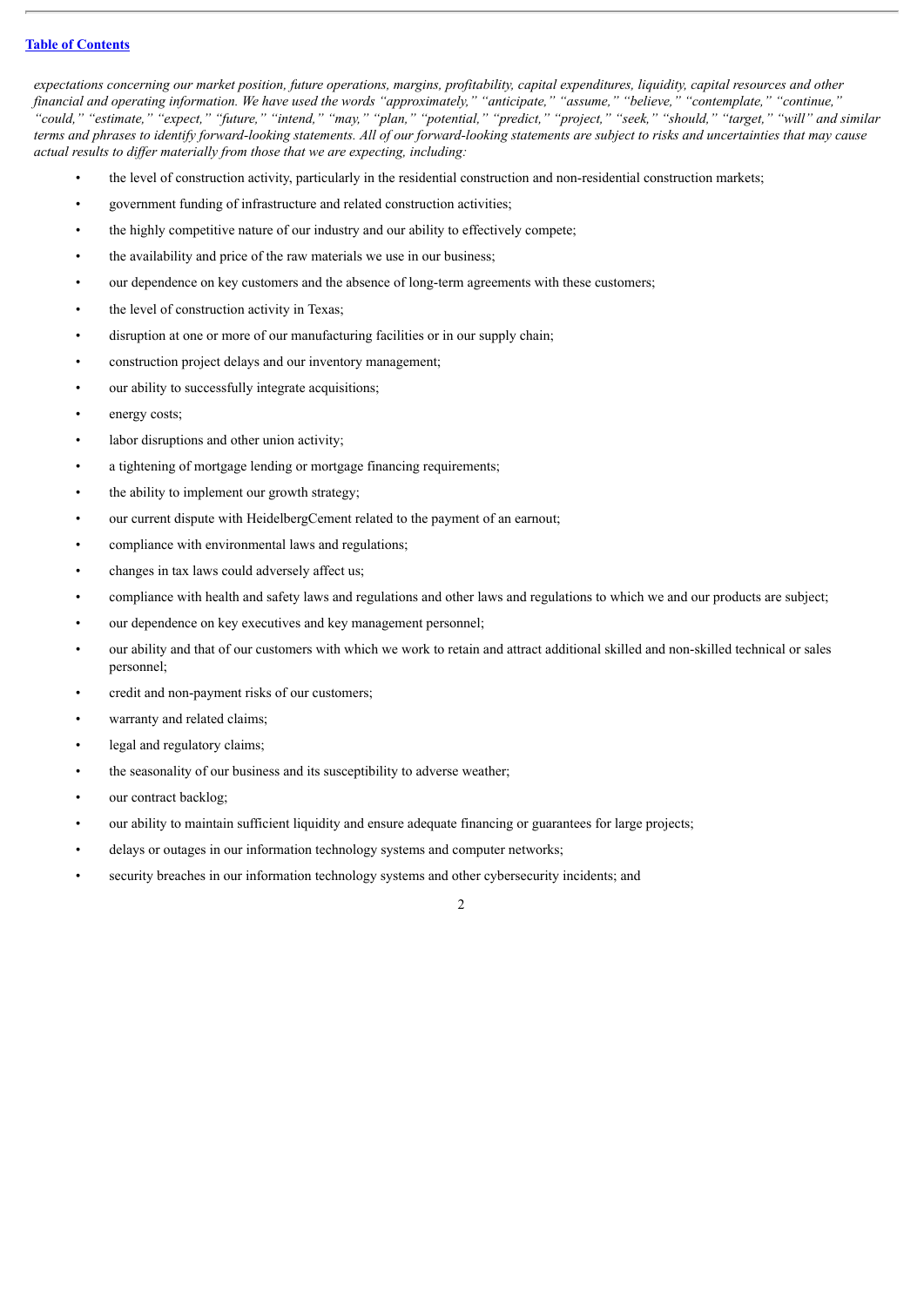• the other matters described in "Risk Factors" in this prospectus, any accompanying prospectus supplement and in our filings with the SEC incorporated herein or therein by reference.

The forward-looking statements contained in this prospectus, any accompanying prospectus supplement and any document incorporated by reference herein or therein are based on historical performance and management's current plans, estimates and expectations in light of information currently available to us and are subject to uncertainty and changes in circumstances. There can be no assurance that future developments affecting us will be those that we have anticipated. Actual results may differ materially from these expectations due to changes in global, regional or local political, economic, business, competitive, market, regulatory and other factors, many of which are beyond our control, as well as other factors described in "Risk Factors" in this prospectus, any accompanying prospectus supplement and any document incorporated by reference herein or therein. Additional factors or events that could cause our actual results to differ may also emerge from time to time, and it is not possible for us to predict all of them. Comparisons of results for current and any prior periods are not intended to express any future trends, or indications of future performance, unless expressed as such, and should only be viewed as historical data. Should one or more of these risks or uncertainties materialize, or should any of our assumptions prove to be incorrect, our actual results may vary in material respects from what we may have expressed or implied by these forward-looking statements. You should not place undue reliance on any of our forward-looking statements. Any forward-looking statement made by us in this prospectus or any accompanying prospectus supplement and any document incorporated by reference speaks only as of the date on which we make it. We undertake no obligation to publicly update any forward-looking statement, whether as a result of new information, future developments or otherwise, except as may be required by applicable securities laws.

#### **Industry and Market Data**

Market data and industry forecasts appear throughout this prospectus, any accompanying prospectus supplement or any document incorporated by reference herein or therein. Unless otherwise indicated, statements in this prospectus, any accompanying prospectus supplement or any document incorporated by reference herein or therein concerning our industry and the markets in which we operate, including our general expectations, competitive position, business opportunity and market size, growth and share, are based on information obtained from publicly available information, reports of government agencies and published industry sources.

Data regarding the industries in which we compete and our market position and market share within these industries are inherently imprecise and are subject to significant business, economic and competitive uncertainties beyond our control, but we believe that they generally indicate size and position and market share within these industries. We have not independently verified market data and industry forecasts provided by any of the thirdparty sources referred to in this prospectus, any accompanying prospectus supplement or any document incorporated by reference, although we believe such market data and industry forecasts are reliable. This information cannot always be verified with complete certainty due to the limits on the availability and reliability of raw data, the voluntary nature of the data gathering process and other limitations and uncertainties inherent in surveys of market size.

Management estimates are derived from the information referred to above, as well as our internal research, calculations and assumptions made by us based on our analysis of such information and data and our knowledge of our industries and markets. We believe these estimates to be accurate as of the date of this prospectus, any accompanying prospectus supplement or any document incorporated by reference herein or therein, as applicable. As a result, you should be aware that market, ranking and other similar industry data included in this prospectus, any accompanying prospectus supplement or any document incorporated by reference herein or therein, and estimates and beliefs based on that data, may not be reliable, and we cannot guarantee the accuracy or completeness of any such information. Assumptions, expectations and estimates of our future performance and the future performance of the industries and markets in which we operate are necessarily subject to a high degree of uncertainty and risk due to a variety of factors, including those described in the sections entitled "Cautionary Statement Regarding Forward-Looking Statements" and "Risk Factors" in this prospectus, any accompanying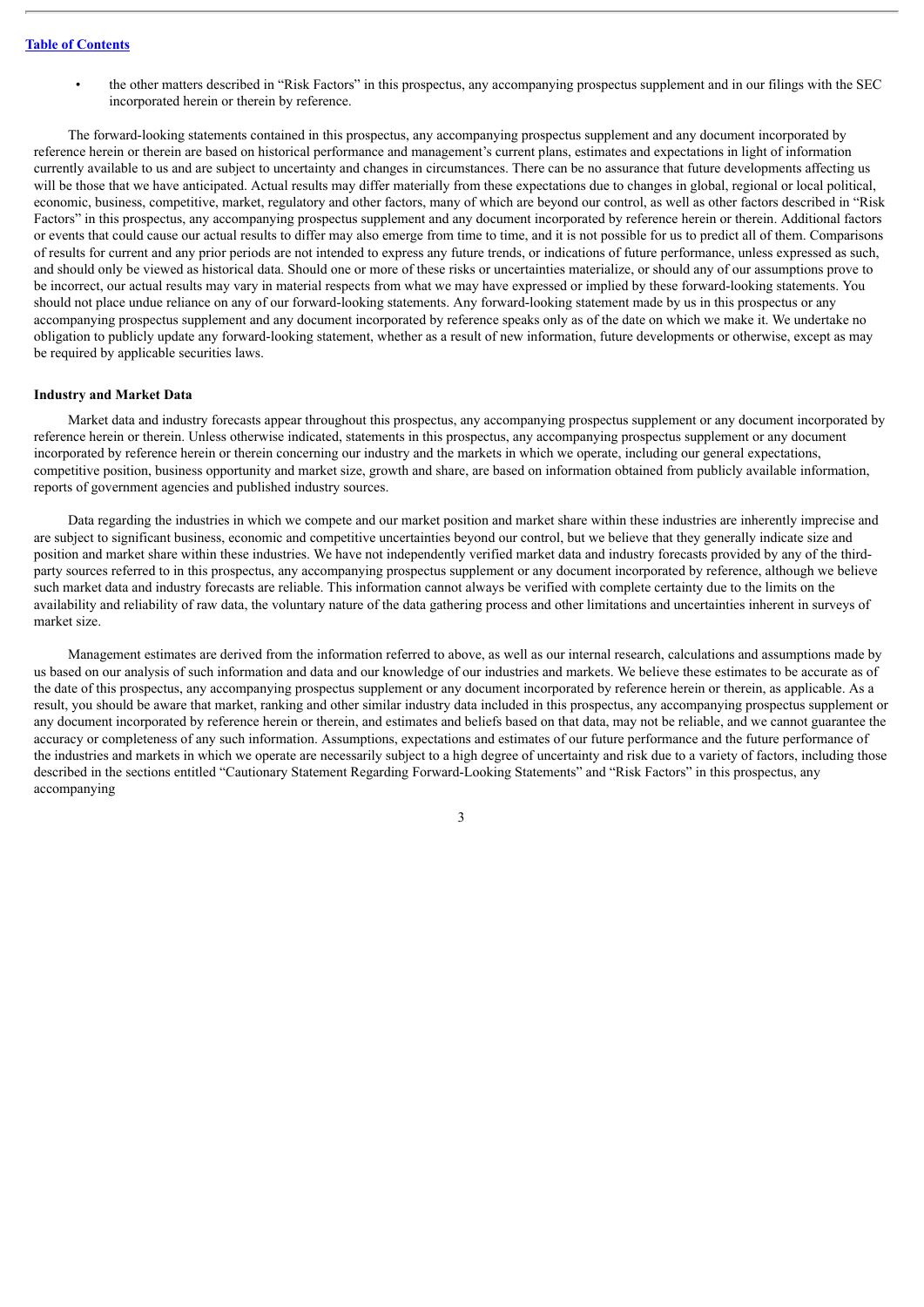### **Table of [Contents](#page-1-0)**

prospectus supplement or any document incorporated by reference herein or therein. These and other factors could cause results to differ materially from those expressed in the estimates made by the independent parties and by us.

### **WHERE YOU CAN FIND MORE INFORMATION**

<span id="page-35-0"></span>We file annual, quarterly and current reports, proxy statements and other information with the SEC. Our SEC filings are available to the public on the website maintained by the SEC at http://www.sec.gov. Such documents, reports and information are also available on our website: http://investors.forterrabp.com/financial-information/sec-filings. Information on our website does not constitute part of this prospectus or any accompanying prospectus supplement.

This prospectus is part of a registration statement we have filed with the SEC under the Securities Act. The registration statement, including the exhibits incorporated by reference herein, contains additional relevant information about us and the securities described in this prospectus. The SEC's rules and regulations allow us to omit certain information included in the registration statement from this prospectus. For further information about us and our common stock, you should refer to the registration statement, including all amendments and exhibits thereto, any prospectus supplement filed subsequent thereto and the documents incorporated by reference herein and therein.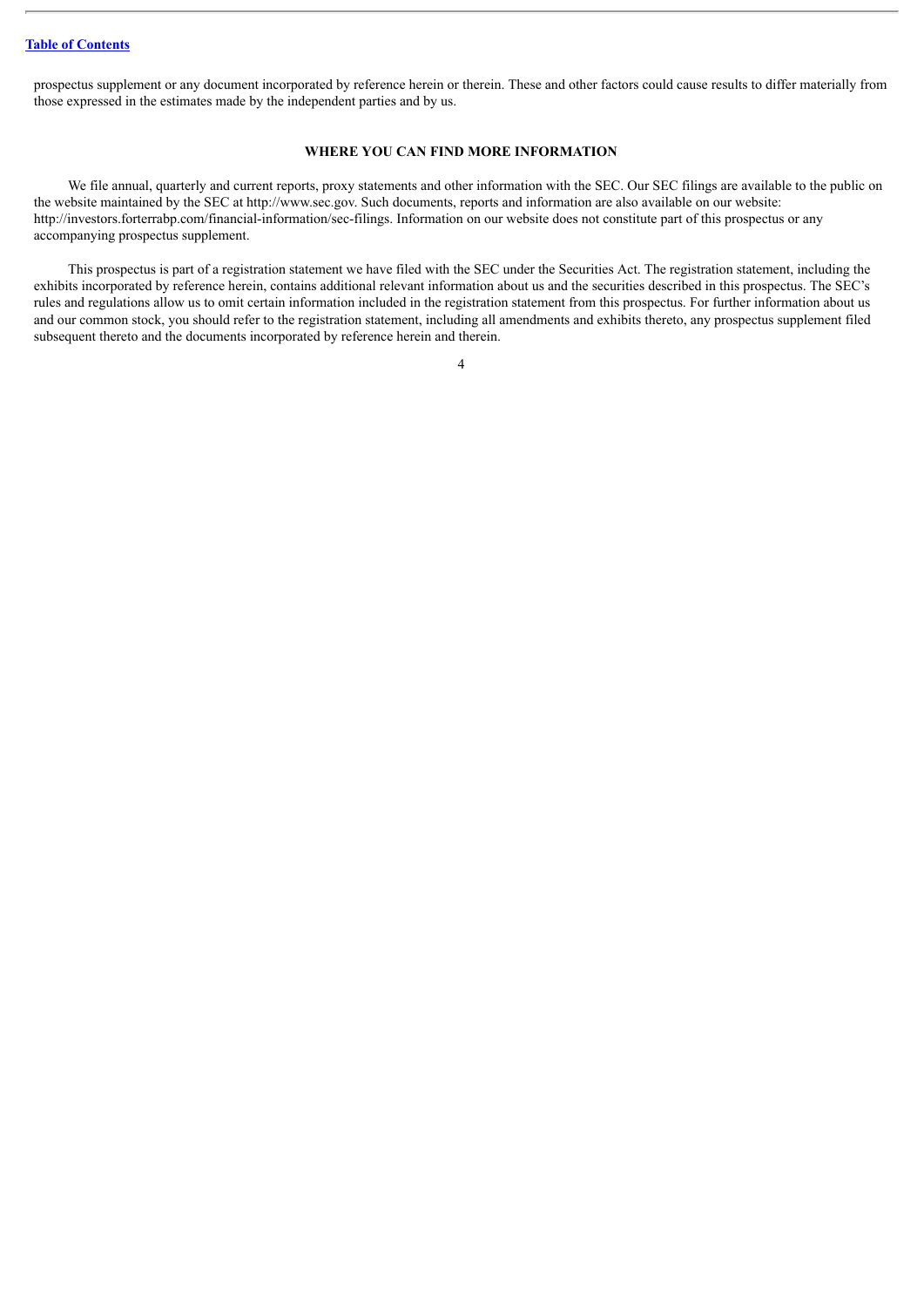### **INCORPORATION OF CERTAIN INFORMATION BY REFERENCE**

<span id="page-36-0"></span>The SEC allows us to "incorporate by reference" into this prospectus the information we file with the SEC. This permits us to disclose important information to you by referencing these filed documents. Any information referenced in this way is considered part of this prospectus. Any subsequent information filed with the SEC will automatically be deemed to update and supersede the information in this prospectus and in our other filings with the SEC. We incorporate by reference the documents listed below and any filings made by us with the SEC under Sections 13(a), 13(c), 14 or 15(d) of the Exchange Act from the initial filing of the registration statement of which this prospectus forms a part until all of the securities offered in this prospectus are sold; provided, however, we are not incorporating by reference any information furnished (but not filed) under Item 2.02 or Item 7.01 of any Current Report on Form 8-K:

- our Annual Report on [Form](http://www.sec.gov/Archives/edgar/data/1678463/000167846319000017/frtaq41231201810k.htm) 10-K for the year ended December 31, 2018, as filed with the SEC on March 12, 2019;
- the information included in our Definitive Proxy Statement on [Schedule](http://www.sec.gov/Archives/edgar/data/1678463/000119312519112373/d687747ddef14a.htm) 14A, as filed with the SEC on April 19, 2019, to the extent incorporated by reference in Part III of our Annual Report on [Form](http://www.sec.gov/Archives/edgar/data/1678463/000167846319000017/frtaq41231201810k.htm) 10-K for the year ended December 31, 2018;
- our Quarterly Report on Form 10-Q for the quarters ended [March](http://www.sec.gov/Archives/edgar/data/1678463/000167846319000045/a2019frtaq1331201910q.htm) 31, [2019](http://www.sec.gov/Archives/edgar/data/1678463/000167846319000075/a2019frtaq2630201910q.htm), June 30, 2019, and [September](http://www.sec.gov/Archives/edgar/data/1678463/000167846319000111/a2019frtaq3930201910q.htm) 30, 2019, as filed with the SEC on May 7, 2019, August 6, 2019, and November 5, 2019, respectively;
- our Current Reports on Form 8-K filed on [January](http://www.sec.gov/Archives/edgar/data/1678463/000167846319000002/frta201901148k.htm) 14, 2019, [March](http://www.sec.gov/Archives/edgar/data/1678463/000167846319000010/frta8k20190301.htm) 1, 2019, [March](http://www.sec.gov/Archives/edgar/data/1678463/000167846319000036/frta8k20190325.htm) 25, 2019, May 23, [2019,](http://www.sec.gov/Archives/edgar/data/1678463/000167846319000048/frta8k20190522.htm) and June 24, [2019](http://www.sec.gov/Archives/edgar/data/1678463/000167846319000057/frta8k201906.htm) (excluding Item 7.01 thereof); and
- the description of our common stock contained in our registration statement filed under Section 12 of the Securities Exchange Act of 1934, as amended, and on [Form](http://www.sec.gov/Archives/edgar/data/1678463/000119312516738685/d271465d8a12b.htm) 8-A filed on October 14, 2016, including any amendments or reports filed for the purpose of updating the description.

Any statement contained in this prospectus, or in a document all or a portion of which is incorporated by reference in this prospectus, will be deemed to be modified or superseded for purposes of this prospectus to the extent that a statement contained in a document incorporated by reference in this prospectus modifies or supersedes the statement. Any such statement or document so modified or superseded will not be deemed, except as so modified or superseded, to constitute a part of this prospectus.

You can request a copy of any document incorporated by reference in this prospectus, at no cost, by writing or telephoning us at the following:

Forterra, Inc. 511 E. John Carpenter Freeway, Suite 600 Irving, Texas 75062 Attention: Investor Relations (469) 458-7973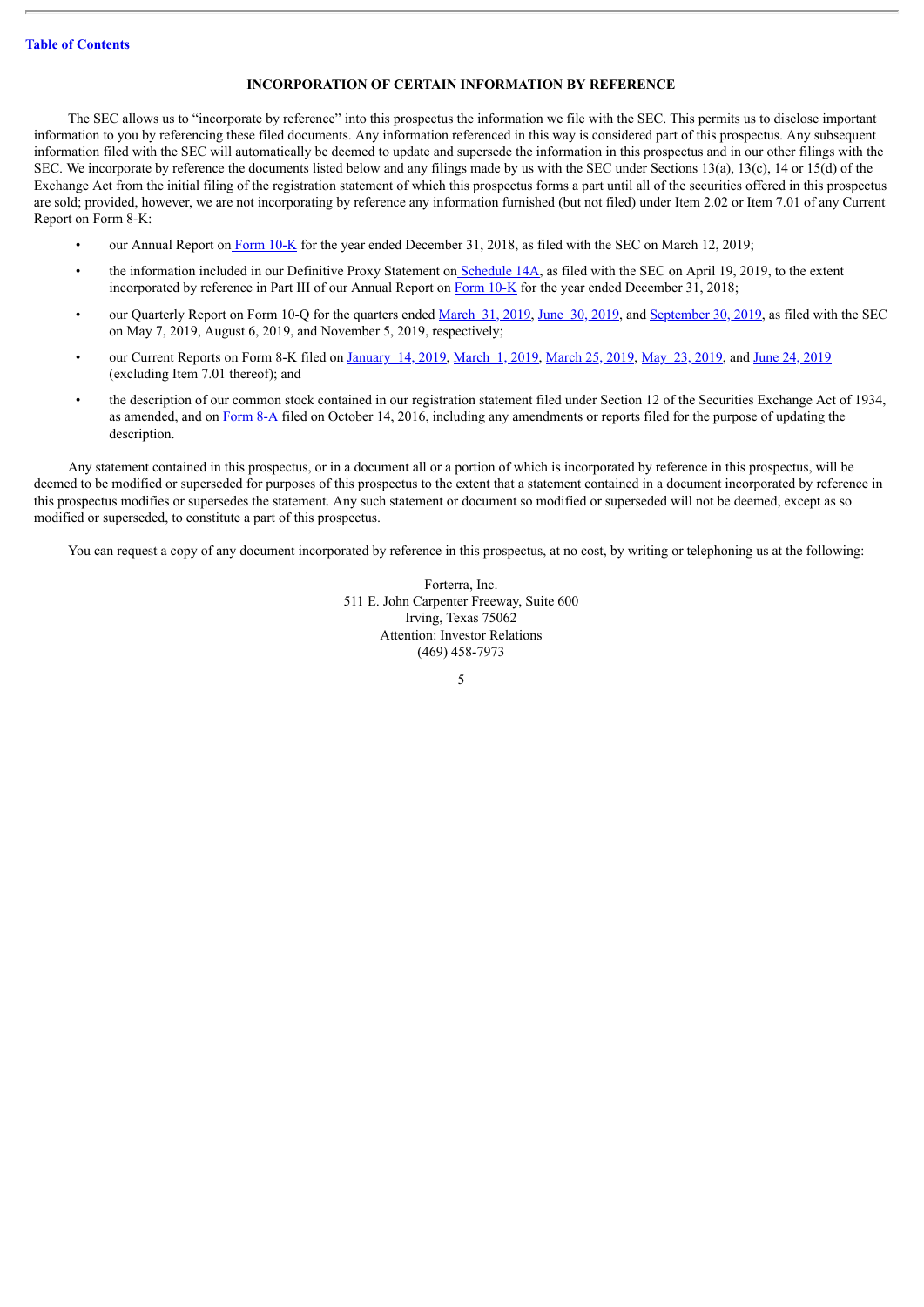### **PROSPECTUS SUMMARY**

<span id="page-37-0"></span>This prospectus summary highlights certain information about our company and other information contained elsewhere in this prospectus or in documents incorporated by reference. This summary does not contain all of the information that you should consider before making an investment decision. You should carefully read the entire prospectus, any prospectus supplement, including the section entitled "Risk Factors" and the documents incorporated by reference into this prospectus and any prospectus supplement, before making an investment decision.

#### **Our Company**

We are a manufacturer of pipe and precast products in the United States and Eastern Canada for a variety of water-related infrastructure applications, including water transmission, distribution and drainage.

Our manufacturing and distribution network allows us to serve most major United States and Eastern Canadian markets. We operate 78 manufacturing facilities and currently have additional manufacturing capacity available in both of our operating segments, providing room to increase production to meet short-cycle demand with minimal incremental investment. These facilities and our distribution network provide us with a local presence and the necessary proximity to our customers to minimize delivery time and distribution costs.

We manufacture both water drainage pipe and precast structures (used primarily for storm water and drainage applications) and water transmission and distribution pipe (used primarily to transport potable water and as a component of wastewater systems) and believe our complementary product portfolio is well positioned to serve both the storm water and wastewater infrastructure market and the potable water transmission and distribution market. We believe that our exposure to each of the residential, non-residential and infrastructure end-markets will allow us to benefit from both secular and cyclical growth across each of these end-markets. The residential, non-residential and infrastructure end markets in the United States and Eastern Canada have different growth drivers and operating dynamics, and the cyclical performance of these markets has historically been staggered during different stages of the broader economic cycle.

Our organic growth strategy is focused on leveraging our operations, customer service and product innovation capabilities, as well as our product breadth and scale, to sell our products to existing customers, to increase penetration and project wins and to gain market share through new customers. Operationally, we continue to focus on efficiency and productivity improvements to reduce costs and drive margin improvements. We continuously evaluate our existing business and acquisition opportunities to complement our organic growth or enhance our scale, geographic footprint and product portfolio while simultaneously considering and making strategic divestitures or changes in our manufacturing footprint to optimize our portfolio.

### **Our History**

Our business originally represented the building products business of HeidelbergCement AG in the United States and Eastern Canada. On March 13, 2015, through an indirect wholly owned subsidiary, Lone Star acquired our business along with certain other building products businesses of HeidelbergCement. Following our acquisition by Lone Star, we have completed a number of strategic transactions, including acquisitions expanding our size, scale and product offerings. These transactions included the acquisition of a number of sizeable regional businesses in the Drainage Pipe & Products segment as well as USP Holdings, Inc., or U.S. Pipe, the largest producer of ductile iron pipe in the United States, and Bio Clean Environmental Services, Inc., which expanded our product offerings into the stormwater management solutions business.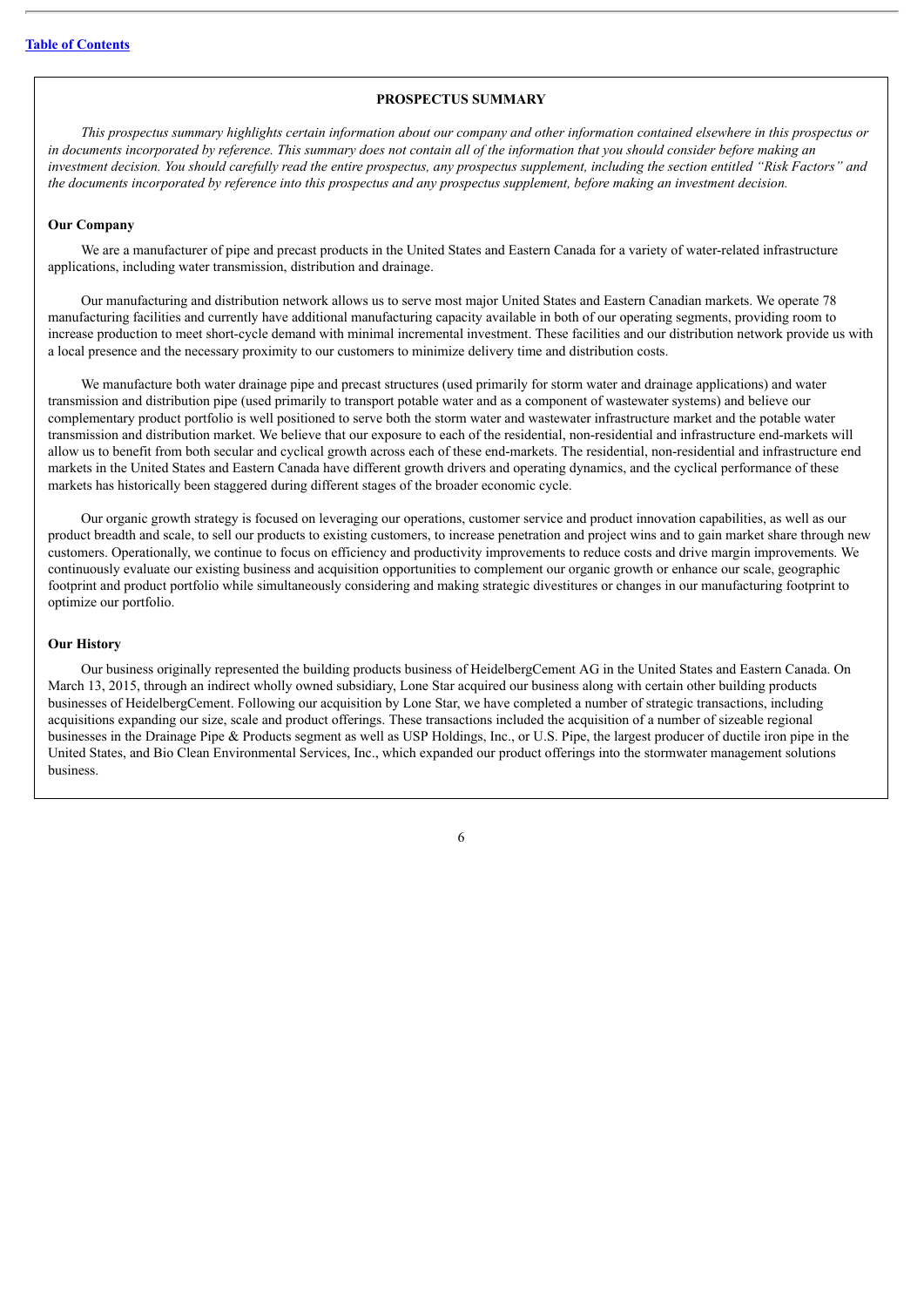### **Corporate Information**

Our corporate headquarters is located at 511 E. John Carpenter Freeway, Suite 600, Irving, Texas 75062, and our telephone number is (469) 458-7973. Our website address is *www.forterrabp.com*. Except for the documents incorporated by reference in this prospectus as described under the heading "Incorporation of Certain Information by Reference," the information and other content contained on our website are not incorporated by reference and do not constitute part of this prospectus and should not be relied upon in connection with making any investment in our securities.

| ٦ |  |  |
|---|--|--|
|   |  |  |
|   |  |  |
|   |  |  |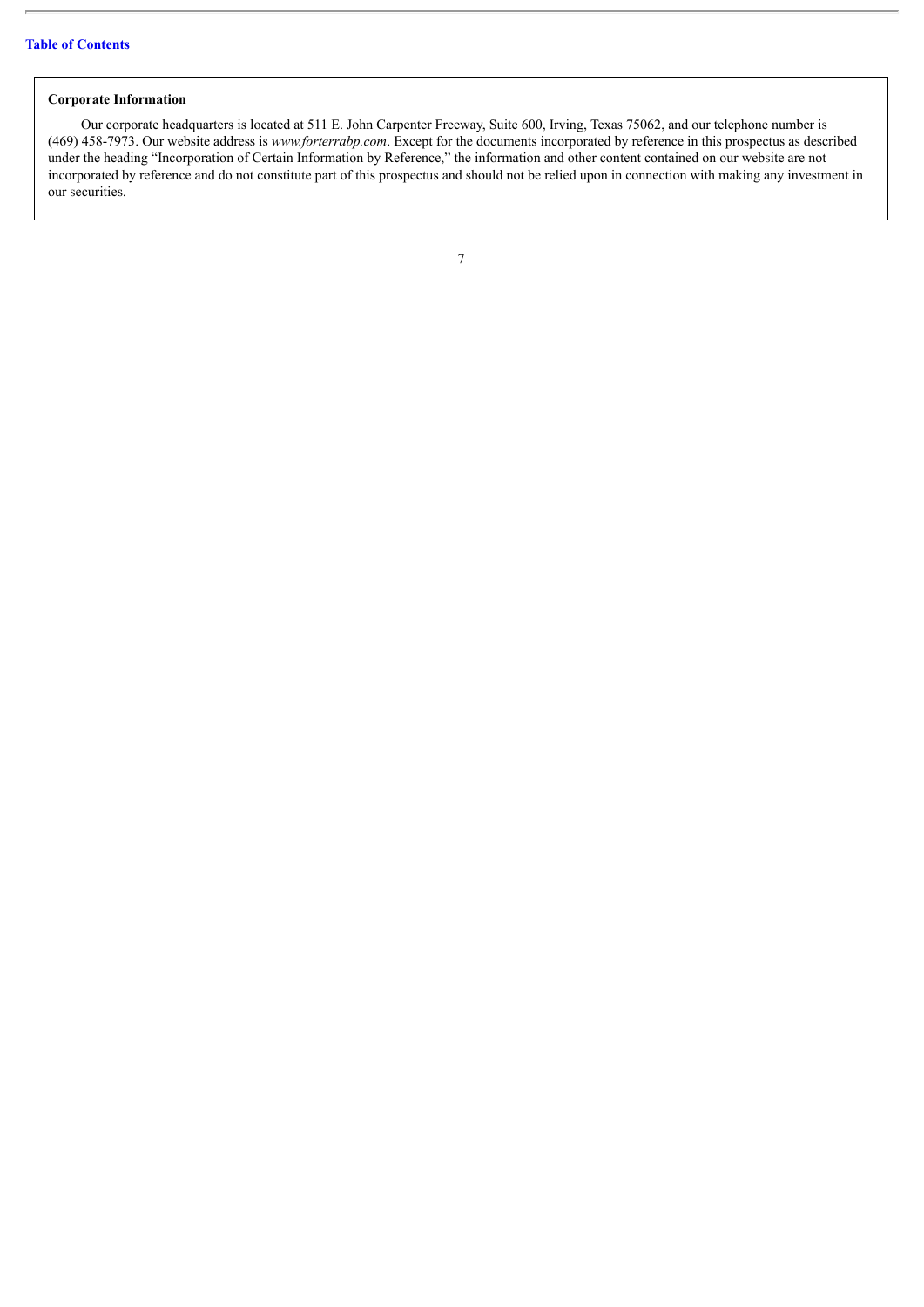### **RISK FACTORS**

<span id="page-39-0"></span>Investing in our common stock involves a high degree of risk. You should carefully consider the risks, uncertainties and other factors described under the heading "Risk Factors" in any prospectus supplement, together with all of the other information contained or incorporated by reference in this prospectus or any prospectus supplement. You should also consider the risks, uncertainties and other factors described in our most recent Annual Report on Form 10-K, as supplemented and updated by subsequent Quarterly Reports on Form 10-Q and Current Reports on Form 8-K that we have filed or will file with the SEC, and in other documents which are incorporated by reference into this prospectus, as well as the risk factors and other information contained in or incorporated by reference into any accompanying prospectus supplement and any related free writing prospectus.

If any of these risks were to occur, our business, affairs, prospects, assets, financial condition, results of operations and cash flows could be materially and adversely affected. If this occurs, the trading price of our securities could decline, and you could lose all or part of your investment. For more information about our SEC filings, please see "Where You Can Find More Information." Please also read carefully the section entitled "Cautionary Statement Regarding Forward-Looking Statements."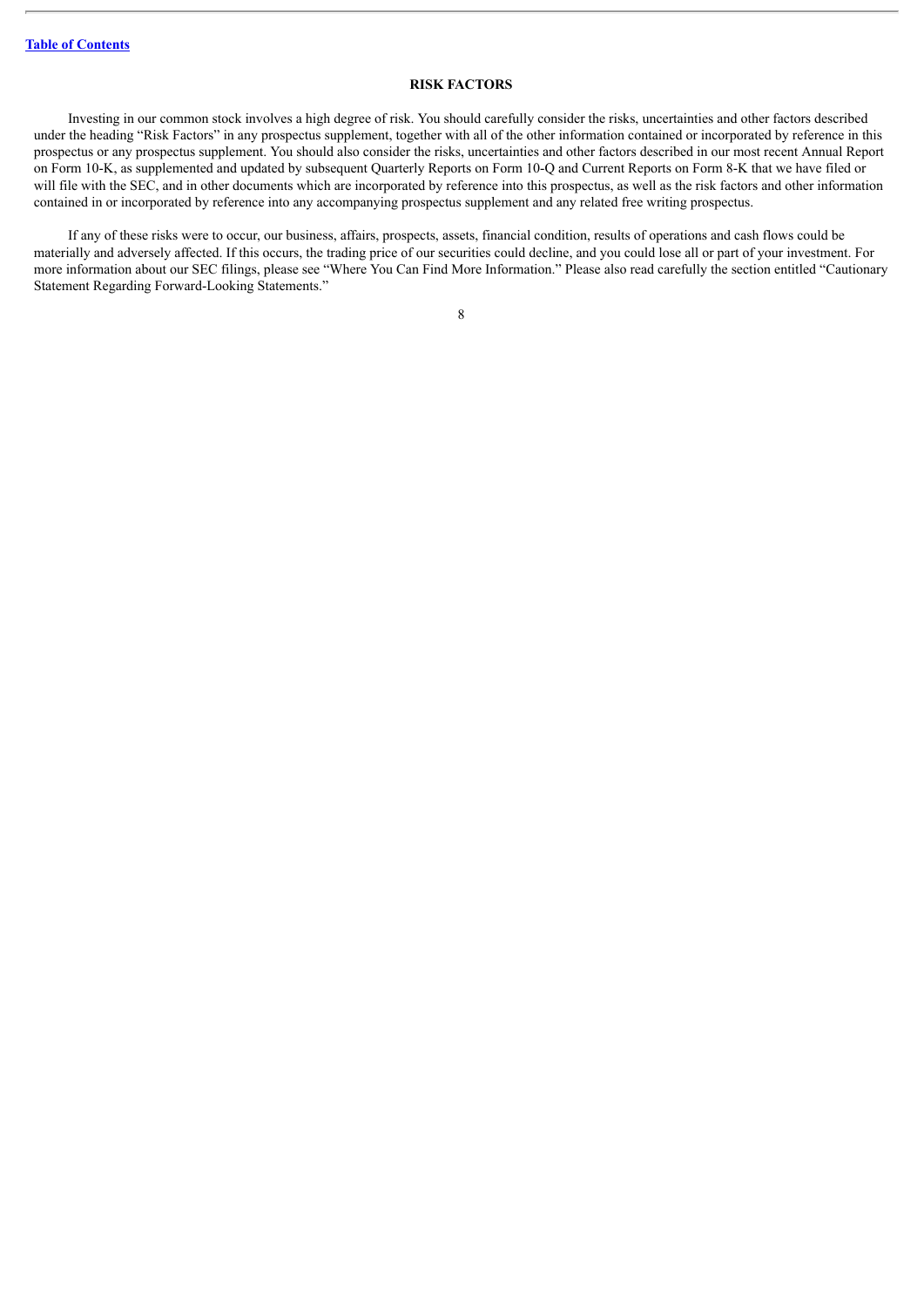### **USE OF PROCEEDS**

<span id="page-40-0"></span>The selling stockholder will receive all net proceeds from the sale of the shares of common stock offered by this prospectus and any accompanying prospectus supplement. We will not receive any of the proceeds from the sale of our common stock by the selling stockholder.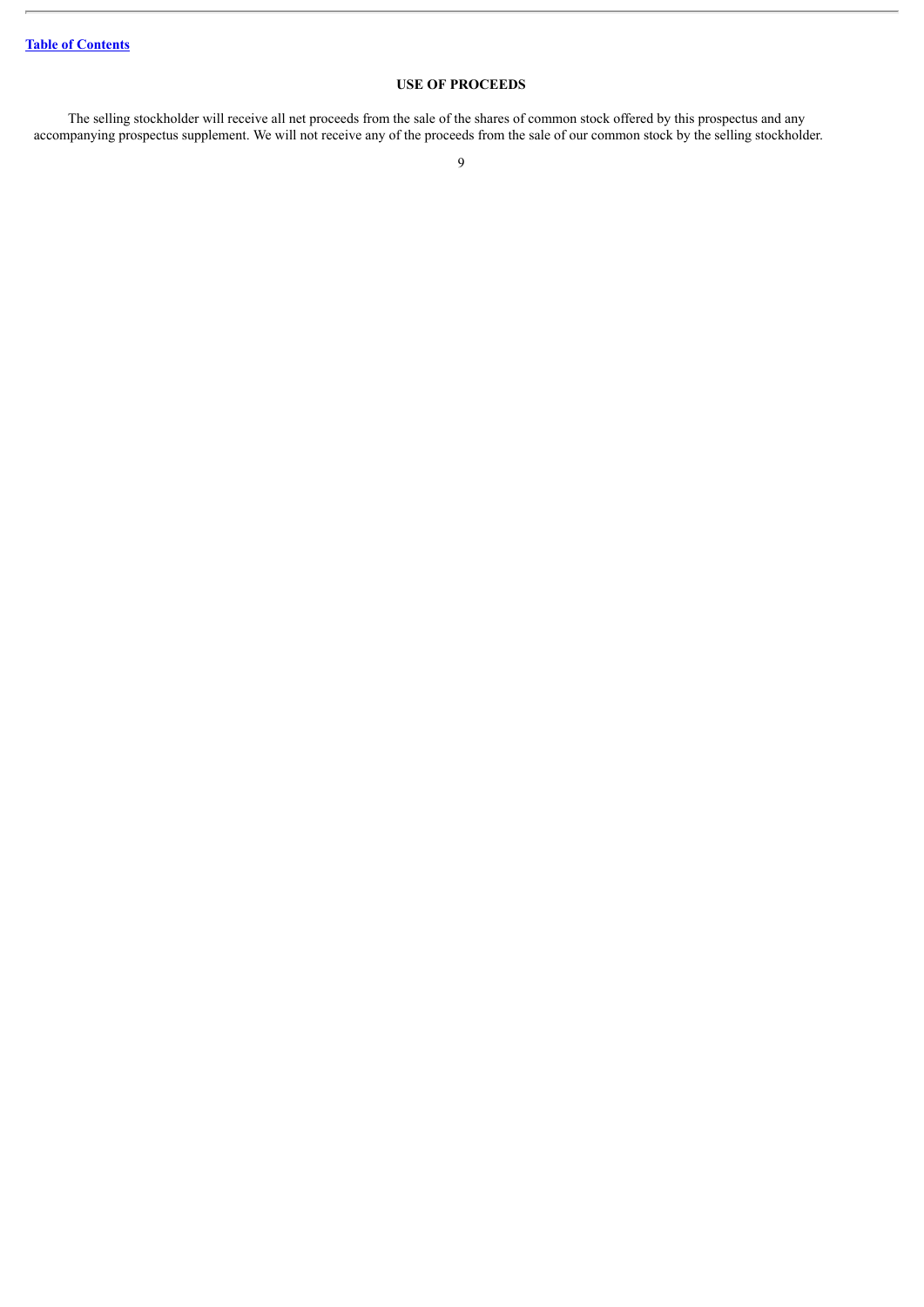### **DESCRIPTION OF CAPITAL STOCK**

<span id="page-41-0"></span>The following is a summary of the material provisions of our capital stock, as well as other material terms of our certificate of incorporation and bylaws, each as amended and restated. This summary does not purport to be complete and is subject to and qualified in its entirety by our amended and restated certificate of incorporation and amended and restated bylaws, copies of which are incorporated by reference as exhibits to the registration *statement of which this prospectus is a part. See "Where You Can Find More Information".*

#### **General**

Our authorized capital stock consists of 190,000,000 shares of common stock, par value \$0.001 per share, and 10,000,000 shares of preferred stock, par value \$0.001 per share.

### **Common Stock**

Our amended and restated certificate of incorporation authorizes the issuance of up to 190,000,000 shares of common stock. All outstanding shares of common stock, including the shares of common stock to be sold in the offering contemplated by this prospectus and any prospectus supplement, are validly issued, fully paid and nonassessable.

The holders of our common stock are entitled to one vote per share on all matters submitted to a vote of stockholders and our amended and restated certificate of incorporation does not provide for cumulative voting in the election of directors. Subject to preferences that may be applicable to any outstanding series of preferred stock, the holders of our common stock will receive ratably any dividends declared by our board of directors out of funds legally available for the payment of dividends. In the event of our liquidation, dissolution or winding-up, the holders of our common stock are entitled to share ratably in all assets remaining after payment of or provision for any liabilities, subject to prior distribution rights of preferred stock, if any, then outstanding.

#### **Preferred Stock**

Our amended and restated certificate of incorporation provides that our board of directors has the authority, without further action by the stockholders, to issue up to 10,000,000 shares of preferred stock. Our board of directors may issue preferred stock in one or more series and determine the rights, preferences, privileges, qualifications and restrictions granted to or imposed upon our preferred stock, including dividend rights, conversion rights, voting rights, rights and terms of redemption, liquidation preferences and sinking fund terms, any or all of which may be greater than the rights of our common stock. Issuances of preferred stock could adversely affect the voting power of holders of our common stock and reduce the likelihood that holders of our common stock will receive dividend payments and payments upon liquidation. Any issuance of preferred stock could also have the effect of decreasing the market price of our common stock and could delay, deter or prevent a change in control of our company. Our board of directors does not presently have any plans to issue shares of preferred stock.

### **Limitations on Directors' Liability**

Our governing documents limit the liability of, and require us to indemnify, our directors to the fullest extent permitted by the Delaware General Corporation Law, or the DGCL. The DGCL permits a corporation to limit or eliminate a director's personal liability to the corporation or the holders of its capital stock for breach of fiduciary duty. This limitation is generally unavailable for acts or omissions by a director which (i) were not in good faith, (ii) were the result of intentional misconduct or a knowing violation of law, (iii) the director derived an improper personal benefit from (such as a financial profit or other advantage to which the director was not legally entitled) or (iv) breached the director's duty of loyalty. The DGCL also prohibits limitations on director liability under Section 174 of the DGCL, which relates to certain unlawful dividend declarations and stock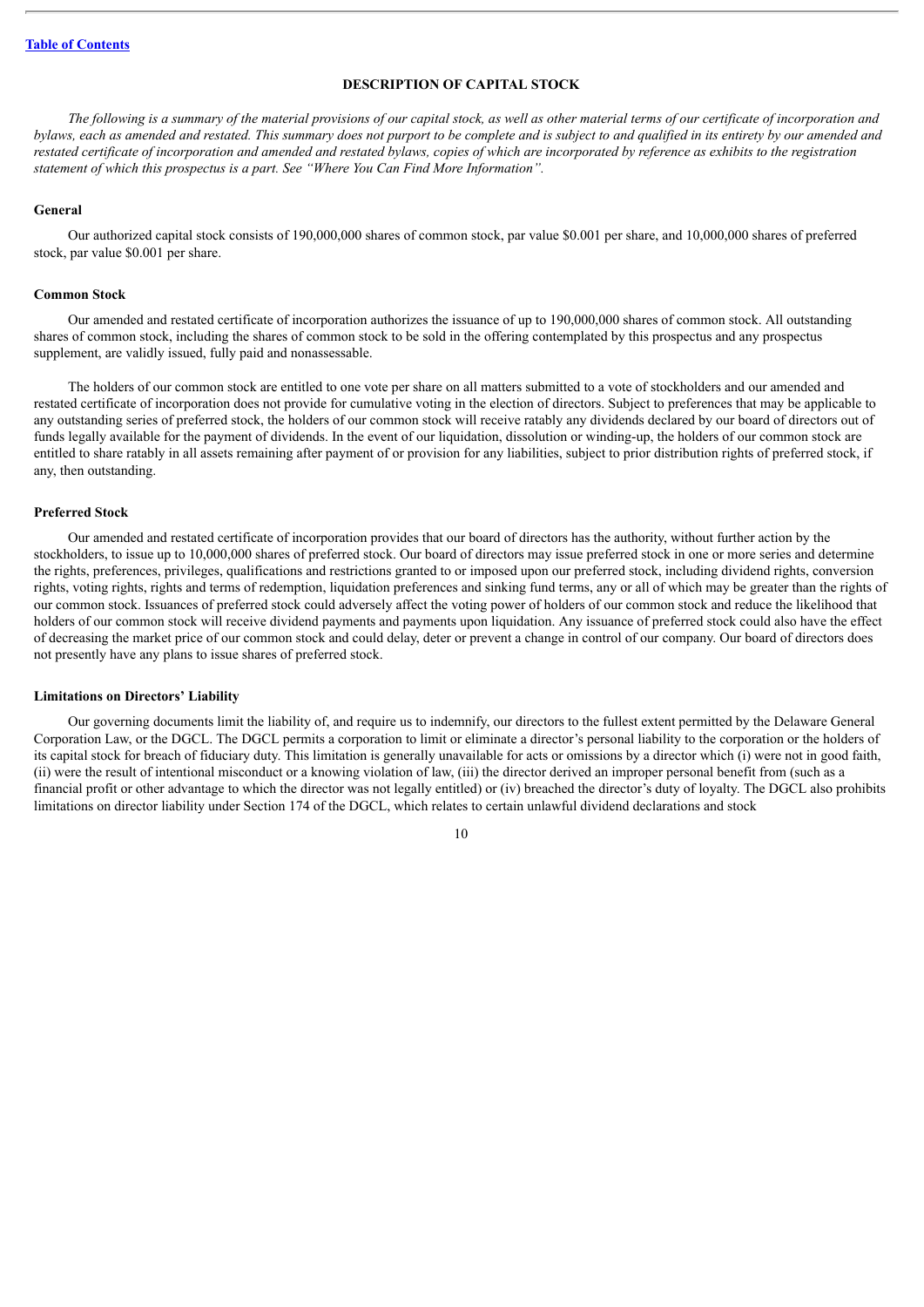repurchases. The limitation of liability and indemnification provisions in our amended and restated certificate of incorporation and amended and restated bylaws may discourage stockholders from bringing a lawsuit against directors for breach of their fiduciary duties. These provisions may also have the effect of reducing the likelihood of derivative litigation against directors and officers, even though such an action, if successful, might otherwise benefit us and our stockholders. In addition, your investment may be adversely affected to the extent we pay the settlement costs and damage awards against directors and officers pursuant to these indemnification provisions.

We maintain insurance that insures our directors and officers against certain losses and which insures us against our obligations to indemnify the directors and officers. We have also entered into indemnification agreements with our directors and executive officers.

### **Exclusive Forum Clause**

Our amended and restated certificate of incorporation provides that, unless we consent in writing to the selection of an alternative forum, to the fullest extent permitted by law, the sole and exclusive forum for any stockholder (including any beneficial owner) to bring (i) any derivative action or proceeding brought on our behalf, (ii) any action asserting a claim of breach of a fiduciary duty owed by any of our directors, officers, or employees to us or to our stockholders, (iii) any action asserting a claim arising pursuant to any provision of the DGCL or our certificate of incorporation or bylaws, or (iv) any action asserting a claim governed by the internal affairs doctrine, will be a state court located within the State of Delaware (or, if no state court located within the State of Delaware has jurisdiction, the federal district court for the District of Delaware); in all cases subject to such court having personal jurisdiction over the indispensable parties named as defendants. Any person or entity purchasing or otherwise acquiring any interest in shares of our capital stock is deemed to have notice of and consented to the foregoing provisions. See "Risk Factors—Our amended and restated certificate of incorporation includes an exclusive forum clause, which could limit our stockholders' ability to obtain a favorable judicial forum for disputes with us" in our Annual Report on Form 10-K incorporated by reference in this prospectus.

#### **Delaware Takeover Statute**

Under our amended and restated certificate of incorporation, we have opted out of the provisions of Section 203 of the DGCL regulating corporate takeovers. This section prevents certain Delaware corporations, under certain circumstances, from engaging in a "business combination" with a stockholder who owns 15% or more of our outstanding voting stock, or an "interested stockholder", an affiliate of an interested stockholder or an associate of an interested stockholder, in each case for three years following the date that the stockholder became an interested stockholder.

### Provisions of Our Certificate of Incorporation and Bylaws and Delaware Law That May Have an Anti-Takeover Effect

Provisions of the DGCL and our amended and restated certificate of incorporation and amended and restated bylaws could make it more difficult to acquire our company by means of a tender offer, a proxy contest or otherwise, or to remove incumbent officers and directors. These provisions, summarized below, are intended to discourage coercive takeover practices and inadequate takeover bids and to encourage persons seeking to acquire control of us to first negotiate with our board of directors. We believe that the benefits of these provisions outweigh the disadvantages of discouraging certain takeover or acquisition proposals because, among other things, negotiation of these proposals could result in an improvement of their terms and enhance the ability of our board of directors to maximize stockholder value. However, these provisions may delay, deter or prevent a merger or acquisition of us that a stockholder might consider is in its best interest, including those attempts that might result in a premium over the prevailing market price of our common stock.

### *Requirements for Advance Notification of Stockholder Meetings, Nominations and Proposals*

Our amended and restated bylaws provide that special meetings of the stockholders may be called only by or at the direction of the board of directors, the chairman of our board or the chief executive officer with the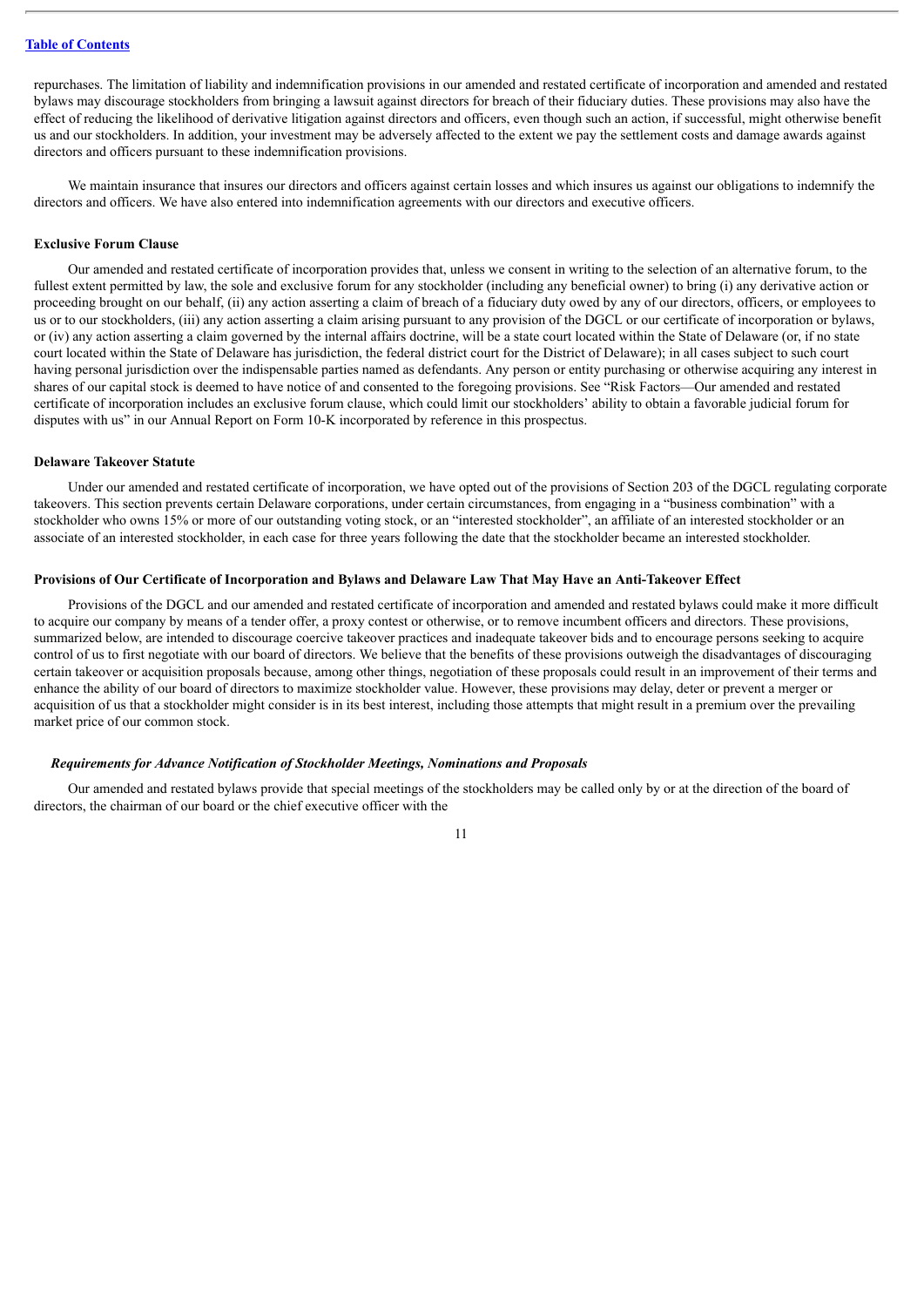concurrence of a majority of the board of directors. Our amended and restated bylaws prohibit the conduct of any business at a special meeting other than as specified in the notice for such meeting. These provisions may have the effect of deferring, delaying or discouraging hostile takeovers, or changes in control or management of our company.

Our amended and restated bylaws establish advance notice procedures with respect to stockholder proposals and the nomination of candidates for election as directors. In order for any matter to be "properly brought" before a meeting, a stockholder must comply with advance notice procedures and provide us with certain information. Our amended and restated bylaws allow the presiding officer at a meeting of the stockholders to adopt rules and regulations for the conduct of meetings which may have the effect of precluding the conduct of certain business at a meeting if such rules and regulations are not followed. These provisions may also defer, delay or discourage a potential acquirer from conducting a solicitation of proxies to elect the acquirer's own slate of directors or otherwise attempting to influence or obtain control of our company.

### *Supermajority Voting for Amendments to Our Governing Documents*

Any amendment to our amended and restated certificate of incorporation requires the affirmative vote of at least 66 2/3% of the voting power of all shares of our common stock then outstanding. Our amended and restated certificate of incorporation provides that the board of directors is expressly authorized to adopt, amend or repeal our bylaws and that our stockholders may amend our bylaws only with the approval of at least 66 2/3% of the voting power of all shares of our common stock then outstanding.

#### *No Cumulative Voting*

The DGCL provides that a stockholder's right to vote cumulatively in the election of directors does not exist unless the certificate of incorporation specifically provides otherwise. Our amended and restated certificate of incorporation does not provide for cumulative voting.

### *Classified Board of Directors*

Our amended and restated certificate of incorporation provides that our board of directors is divided into three classes of directors, with the classes to be as nearly equal in number as possible. The members of each class serve for a three-year term. Beginning with the 2020 annual meeting of stockholders, directors of each class the term of which shall then expire shall be elected to hold office for a one-year term. The classification of directors has the effect of making it more difficult for stockholders to change the composition of our board of directors. Our amended and restated certificate of incorporation provides that the number of directors will be fixed from time to time pursuant to a resolution adopted by the board of directors, but must consist of not less than two or more than 15 directors.

#### *Removal of Directors; Vacancies*

Our amended and restated certificate of incorporation and amended and restated bylaws provide that (i) prior to the date on which Lone Star and its affiliates cease to beneficially own, in the aggregate, at least a majority of the voting power of all outstanding shares entitled to vote generally in the election of directors, directors may be removed with or without cause upon the affirmative vote of holders of at least a majority of the voting power of all the then outstanding shares of stock entitled to vote generally in the election of directors, voting together as a single class and (ii) on and after the date Lone Star and its affiliates cease to beneficially own, in the aggregate, at least a majority of the voting power of all outstanding shares entitled to vote generally in the election of directors, directors may be removed only for cause and only upon the affirmative vote of holders of at least 66 2/3% of the voting power of all the then outstanding shares of stock entitled to vote generally in the election of directors, voting together as a single class. In addition, our amended and restated certificate of incorporation and amended and restated bylaws also provide that any newly created directorships and any vacancies on our board of directors will be filled only by the affirmative vote of the majority of remaining directors.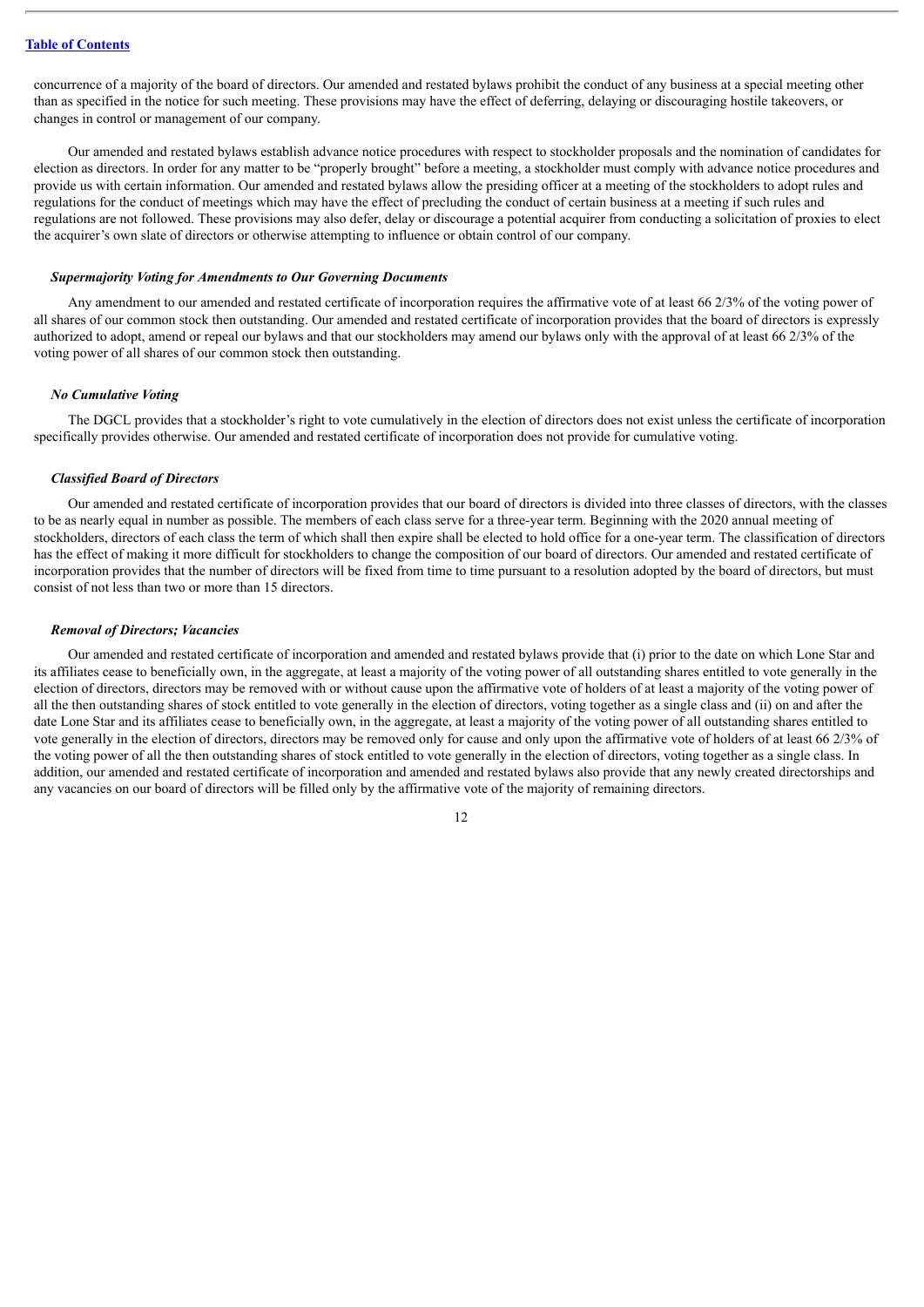#### *Stockholder Action by Written Consent*

The DGCL permits any action required to be taken at any annual or special meeting of the stockholders to be taken without a meeting, without prior notice and without a vote if a consent or consents in writing, setting forth the action so taken, is signed by the holders of outstanding stock having not less than the minimum number of votes that would be necessary to authorize or take such action at a meeting at which all shares of stock entitled to vote thereon were present and voted, unless the certificate of incorporation provides otherwise. Our amended and restated certificate of incorporation and amended and restated bylaws preclude stockholder action by written consent after the date on which Lone Star and its affiliates cease to beneficially own, in the aggregate, at least a majority of the voting power of all outstanding shares of our stock entitled to vote generally in the election of directors.

### *Limitations on Liability and Indemnification of Of icers and Directors*

The DGCL authorizes corporations to limit or eliminate the personal liability of officers and directors to corporations and their stockholders for monetary damages for breaches of fiduciary duties. Our amended and restated certificate of incorporation and amended and restated bylaws include provisions that eliminate, to the extent allowable under the DGCL, the personal liability of officers and directors for monetary damages for actions taken as an officer or director, as the case may be. Our organizational documents also provide that we must indemnify and advance reasonable expenses to our officers and directors to the fullest extent authorized by the DGCL. We are also expressly authorized to carry directors' and officers' insurance for our officers and directors as well as certain employees for certain liabilities.

The limitation of liability and indemnification provisions in our amended and restated certificate of incorporation and amended and restated bylaws may discourage stockholders from bringing a lawsuit against officers and directors for breach of their fiduciary duty. These provisions may also have the effect of reducing the likelihood of derivative litigation against officers and directors, even though such an action, if successful, might otherwise benefit our company and our stockholders. In addition, your investment may be adversely affected to the extent that, in a class action or direct suit, we pay the costs of settlement and damage awards against officers and directors pursuant to these indemnification provisions.

There is currently no pending litigation or proceeding involving any of our officers, directors or employees for which indemnification is being sought.

### *Authorized but Unissued Shares*

Our authorized but unissued shares of common stock and preferred stock are available for future issuance without stockholder approval. The DGCL does not require stockholder approval for any issuance of authorized shares. However, the Nasdaq Global Select Market, or Nasdaq, listing rules require stockholder approval of certain issuances equal to or exceeding 20% of the then-outstanding voting power or the then-outstanding number of shares of common stock. No assurances can be given that our shares will remain so listed. We may use additional shares for a variety of corporate purposes, including future public offerings to raise additional capital, corporate acquisitions and employee benefit plans. As discussed above, our board of directors has the ability to issue preferred stock with voting rights or other preferences, without stockholder approval. The existence of authorized but unissued shares of common stock and preferred stock could render more difficult or discourage an attempt to obtain control of our company by means of a proxy contest, tender offer, merger or otherwise.

### **Corporate Opportunities and Transactions with Lone Star**

In recognition that principals, members, directors, managers, partners, stockholders, officers, employees and other representatives of Lone Star may serve as our directors or officers, and that Lone Star and its affiliates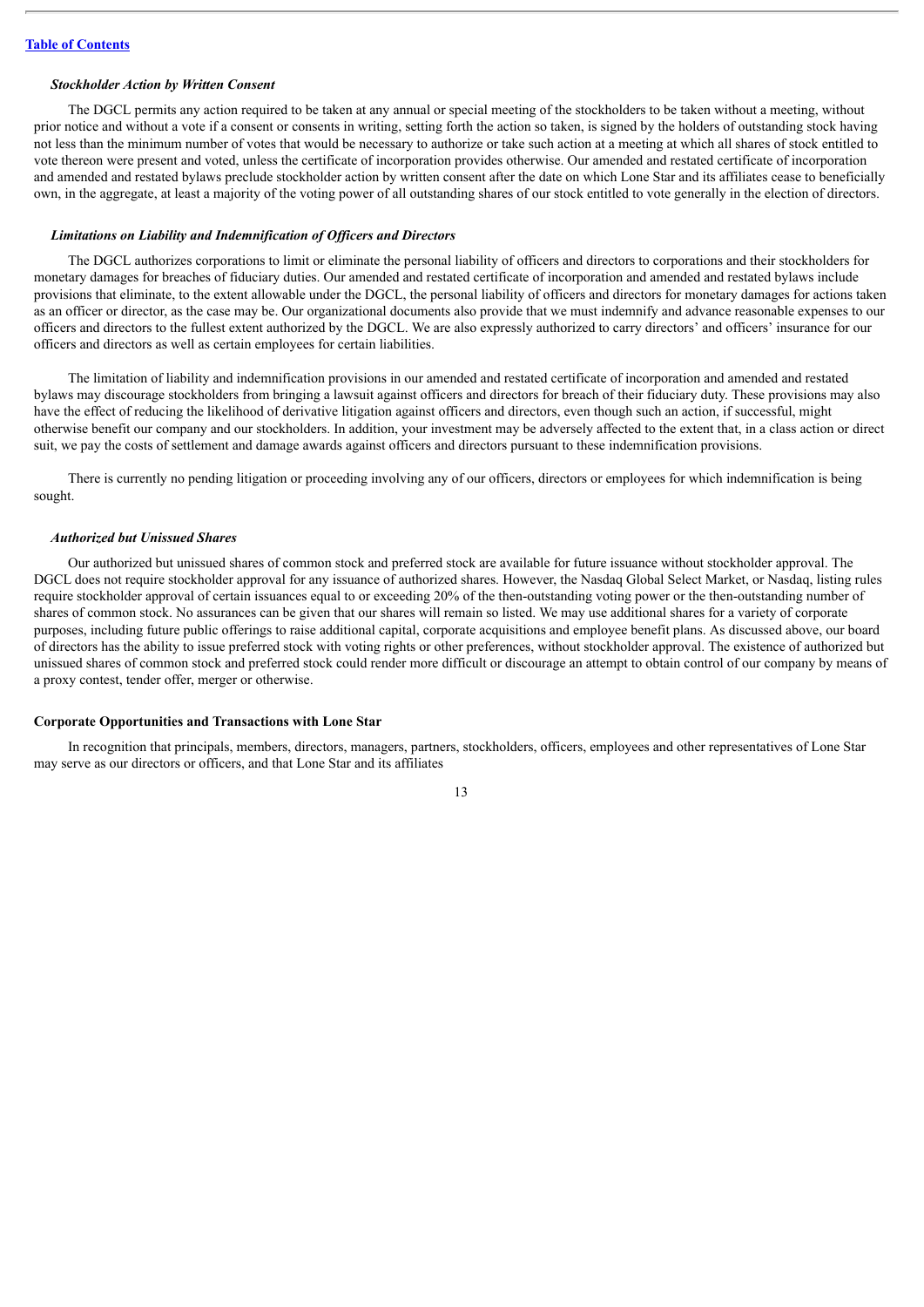(other than us) and affiliated investment funds, collectively, the Lone Star Entities, may engage in similar activities or lines of business that we do, our amended and restated certificate of incorporation provides for the allocation of certain corporate opportunities between us and the Lone Star Entities. Specifically, none of the Lone Star Entities or any principal, member, director, manager, partner, stockholder, officer, employee or other representative of the Lone Star Entities has any duty to refrain from engaging directly or indirectly in the same or similar business activities or lines of business that we do. In the event that any Lone Star Entity acquires knowledge of a potential transaction or matter which may be a corporate opportunity for itself and us, we will not have any expectancy in the corporate opportunity, and no Lone Star Entity will have any duty to communicate or offer the corporate opportunity to us and may pursue or acquire such corporate opportunity for itself or direct such opportunity to another person. In addition, if one of our directors or officers who is also a principal, member, director, manager, partner, stockholder, officer, employee or other representative of any Lone Star Entity acquires knowledge of a potential transaction or matter which may be a corporate opportunity for us and a Lone Star Entity, we will not have any expectancy in the corporate opportunity unless the corporate opportunity is expressly offered to the person solely in his or her capacity as one of our directors or officers. See "Risk Factors" in our Annual Report on Form 10-K incorporated by reference in this prospectus.

In recognition that we may engage in material business transactions with the Lone Star Entities, from which we are expected to benefit, our amended and restated certificate of incorporation provides that any of our directors or officers who are also principals, members, directors, managers, partners, stockholders, officers, employees or other representatives of any Lone Star Entity will have fully satisfied and fulfilled his or her fiduciary duty to us and our stockholders with respect to such transaction, if:

- the transaction was approved, after being made aware of the material facts of the relationship between each of us or one of our subsidiaries and the Lone Star Entity and the material terms and facts of the transaction, by (1) an affirmative vote of a majority of the members of our board of directors who do not have a material financial interest in the transaction, or disinterested persons or (2) an affirmative vote of a majority of the members of a committee of our board of directors consisting of members who are disinterested persons;
- the transaction was fair to us at the time we entered into the transaction; or
- the transaction was approved by an affirmative vote of the holders of a majority of shares of our common stock entitled to vote, excluding the Lone Star Entities and any holder who has a material financial interest in the transaction.

By becoming a stockholder in our company, you will be deemed to have received notice of and consented to these provisions of our amended and restated certificate of incorporation.

### **Transfer Agent and Registrar**

The Transfer Agent and Registrar for our common stock is American Stock Transfer & Trust Company, LLC.

### **Listing**

Our common stock is listed on Nasdaq under the symbol "FRTA."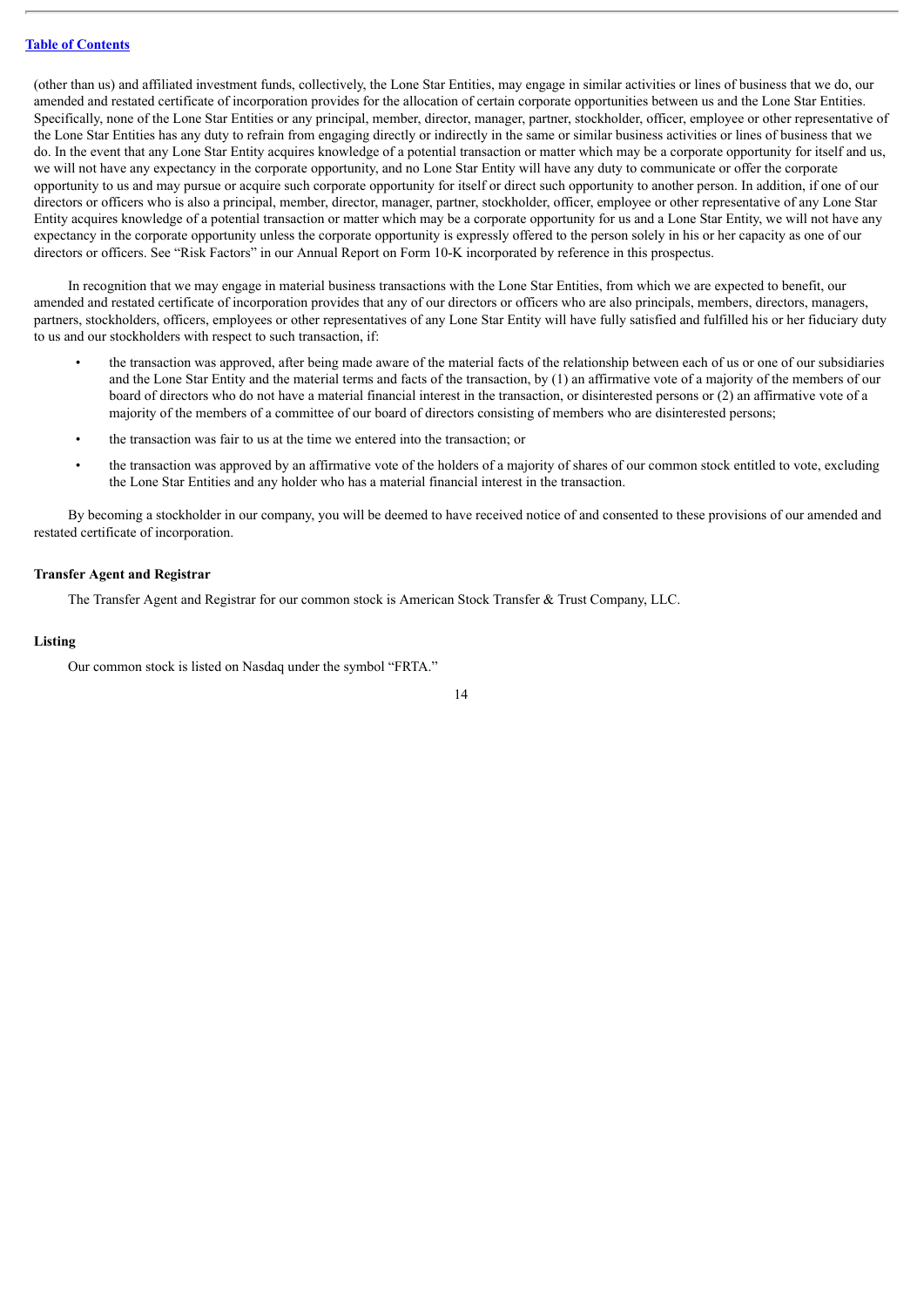### **SELLING STOCKHOLDER**

<span id="page-46-0"></span>We entered into a registration rights agreement with Lone Star in connection with our initial public offering. The terms of the registration rights agreement include provisions for demand registration rights and piggyback registration rights in favor of Lone Star. The registration statement of which this prospectus forms a part was filed in connection with a demand for registration by Lone Star under the registration rights agreement.

The selling stockholder may sell some, all or none of its shares. We do not know how long the selling stockholder will hold the shares offered hereunder before selling them. The shares offered by this prospectus may be offered from time to time by the selling stockholder. As used in this prospectus, the term "selling stockholder" includes the selling stockholder listed below, and any donee, pledgee, transferee or other successor in interest selling shares received after the date of this prospectus from the selling stockholder as a gift, pledge, or other non-sale related transfer. The selling stockholder may have sold or transferred, in transactions exempt from the registration requirements of the Securities Act, some or all of its shares since the date on which the information in the table below is presented. Information about the selling stockholder may change over time.

The following table sets forth the name of the selling stockholder, the number of shares of our common stock and the percentage of our common stock beneficially owned by the selling stockholder prior to this offering, the number of shares that may be offered under this prospectus by the selling stockholder, and the number of shares of our common stock and the percentage of our common stock to be beneficially owned by the selling stockholder after completion of this offering, assuming that all shares offered hereunder are sold as contemplated herein. The number of shares in the column "Maximum Number of Shares That May Be Offered" represents all of the shares that the selling stockholder may offer under this prospectus.

Beneficial ownership is determined under the rules of the SEC and generally includes voting or investment power over securities. Except in cases where community property laws apply or as indicated in the footnotes to this table, we believe that the stockholder identified in the table possesses sole voting and investment power over all shares of common stock shown as beneficially owned by the stockholder.

|                                 |              |                                  | <b>Maximum</b><br>Number |                             |                                             |
|---------------------------------|--------------|----------------------------------|--------------------------|-----------------------------|---------------------------------------------|
|                                 |              |                                  | of Shares                |                             | <b>Shares Beneficially Owned After this</b> |
|                                 |              | <b>Shares Beneficially Owned</b> | That May Be              |                             | Offering (assuming the sale of all shares   |
|                                 |              | <b>Prior to this Offering</b>    |                          | that may be sold hereunder) |                                             |
|                                 | Shares of    | Percentage of                    |                          | <b>Shares</b> of            | Percentage of                               |
|                                 | 2ommon       | <b>Total Outstanding</b>         |                          | Common                      | <b>Total Outstanding</b>                    |
| Name                            | Stock        | Common Stock(1)                  |                          | <b>Stock</b>                | Common Stock(1)                             |
| Forterra US Holdings, LLC(2)(3) | 45, 107, 250 | 69.7%                            | 45, 107, 250             |                             | $0\%$                                       |

(1) Based on 64,724,599 shares of common stock outstanding as of December 11, 2019.

- (2) Forterra US Holdings, LLC, a Delaware limited liability company, is wholly owned by LSF9 Stardust Holdings, L.P., a Bermuda exempted limited partnership, which is controlled by its general partner, LSF9 Stardust GP, LLC, a Delaware limited liability company, which is wholly owned by Lone Star Fund IX (U.S.), L.P., a Delaware limited partnership, which is controlled by its general partner, Lone Star Partners IX, L.P., a Bermuda exempted limited partnership, which is controlled by its general partner, Lone Star Management Co. IX, Ltd., a Bermuda limited exempted company, which is controlled by its sole owner (shareholder) John P. Grayken. The address for such persons is 2711 North Haskell Avenue, Suite 1700, Dallas, Texas 75204.
- (3) Each of Messrs. Richard "Chip" Cammerer, Jr., Rafael Colorado, Robert Corcoran, Chad Lewis and Chris Meyer and Ms. Allison Navitskas is a member of our board of directors and own direct non-controlling interests in Forterra US Holdings, LLC, and therefore expressly disclaims any beneficial ownership of our common stock owned by Forterra US Holdings, LLC.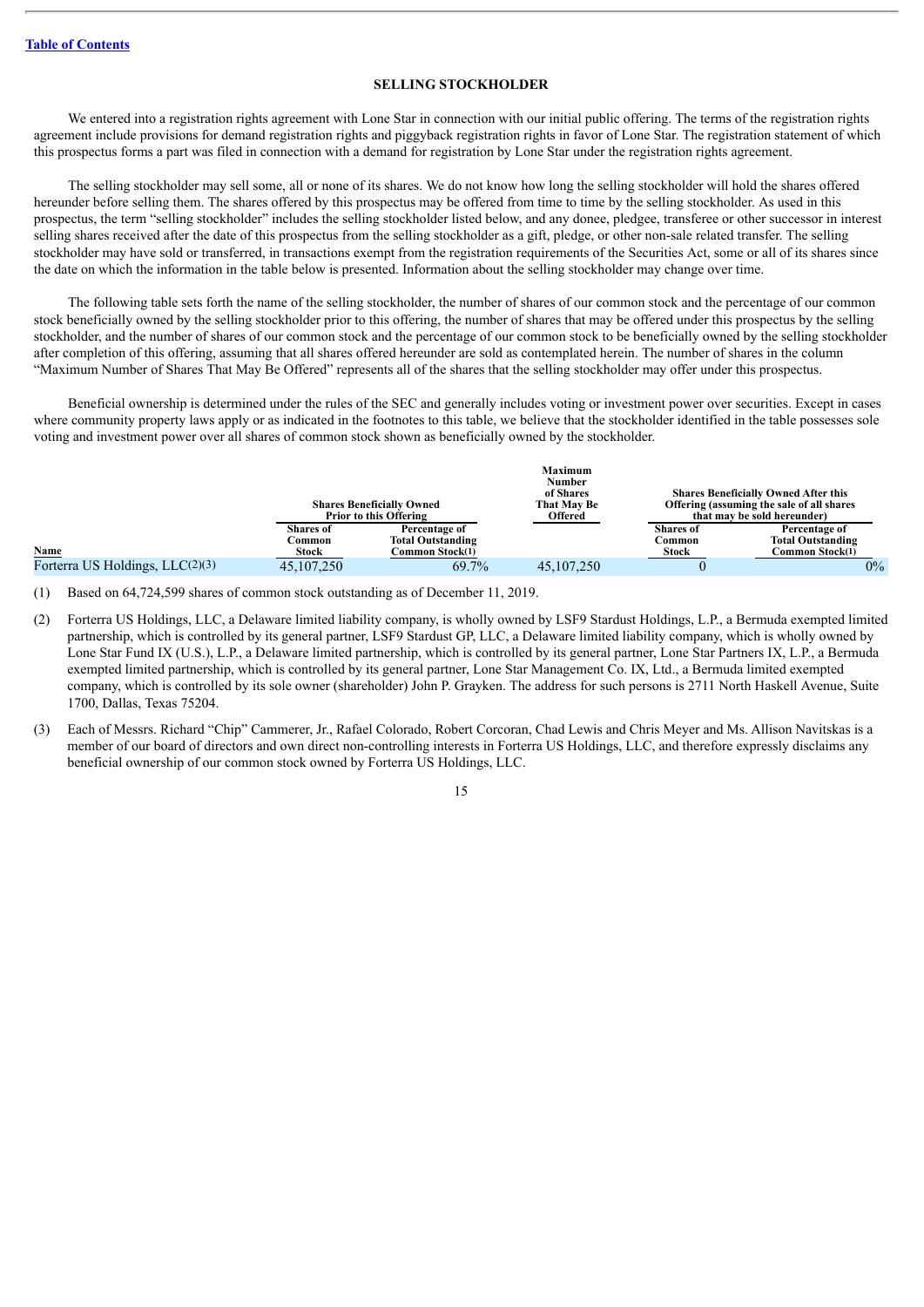### **PLAN OF DISTRIBUTION**

<span id="page-47-0"></span>The selling stockholder may offer and sell, from time to time, some or all of the shares of common stock covered by this prospectus. Registration of the shares of common stock covered by this prospectus does not mean, however, that those shares necessarily will be offered or sold. We will not receive any proceeds from any sale by the selling stockholder of the securities. See "Use of Proceeds." We will pay all costs, expenses and fees in connection with the registration of the shares of common stock, including fees of our counsel and accountants, fees payable to the SEC and fees of counsel to the selling stockholder. The selling stockholder will pay all underwriting discounts and commissions and similar selling expenses, if any, attributable to the sale of the shares of common stock covered by this prospectus.

The selling stockholder may sell the shares of common stock covered by this prospectus from time to time, at market prices prevailing at the time of sale, at prices related to market prices, at a fixed price or prices subject to change or at negotiated prices, in any manner permitted by the Securities Act, including any one or more of the following ways:

- in privately negotiated transactions;
- through broker-dealers, who may act as agents or principals;
- in a block trade in which a broker-dealer will attempt to sell a block of shares of common stock as agent but may position and resell a portion of the block as principal to facilitate the transaction;
- through one or more underwriters on a firm commitment or best-efforts basis;
- directly to one or more purchasers;
- through agents; or
- in any combination of the above.

In effecting sales, brokers or dealers engaged by the selling stockholder may arrange for other brokers or dealers to participate. Broker-dealer transactions may include:

- purchases of the shares of common stock by a broker-dealer as principal and resales of the shares of common stock by the broker-dealer for its account pursuant to this prospectus;
- ordinary brokerage transactions; or
- transactions in which the broker-dealer solicits purchasers.

At any time a particular offer of the shares of common stock covered by this prospectus is made, a prospectus supplement, if required, will be distributed which will set forth the aggregate amount of shares of common stock covered by this prospectus being offered and the terms of the offering, including the name or names of any underwriters, dealers, brokers or agents, any option under which underwriters may purchase additional shares of common stock from the selling stockholder, any discounts, commissions, concessions and other items constituting compensation from the selling stockholder and any discounts, commissions or concessions allowed or reallowed or paid to dealers. Such prospectus supplement, and, if necessary, a post-effective amendment to the registration statement of which this prospectus is a part, will be filed with the SEC to reflect the disclosure of additional information with respect to the distribution of the shares of common stock covered by this prospectus.

In connection with the sale of the shares of common stock covered by this prospectus through underwriters, underwriters may receive compensation in the form of underwriting discounts or commissions and may also receive commissions from purchasers of shares of common stock for whom they may act as agent. Underwriters may sell to or through dealers, and such dealers may receive compensation in the form of discounts, concessions or commissions from the underwriters and/or commissions from the purchasers for whom they may act as agent.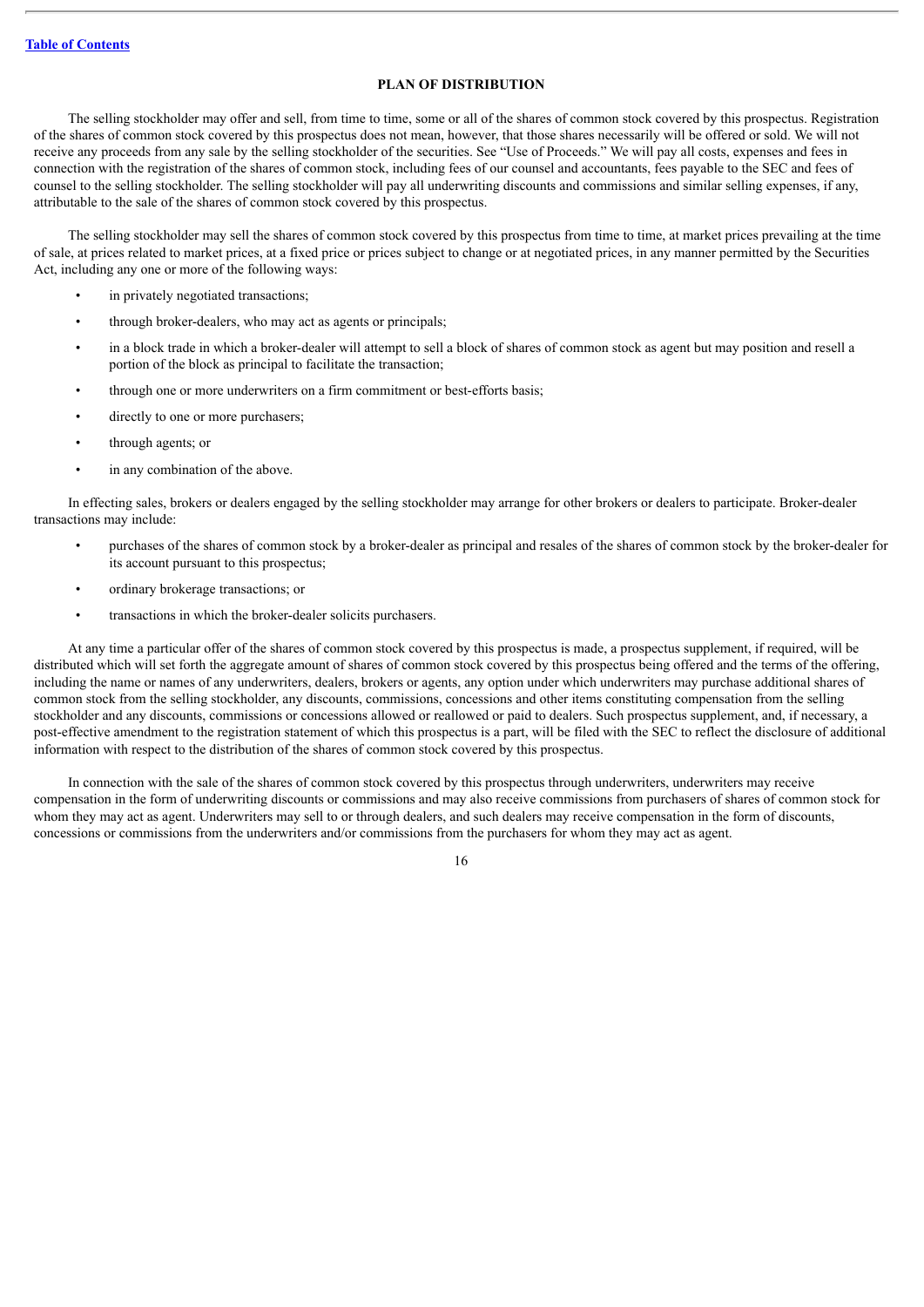### **Table of [Contents](#page-1-0)**

Any underwriters, broker-dealers or agents participating in the distribution of the shares of common stock covered by this prospectus may be deemed to be "underwriters" within the meaning of the Securities Act, and any commissions received by any of those underwriters, broker-dealers or agents may be deemed to be underwriting commissions under the Securities Act. The selling stockholder may also be deemed to be an underwriter, and any discounts and commissions it receives and any profit it realizes on the sale of the common stock may be deemed to be underwriting commissions under the Securities Act.

The selling stockholder may enter into derivative transactions with third parties, or sell shares of common stock to third parties in privately negotiated transactions. If the applicable prospectus supplement indicates, in connection with those derivatives, the third parties may sell shares of common stock covered by this prospectus and the applicable prospectus supplement, including in short sale transactions. If so, the third party may use shares of common stock pledged by the selling stockholder or borrowed from the selling stockholder or others to settle those sales or to close out any related open borrowings of stock, and may use shares of common stock received from the selling stockholder in settlement of those derivatives to close out any related open borrowings of stock. The third party in such sale transactions will be an underwriter and, if not identified in this prospectus, will be identified in the applicable prospectus supplement (or a post-effective amendment).

We may authorize underwriters, dealers and agents to solicit from third parties offers to purchase shares of common stock under contracts providing for payment and delivery on future dates. The applicable prospectus supplement will describe the material terms of these contracts, including any conditions to the purchasers' obligations, and will include any required information about commissions we may pay for soliciting these contracts.

Agents, underwriters and dealers may be entitled under agreements which may be entered into with us or the selling stockholder to indemnification by us or the selling stockholder against specified liabilities, including liabilities incurred under the Securities Act, or to contribution by us or the selling stockholder to payments it may be required to make in respect of such liabilities. The prospectus supplement will describe the terms and conditions of such indemnification or contribution. Some of the agents, underwriters or dealers, or their affiliates may be customers of, engage in transactions with or perform services for us or our subsidiaries in the ordinary course of business.

In connection with the offering, the underwriters may purchase and sell shares of common stock in the open market. These transactions may include short sales, stabilizing transactions and purchases to cover positions created by short sales. Short sales involve the sale by the underwriters of a greater number of shares than they are required to purchase in the offering. "Covered" short sales are sales made in an amount not greater than the underwriters' option to purchase additional shares from the selling stockholder in the offering. The underwriters may close out any covered short position by either exercising their option to purchase additional shares or purchasing shares in the open market. In determining the source of shares to close out the covered short position, the underwriters will consider, among other things, the price of shares available for purchase in the open market as compared to the price at which they may purchase shares through the overallotment option. "Naked" short sales are any sales in excess of such option. The underwriters must close out any naked short position by purchasing shares in the open market. A naked short position is more likely to be created if the underwriters are concerned that there may be downward pressure on the price of the common stock in the open market after pricing that could adversely affect investors who purchase in the offering. Stabilizing transactions consist of various bids for or purchases of common stock made by the underwriters in the open market prior to the completion of the offering.

The underwriters may also impose a penalty bid. This occurs when a particular underwriter repays to the underwriters a portion of the underwriting discount received by it because the representatives have repurchased shares sold by or for the account of such underwriter in stabilizing or short covering transactions.

Purchases to cover a short position and stabilizing transactions may have the effect of preventing or retarding a decline in the market price of the Company's stock, and together with the imposition of the penalty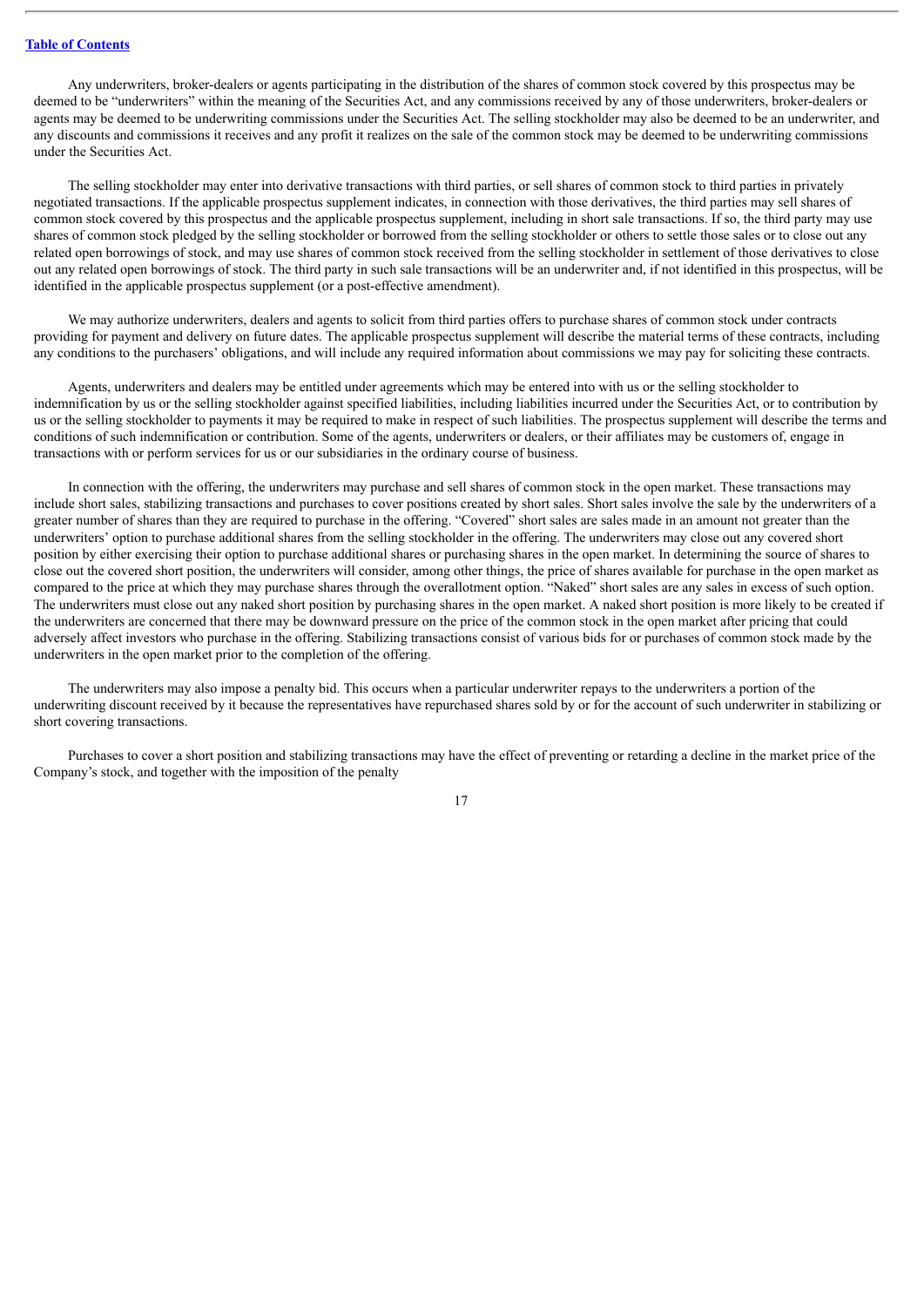bid, may stabilize, maintain or otherwise affect the market price of the common stock. As a result, the price of the common stock may be higher than the price that otherwise might exist in the open market. If these activities are commenced, they may be discontinued at any time.

Certain underwriters, agents or dealers or their affiliates may have provided from time to time, and may provide in the future, investment, commercial banking, derivatives and financial advisory services to the Company, the selling stockholder and their respective affiliates in the ordinary course of business, for which they have received or may receive customary fees and commissions.

Some of the shares of common stock covered by this prospectus may be sold in private transactions or under Rule 144 under the Securities Act rather than pursuant to this prospectus.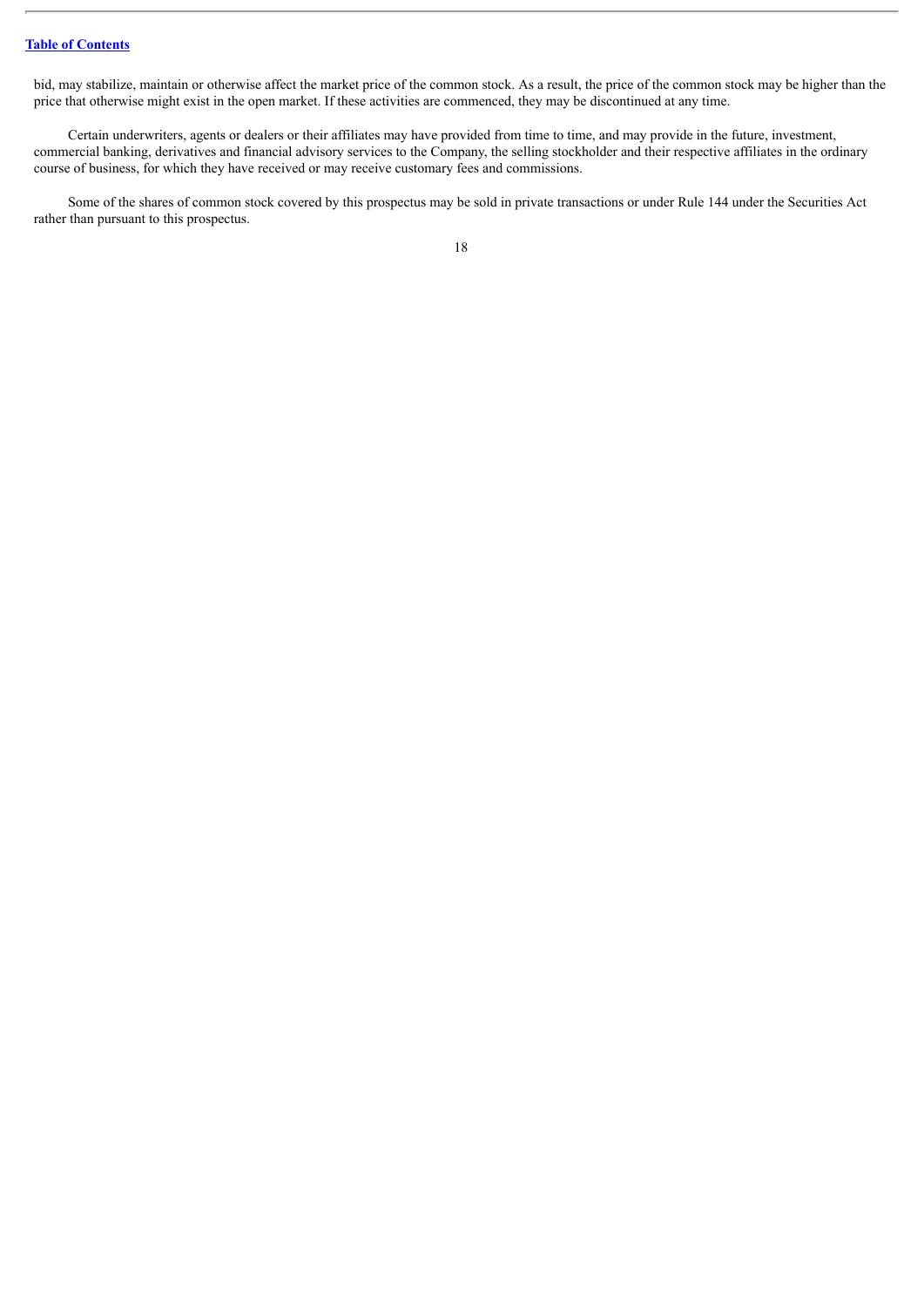### **LEGAL MATTERS**

<span id="page-50-0"></span>The validity of the shares of common stock offered hereby will be passed upon for us by Gibson, Dunn & Crutcher LLP.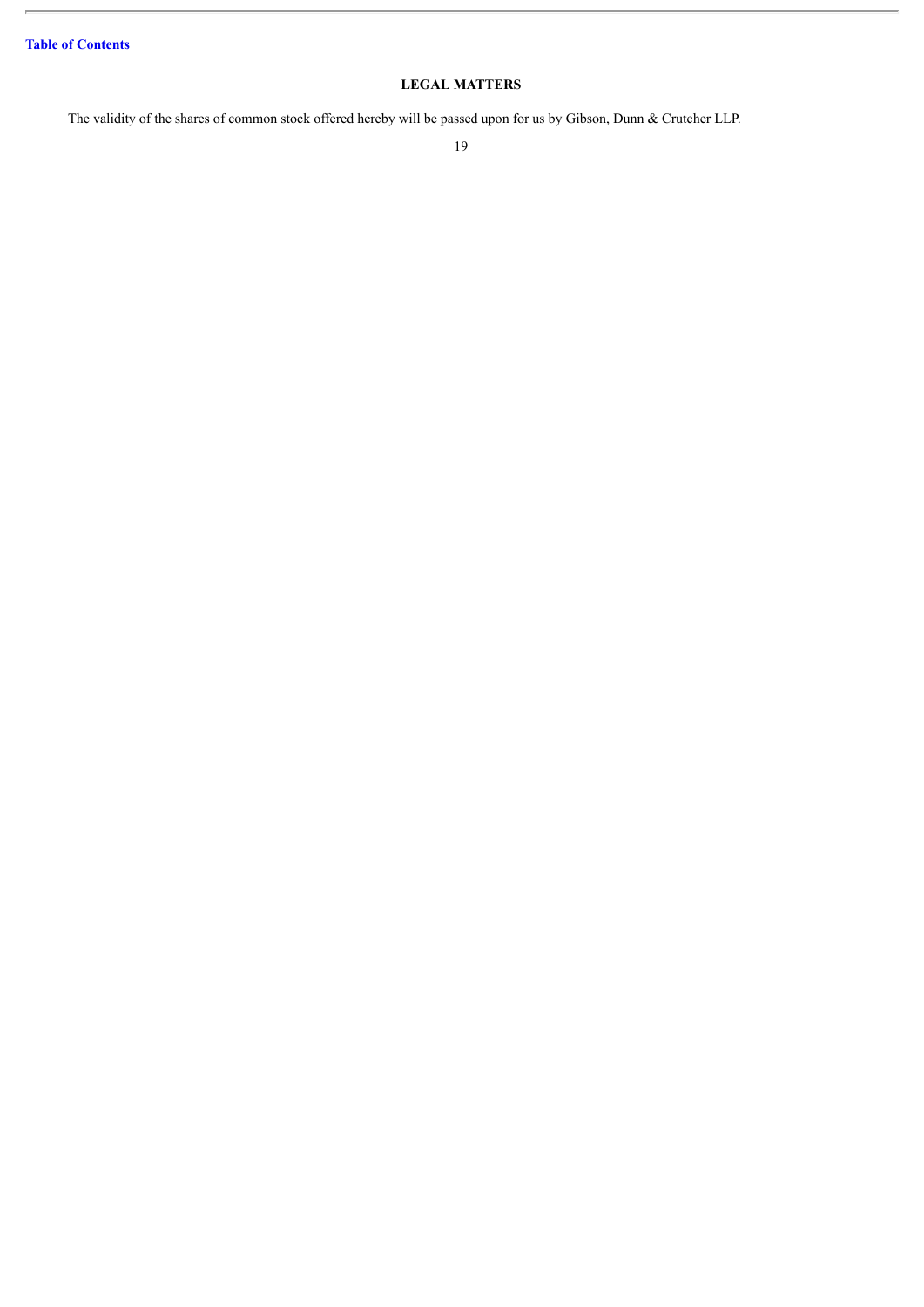### **EXPERTS**

<span id="page-51-0"></span>The consolidated financial statements of Forterra, Inc. appearing in Forterra Inc.'s Annual Report (Form 10-K) for the year ended December 31, 2018, and the effectiveness of Forterra Inc.'s internal control over financial reporting as of December 31, 2018 have been audited by Ernst & Young, LLP, independent registered public accounting firm, as set forth in their reports thereon, included therein, and incorporated herein by reference. Such consolidated financial statements are incorporated herein by reference in reliance upon such reports given on the authority of such firm as experts in accounting and auditing.

The financial statements of Concrete Pipe & Precast, LLC as of December 31, 2018 and 2017, and for the years then ended, included in Exhibit 99.1 of the Company's Annual Report on Form 10-K for the year ended December 31, 2018, have been so incorporated in this prospectus in reliance on the reports of Moss Adams LLP, independent auditor, given on the authority of said firm as experts in auditing and accounting.

The statements of income, cash flows and changes in members' equity of Concrete Pipe & Precast, LLC for the year ended December 31, 2016, included in Exhibit 99.1 of the Company's Annual Report on Form 10-K for the year ended December 31, 2018, have been so incorporated in this prospectus in reliance on the reports of Hein & Associates LLP, independent auditor, given on the authority of said firm as experts in auditing and accounting.